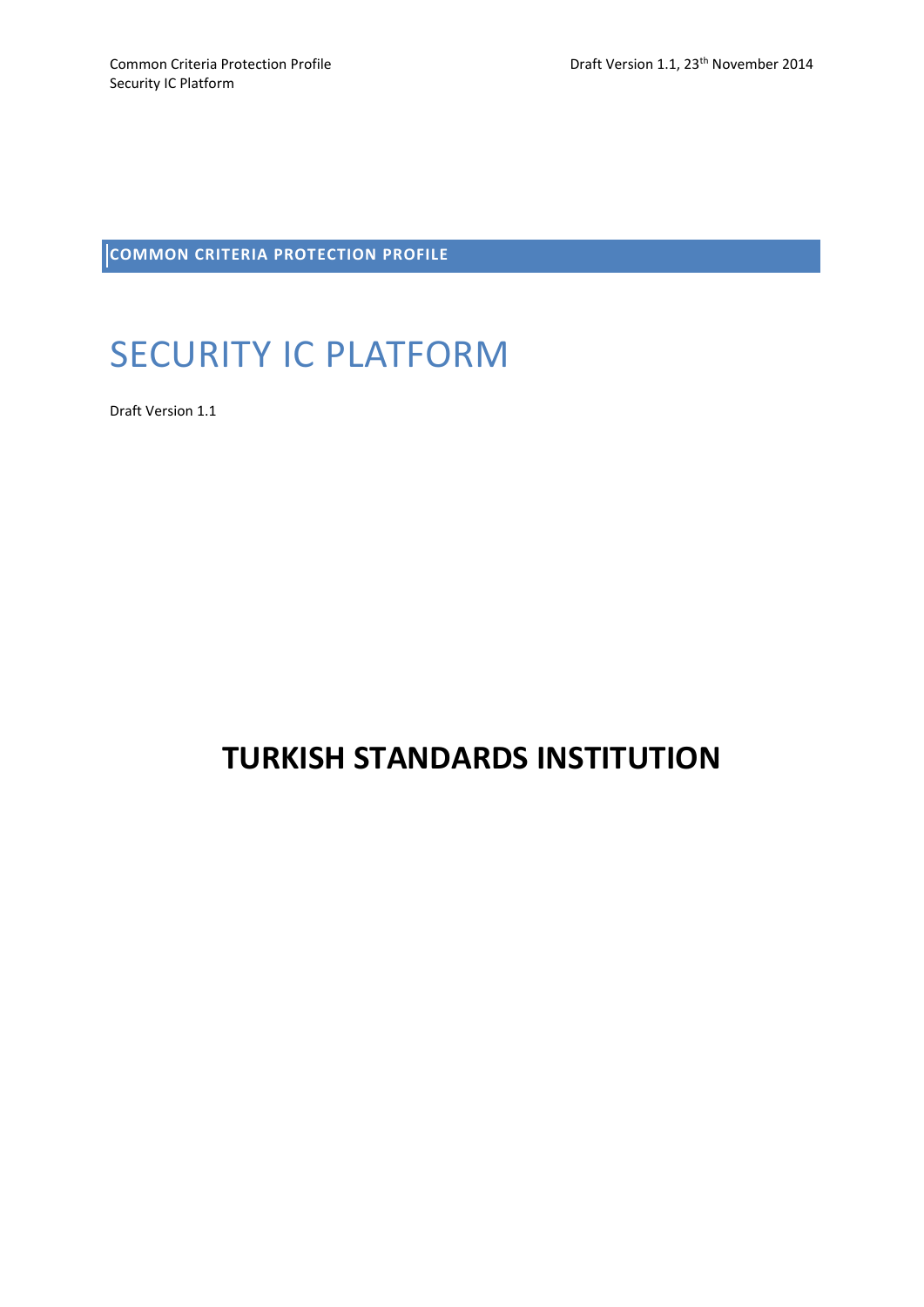# **0. REVISION HISTORY**

| <b>Revision No:</b> | <b>Revision</b>              | Date             |
|---------------------|------------------------------|------------------|
| Draft 1.0           | <b>First Draft</b>           | 26 August 2013   |
| Draft 1.1           | Response to Observation No:1 | 23 November 2014 |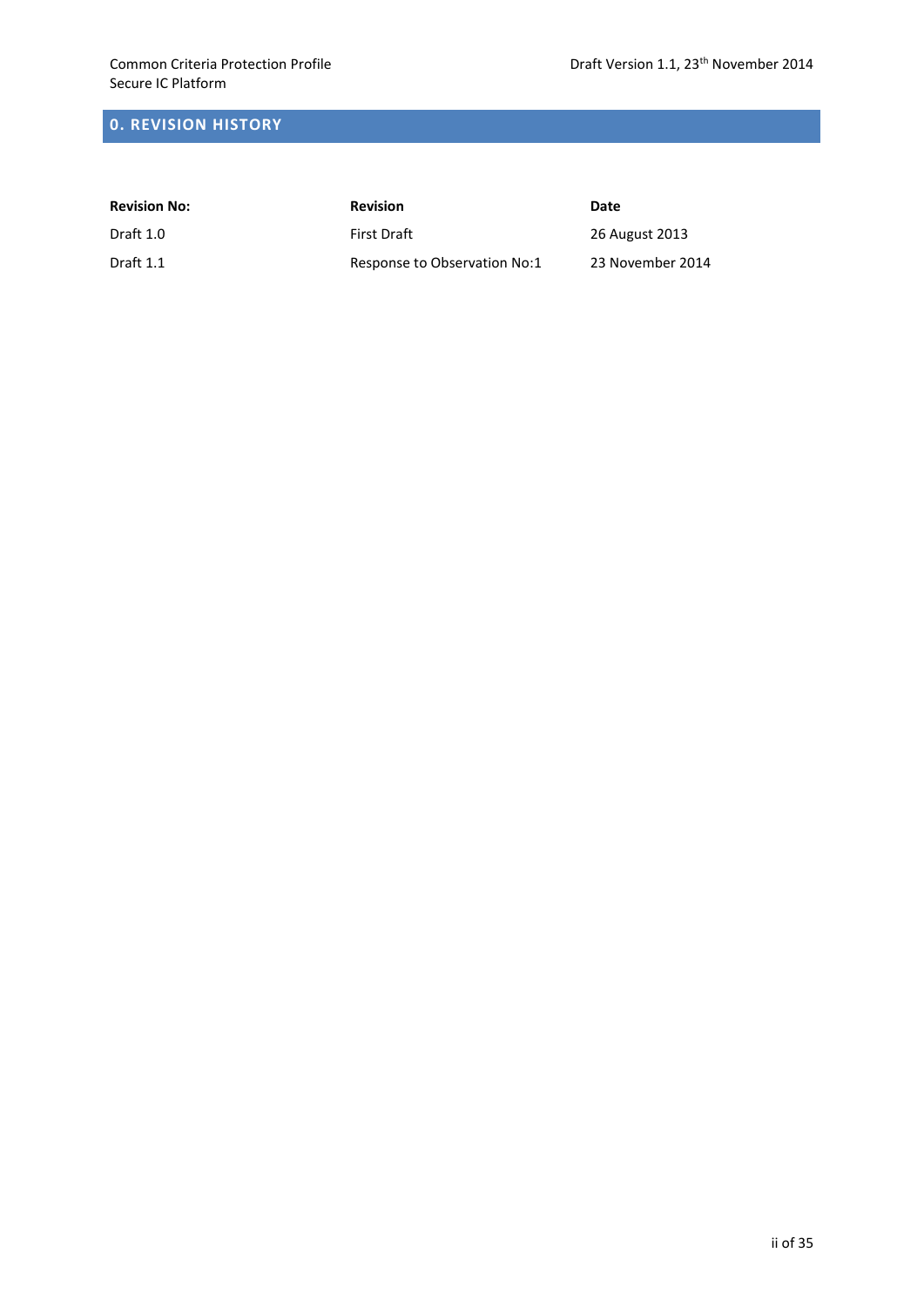# **TABLE OF CONTENTS**

| Common Criteria Protection Profile            |                |  |
|-----------------------------------------------|----------------|--|
| 0. Revision history                           |                |  |
| <b>Figures List</b>                           |                |  |
| <b>Tables List</b>                            |                |  |
| Introduction<br>1.                            | $\mathbf{1}$   |  |
| 1.2 TOE Overview                              | $\mathbf{1}$   |  |
| 1.2.1 TOE Type                                | $\mathbf{1}$   |  |
| 1.2.2 TOE Usage and Major Security Properties | $\mathbf{1}$   |  |
| 1.2.3 Non-TOE Hardware/Firmware/Software      | $\overline{2}$ |  |
| 1.3 TOE Definition                            | $\overline{2}$ |  |
| 1.3.1 TOE Configurations                      | $\overline{2}$ |  |
| 1.3.2 The TOE Contents                        | 3              |  |
| 1.3.3 The TOE Physical View                   | 4              |  |
| 1.3.4 The TOE Logical View                    | 5              |  |
| 1.3.5 The TOE Life-cycle Model                | 6              |  |
| 2. Conformance Claims                         | 9              |  |
| 2.1 CC Conformance Claim                      | 9              |  |
| 2.2 PP Claim                                  | 9              |  |
| 2.3 Package Claim                             | 9              |  |
| 2.4 Conformance Statement                     | 9              |  |
| 3. Security Problem Definition                | 10             |  |
| 3.1 Introduction                              | 10             |  |
| 3.1.1 Assets and Security Services            | 10             |  |
| 3.1.2 Subjects and External Entities          | 10             |  |
| 3.2 Threats                                   | 10             |  |
| Probing and Manipulation Threats:             | 10             |  |
| Leakage and Emission Threats                  | 11             |  |
| <b>Environmental Stress Threats</b>           | 11             |  |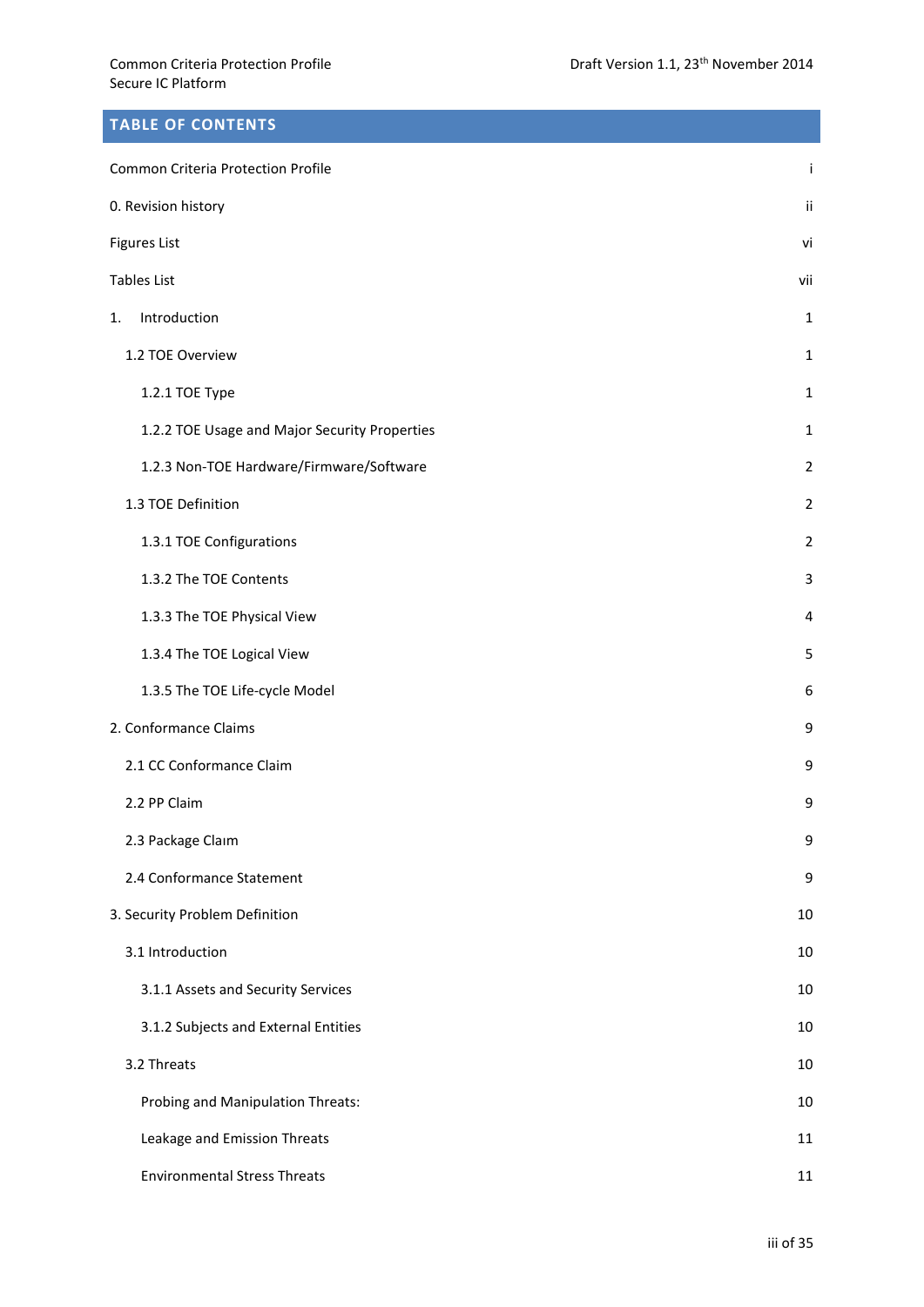| <b>Functionality Abuse Threats</b>                          | 11 |
|-------------------------------------------------------------|----|
| 3.4 Organisational Security Policies                        | 11 |
| 3.5 Assumptions                                             | 12 |
| 4 Security Objectives                                       | 13 |
| 4.1 Security Objectives for the TOE                         | 13 |
| 4.2 Security Objectives for the Environment                 | 13 |
| 4.3 Security Objectives Rationale                           | 14 |
| 4.3.1 Security Objectives Rationale Table                   | 14 |
| 4.3.2 Security Problem Justification                        | 15 |
| 5. Extended Components                                      | 17 |
| 5.1 Class FCS Cryptographic Support                         | 17 |
| Family FCS_RND Generation of Random Numbers                 | 17 |
| 5.2 Class FPT Protection of the TSF                         | 17 |
| Family FPT_SCP Side Channel Protection                      | 17 |
| 6. Security Requirements                                    | 19 |
| 6.1 Security Functional Requirements                        | 19 |
| 6.1.1 Data Access Control and Transfer Protection           | 19 |
| 6.1.2 Protection against Manipulation                       | 22 |
| 6.1.3 Additional Protection Against Physical Attacks        | 24 |
| 6.1.4 Protection From Environmental Stress                  | 25 |
| 6.1.5 Abuse of the Test Functions                           | 25 |
| 6.1.6 IC Unique Identification Data                         | 25 |
| 6.1.7 Random Number Generation                              | 26 |
| 6.1.8 Additional SFRs for the Flash Loader Configuration    | 26 |
| 6.1.9 Security Management Functions and Roles               | 28 |
| 6.2 Assurance Requirements                                  | 29 |
| 6.3 Security Requirements Rationale                         | 29 |
| 6.3.1 Rationale for the Security Functional Requirements    | 29 |
| 6.3.2 Dependencies for the Security Functional Requirements | 33 |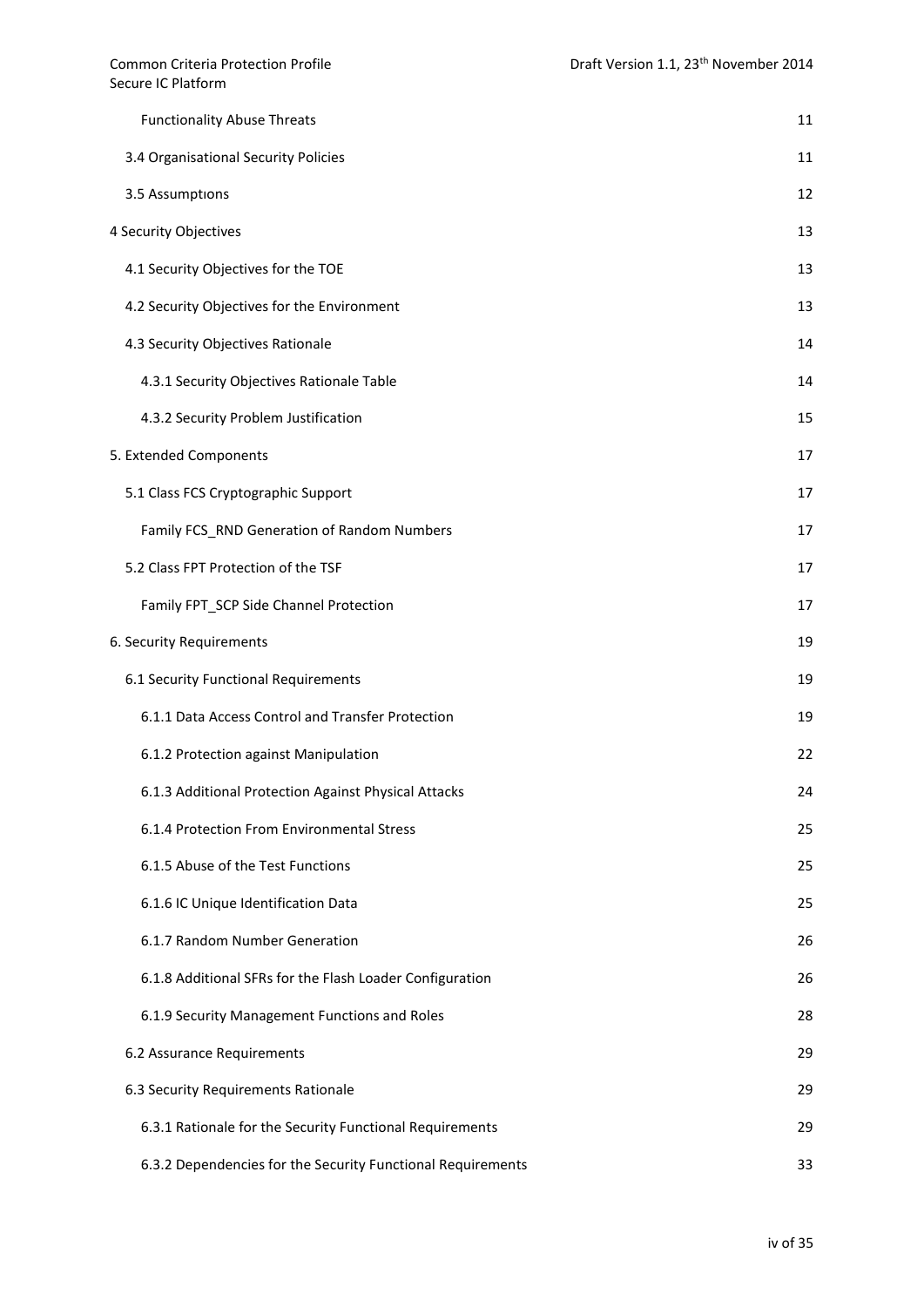| 6.3.3 Rationale and Dependencies for the SARs                         | 35 |
|-----------------------------------------------------------------------|----|
| 6.3.4 Security Requirements – Mutual Support and Internal Consistency | 36 |
| 7. Glossary and Acronyms                                              |    |
| 8. References                                                         | 38 |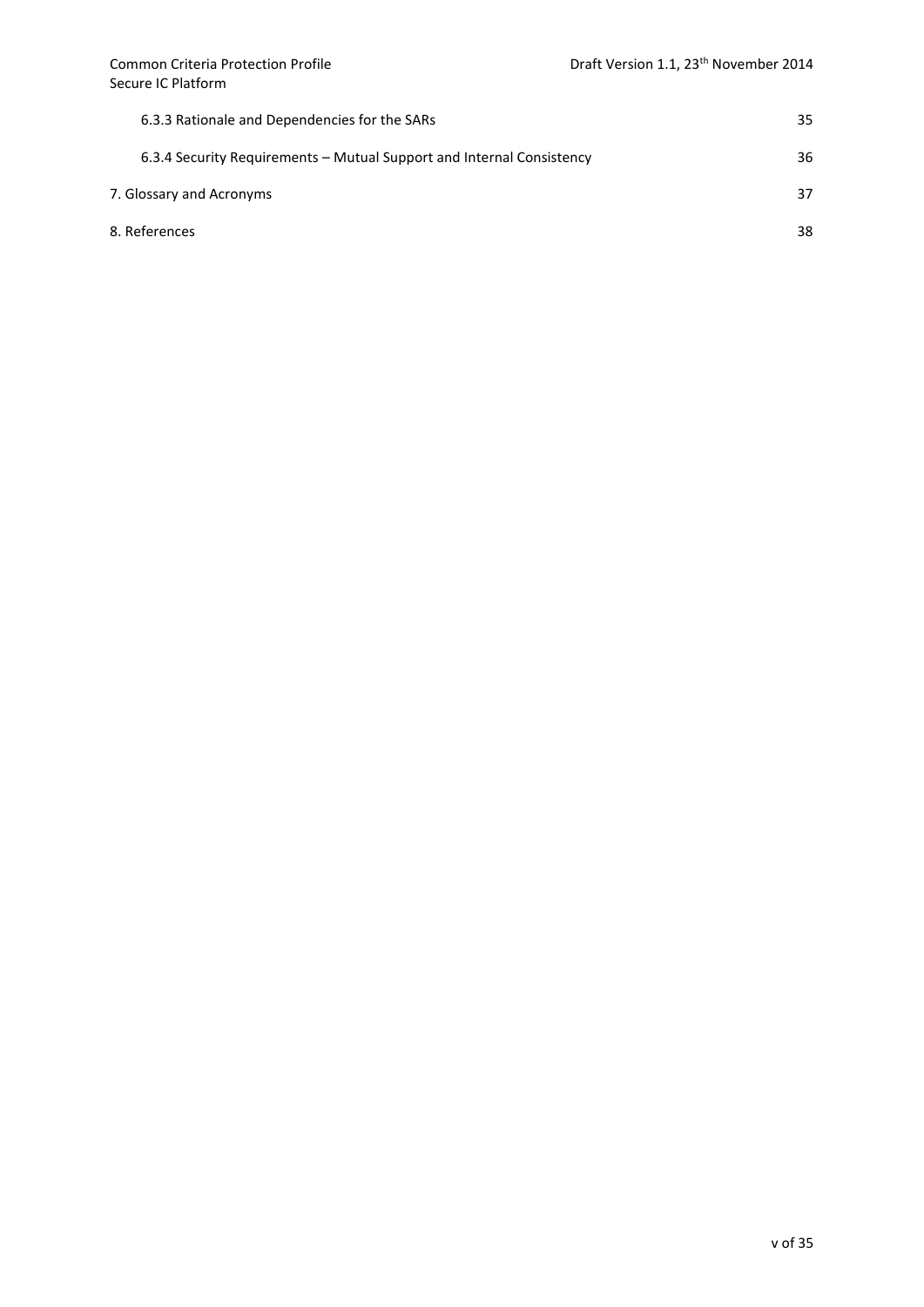# **FIGURES LIST**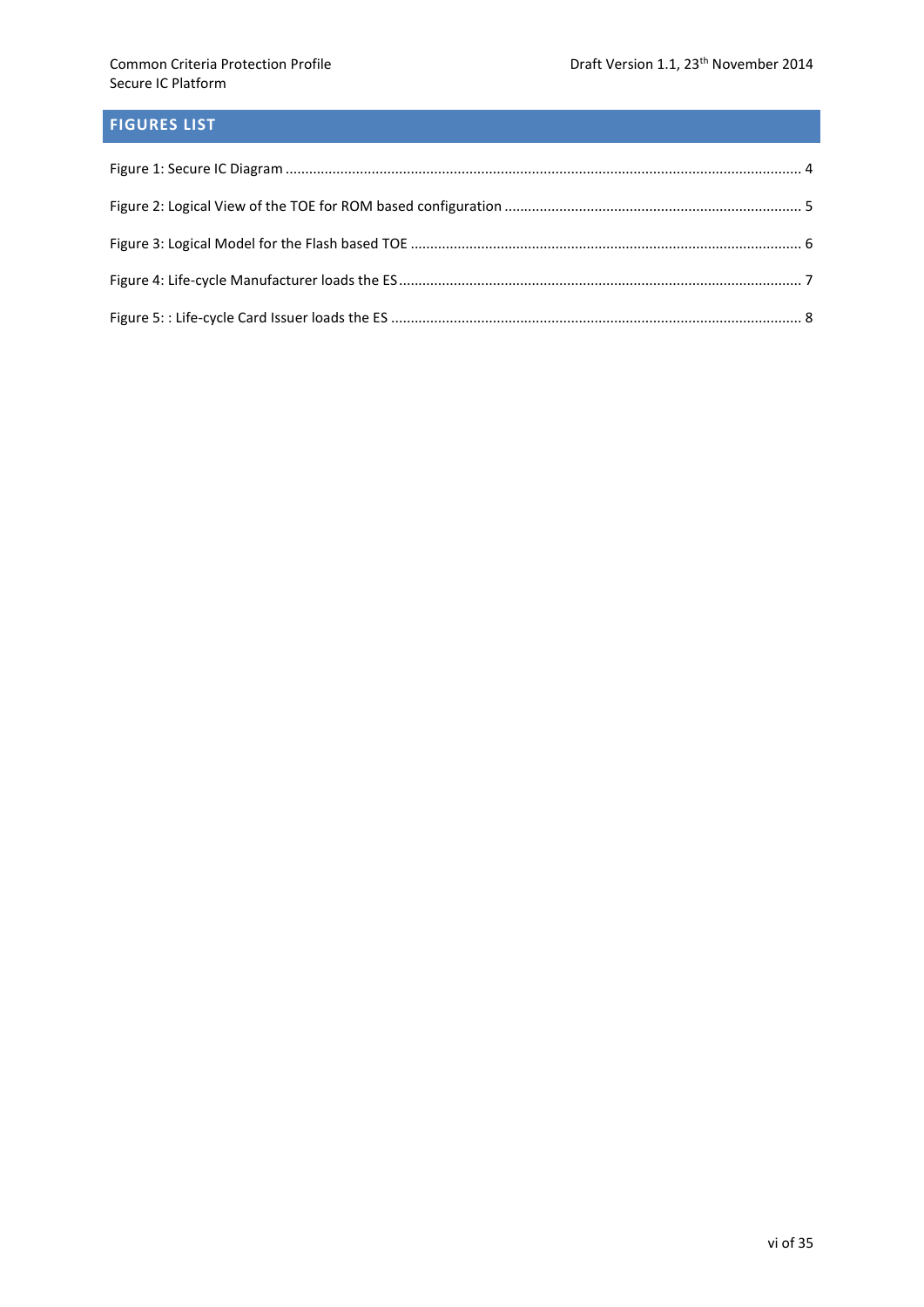# **TABLES LIST**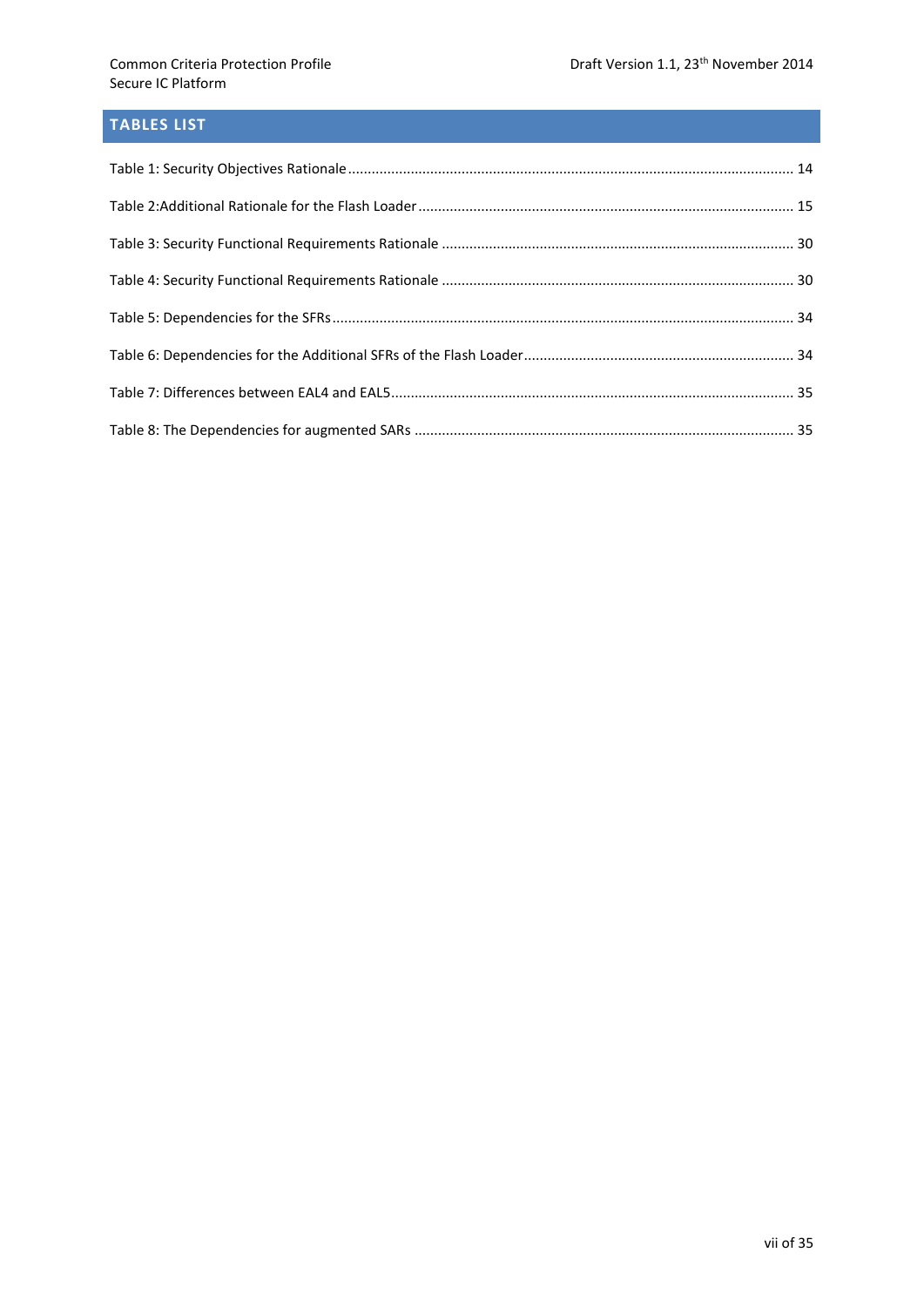# **1. INTRODUCTION**

#### 1.1 PP Reference

1.1.1 TITLE

Security IC Platform

1.1.2 VERSION

Draft v1.1

1.1.3 AUTHOR

Turkish Standards Institution

#### 1.1.4 PUBLICATION DATE

23.11.2014.

# 1.2 TOE OVERVIEW

### 1.2.1 TOE TYPE

The TOE is the Security IC, which constitutes the execution environment for smart card applications.

The packaging, external components such as battery and antenna, physical card are out of scope of the PP. The activities such as, packaging, composite product manufacturing, are also taken out of evaluation context.

### 1.2.2 TOE USAGE AND MAJOR SECURITY PROPERTIES

The TOE is used as a platform for following types of security sensitive applications:

- Identification and Authentication
- Electronic Fare and Purse
- Electronic Signature
- Secure Data Storage

The TOE ensures the security of the application data and the embedded operating system from attackers in terms of confidentiality and integrity; and ensures correct operation of embedded operating system. The TOE also provides to the embedded operating system the security service: "Random Number Generation".

The threats that the TOE counters, the needs of the embedded operating system are given in the Security Problem Definition of this PP. But before proceeding and going in the details, the objective of the TOE is to provide the applications and consumers a secure platform resilient to the attacks targeting the platform.

The current PP addresses two different configurations of the TOE, which are: the ROM based and Flash based. The difference arises from the lifecycle changes and the flexibility that the Flash based technology offers brings additional security concerns.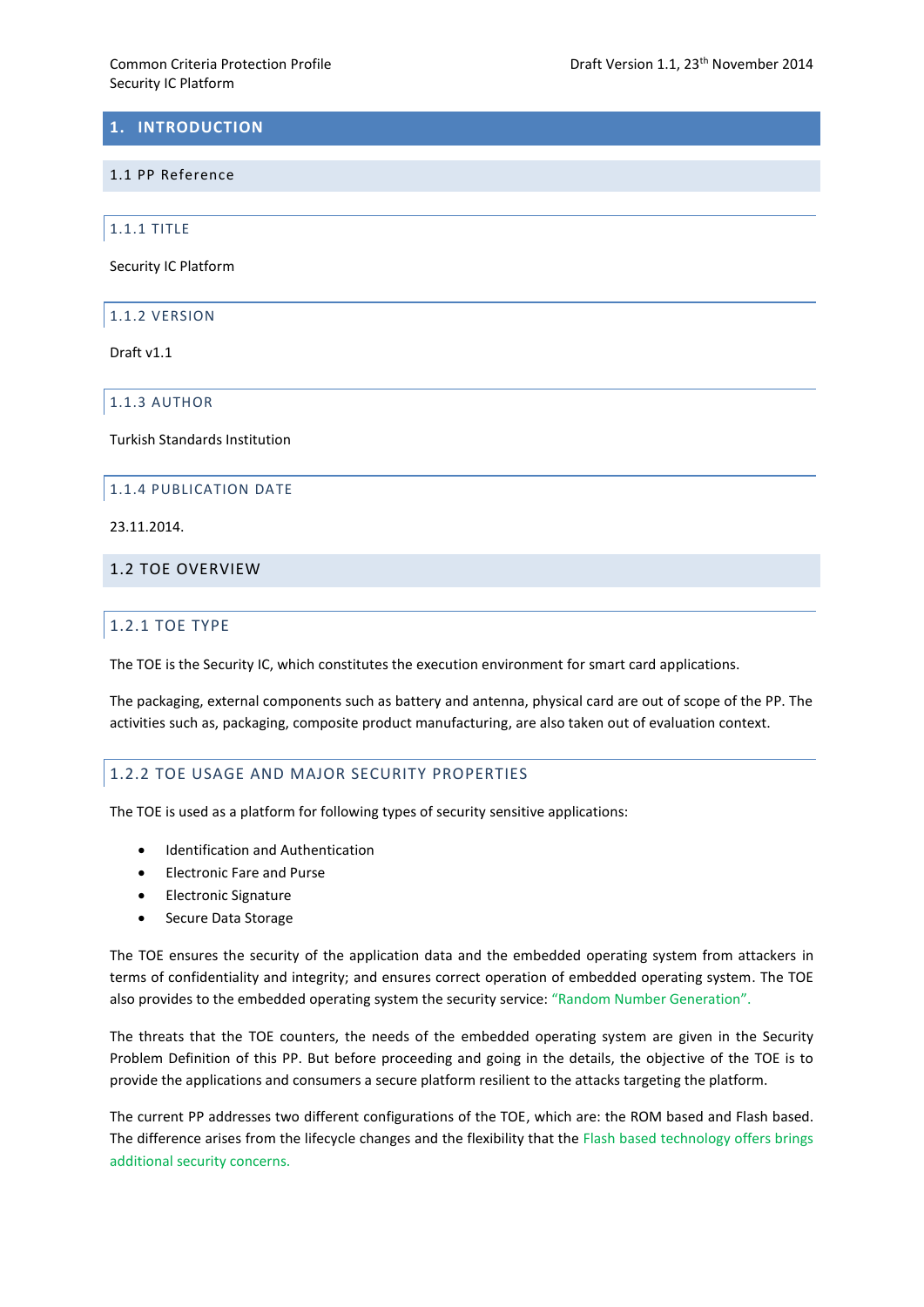The current Protection Profile defines the security problem, the security objectives for the TOE, the security objectives for the environment, and the security requirements. The security problem defines the external entities that interact with the TOE, the assets and the security services, the threats, the assumptions related with environment and the organisational security policies that the TOE must comply with. The environment consists of manufacturing site, end-user environment and card issuer environment. From the TOE's point of view the difference between the card issuer and the end-user environment exists if and only if the TOE is flash based and flash loader is not disabled before delivery from the manufacturer to the card issuer. Security objectives for the environment give out what are expected from the environment in order to TOE be secure. There is nothing expected from the end-user environment, it is all assumed as hostile environment due to the nature of smart card applications. But there exist expectations from manufacturing and card issuer sites. Finally in the PP, both the security functional requirements and security assurance requirements are given. The rationale describing how security objectives solve the security problem and the rationale how security requirements fulfil the TOE security objectives are also given.

# 1.2.3 NON-TOE HARDWARE/FIRMWARE/SOFTWARE

None

# 1.3 TOE DEFINITION

# 1.3.1 TOE CONFIGURATIONS

There are two different TOE configurations that depend on the choice of embedded OS storage technology exist in this PP:

- The ROM Based
- The Flash Based

**ROM Storage:** This configuration requires the Embedded OS to be delivered prior to the manufacturing of the TOE. Embedded OS is stored in the ROM Memory of the TOE and rewrite is not possible.

**Flash Storage:** Flash Technology enables the embedded OS to be loaded after the TOE is manufactured. There is Flash Loader Software in the TOE within this configuration and provides functionality to load the embedded OS to the Flash Memory. There are several options to load the embedded OS; the manufacturer may load the embedded OS and disable flash loader prior to the delivery to the Card Issuer; or the TOE is delivered without ES and flash loader is active.

Starting from the lifecycles of the different configurations, differences for two configurations exist within this PP. Therefore any TOE that claims conformance to this PP has to state the embedded OS storage technology it supports in the PP conformance statement, whether **ROM based** or *Flash Based*.

The TOE configuration differs in the way that how the embedded operating system is stored or loaded. Embedded operating system can be embedded during the manufacturing by using the Hard ROM masks which are prepared prior to the TOE manufacturing or may be loaded afterwards the manufacturing by a flash loader program if TOE is based on Flash Technology. Usage of Flash or ROM technology changes the lifecycle of the TOE and due to the flexibility the Flash Technology brings there are additional security concerns for the Flash based TOE's. For a TOE that is claiming conformance to this PP, which technology this TOE supports needs to be given in its security target.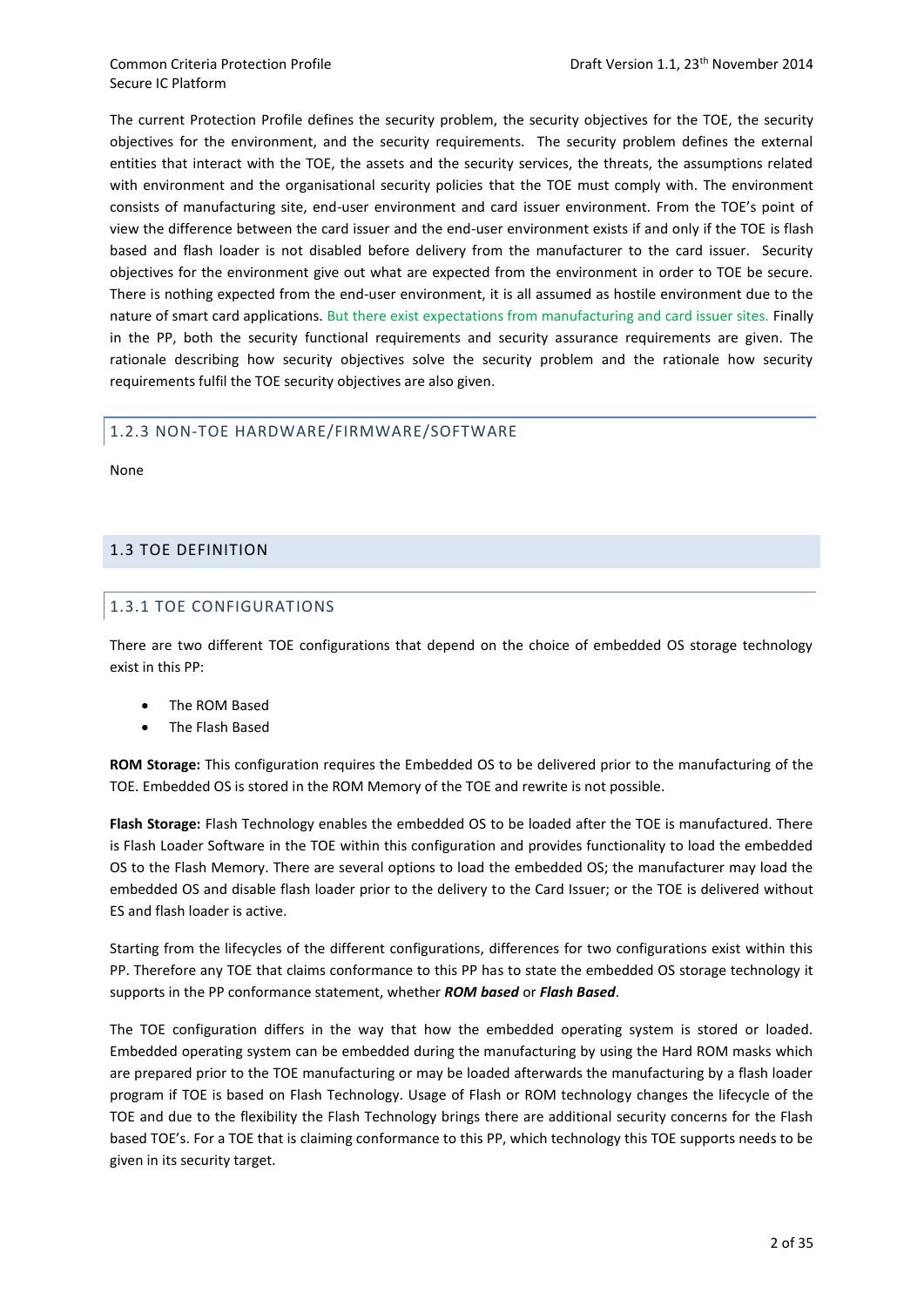Besides the configurations stated in this PP; additional threats, organisational security policies, TOE security objectives and security requirements can be added. Any other addition to the assumptions and environment security objectives requires consistency to other elements of the PP.

## **Note about the Configurations:**

ROM based technology is simpler and the only difference between the ROM based and Flash based TOE is that Flash based TOE's have additional security items. Therefore first the SPD, SOs and SRs of ROM based technology are given afterwards if exist additional items for Flash based TOE are given.

# 1.3.2 THE TOE CONTENTS

The TOE consists of:

**.** 

- Hardware of Security IC
- Security IC Dedicated Software
- IC Unique Identification Data + Configuration Data (optional)
- Security Guidance Documentation

**The Hardware of Security IC:** The hardware consists of CPU, volatile and non-volatile memories, I/O components and security components.

**Security IC Dedicated Software:** Any software other than the embedded OS is the Security IC Dedicated Software. Security IC Dedicated Software consists of IC Dedicated Test Software, IC Dedicated Support Software and if embedded OS is stored on Flash Memory additionally Flash Loader Software.

Definition of IC Dedicated Test Software and IC Dedicated Support Software is given in the PP0035 [1]<sup>1</sup> as:

- . *'The "IC Dedicated Test Software" is not usable after TOE Delivery. Therefore, this software (or parts of it) is seen only as a "test tool" though being delivered as part of the TOE. The IC Dedicated Test Software does not provide security functionality after TOE Delivery and is only used to support testing of the TOE during production. However, it must be verified that it cannot be abused after TOE Delivery: this is evaluated according to the Common Criteria assurance family AVA\_VAN.*
- . *In contrast, the "IC Dedicated Support Software" does provide functions after TOE Delivery. Therefore, during evaluation it is treated as all other parts of the TOE. The IC Dedicated Support Software may be stored in the ROM or may be delivered as source code or libraries in addition to the hardware. '*

**IC Unique Identification Data:** Unique identification is the requirement of the card issuer. Card Issuer, requires that each IC has unique identification number to track the ICs and to develop an authentication mechanism that will produce different authentication reference data for each IC.

**Configuration Data** (optional)**:** IC manufacturers offer their consumers wide range of products with different sizes of memories and with different functionalities. They usually use the same physical product with different configurations to provide the range of products. Different configurations are implemented with mechanisms to disable the functionalities and with some configuration data that limits or blocks the memory size and/or functionalities. A vendor may not offer different configurations of same physical product, in this case configuration data does not exit, so it is optional.

<sup>1</sup> PP0035: Security IC Platform Protection Profile, Version 1.0, 15.06.2007 (Registered and Certified by Bundesamt für Sicherheit in der Informationstechnik (BSI) under the reference BSI-PP-0035).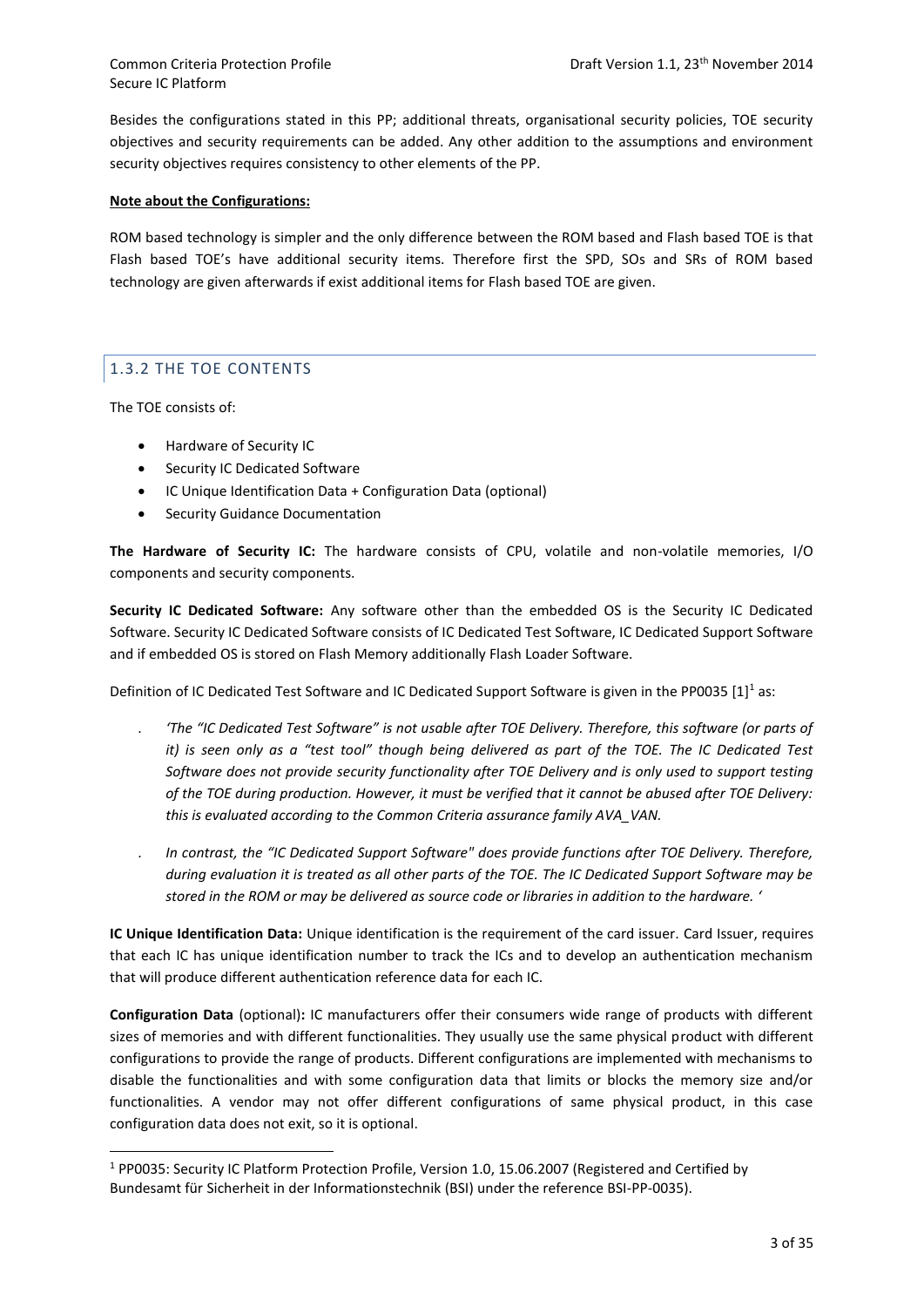**Security Guidance Documentation:** Contains the information about the secure usage of the IC. The Security Guidance Documentation is also evaluated and if and only if a TOE is used accordingly to this security guidance it is considered as certified. Any failure in compliance to the security guidance will break the security certificate and the TOE can be assumed as in the evaluated configuration state.

# 1.3.3 THE TOE PHYSICAL VIEW

The Physical Hardware consists of:

- CPU
- Volatile and Non-Volatile Memories
- Security Components<sup>2</sup>
- Communication Interfaces



**Figure 1: Secure IC Diagram**

<span id="page-10-0"></span>Data Stored on the Non-Volatile Memories

- IC Dedicated Software
- Embedded OS
- Application Data
- Configuration Data
- IC Unique Identification Data

Separately Delivered Item(s):

<sup>&</sup>lt;sup>2</sup> Security Components cover all the mechanisms for protection of the TOE such as sensors, CPU comparator, integrity checkers, and shields.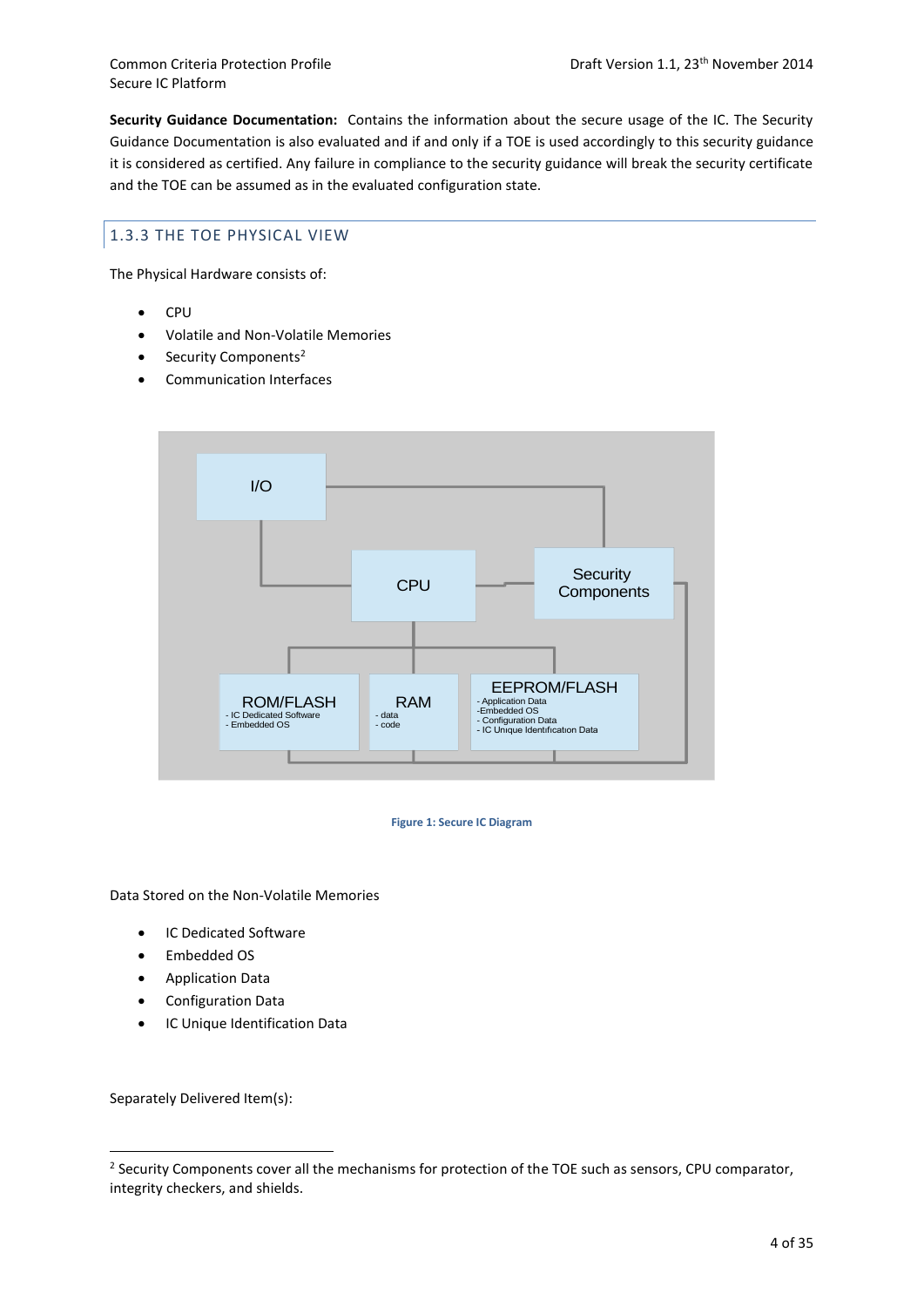Guidance Documentation

# 1.3.4 THE TOE LOGICAL VIEW

The logical view of the TOE is in the below figure 2. The IC Dedicated Test Software, IC Dedicated Support Software and Security IC Hardware together form the TOE and set the boundaries of it. In the operational phase the TOE interacts only with the embedded OS. Before delivery, the TOE manufacturer interacts with the IC Dedicated Test Software and IC Dedicated Support Software.





# <span id="page-11-0"></span>1.3.4.1 THE LOGICAL VIEW OF THE FLASH BASED TOE

For the Flash based TOE, the Flash Loader software additionally takes place in the TOE. The manufacturer or the card issuer uses the Flash Loader to load the embedded operating system to the TOE and before delivery they unlock the flash loader to be further used. Attacker may also interact with the flash loader to abuse the functionality it offers, to load its own embedded operating system. Below the logical diagram for the flash based TOE is given.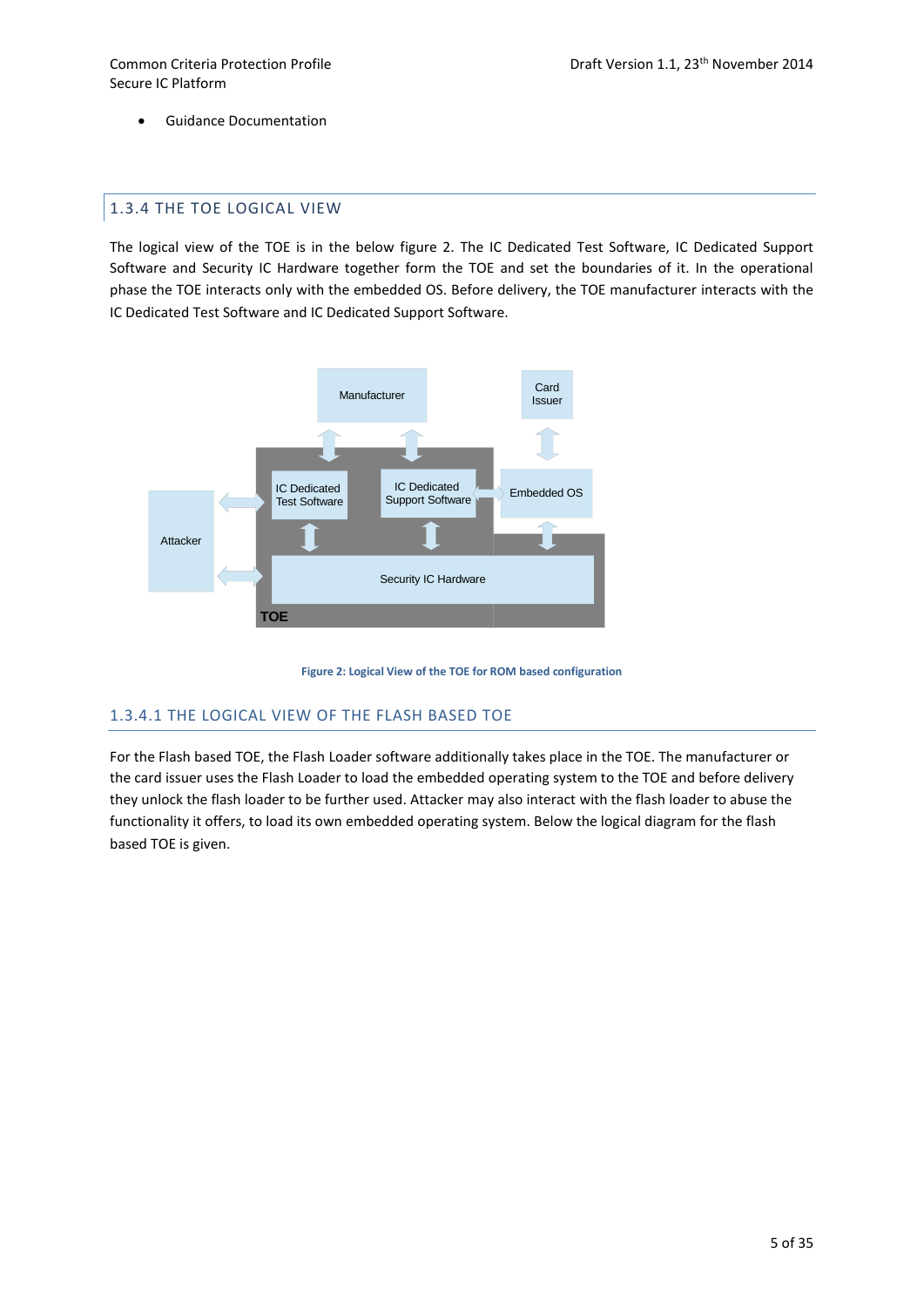

**Figure 3: Logical Model for the Flash based TOE**

# <span id="page-12-0"></span>1.3.5 THE TOE LIFE-CYCLE MODEL

# 1.3.5.1 PHASES OF THE LIFE-CYCLE

Following phases exist within life-cycle of the TOE\*,

- Design and Development Phase
- Manufacturing Phase
- Card Issuer Phase

\*Packaging and composite product manufacturing is taken out since they implement out of scope physical characteristics of the security IC.

### **Design and Development Phase:**

In this phase, design of the TOE and the development of the IC Dedicated Software (for flash based case also flash loader) are performed. Design data and software is delivered to the manufacturing phase. Also the guidance documentation is delivered to the embedded operating system developer.

#### **Manufacturing Phase:**

During manufacturing phase, for the ROM based case embedded operating system is received from the Embedded OS Developer and the TOE is

- manufactured (for the ROM based case also the embedded operating system is put into);
- tested (faulty ones are detected and removed)
- test functionality is disabled
- embedded operating system is loaded (for the flash based case and if embedded operating system is loaded by the manufacturer, if embedded operating is loaded by the card issuer this step is omitted)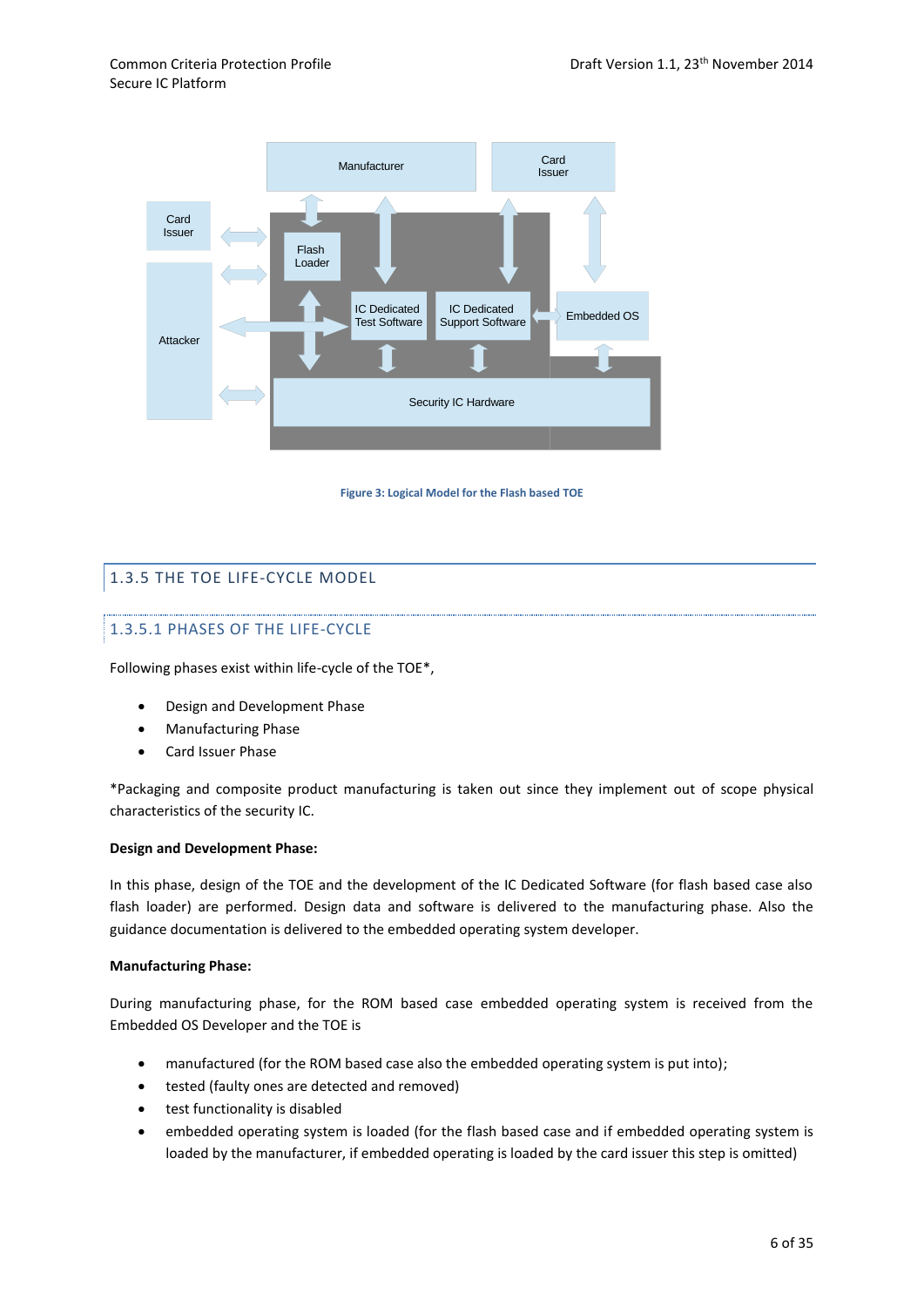- flash loader is disabled (for the flash based case and if embedded operating system is loaded by the manufacturer, if embedded operating is loaded by the card issuer this step is omitted)
- IC Unique Identification is written
- the TOE is delivered to the Card Issuer

#### **Card Issuer Phase:**

- the TOE is received from manufacturer (the TOE comes with the embedded operating system for ROM based case and for flash based case if embedded operating system is loaded to the TOE by the manufacturer)
- the Card Issuer loads the embedded operating system to the TOE (for the case Card Issuer loads the embedded operating system) and disables the flash loader
- Now the only user of the TOE is the embedded operating system and attacker might try the security policy of the card issuer

### 1.3.5.2 MANUFACTURER LOADS THE ES LIFE-CYCLE MODEL

This life-cycle happens when ES Developer puts the ES to the TOE. From life-cycle point of view, usage of the Flash or ROM technology does not make any difference, since both cases result with the TOE delivered to Card Issuer with ES loaded and ES reloading is disabled.



#### **Figure 4: Life-cycle Manufacturer loads the ES**

<span id="page-13-0"></span>Authentication Reference Data: That is the data used by the card issuer to authenticate itself to the TOE for ES loading function.

### 1.3.5.3 CARD ISSUER LOADS THE ES LIFE-CYCLE MODEL

In this case the TOE is received from the manufacturer without the ES loaded and with flash loader functional. It is the card issuer responsibility to load the embedded operating system and to disable the flash loader after loading the embedded operating system.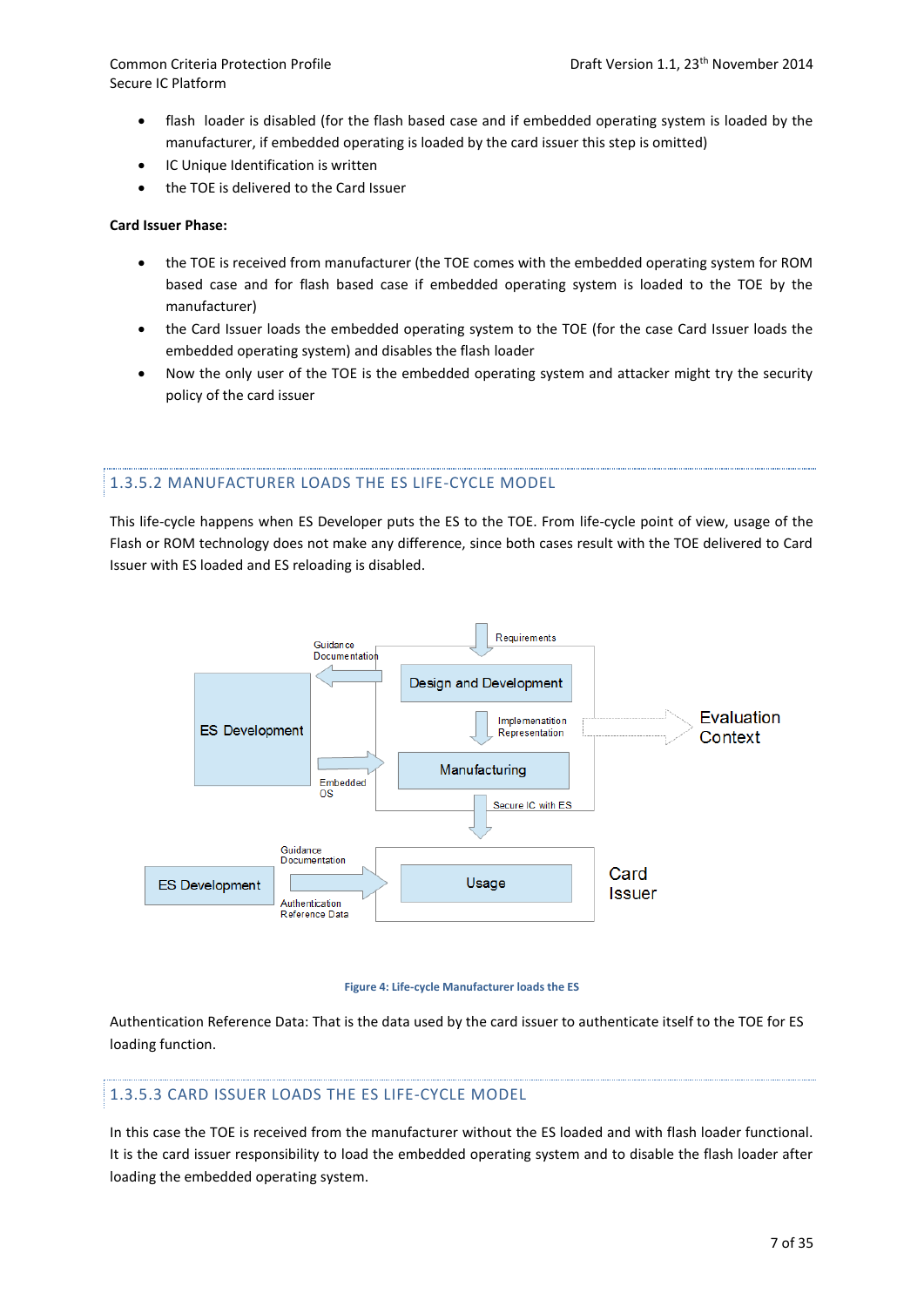

#### **Figure 5: : Life-cycle Card Issuer loads the ES**

<span id="page-14-0"></span>Authentication Reference Data: That is the data used by the card issuer to authenticate itself to the TOE for ES loading function.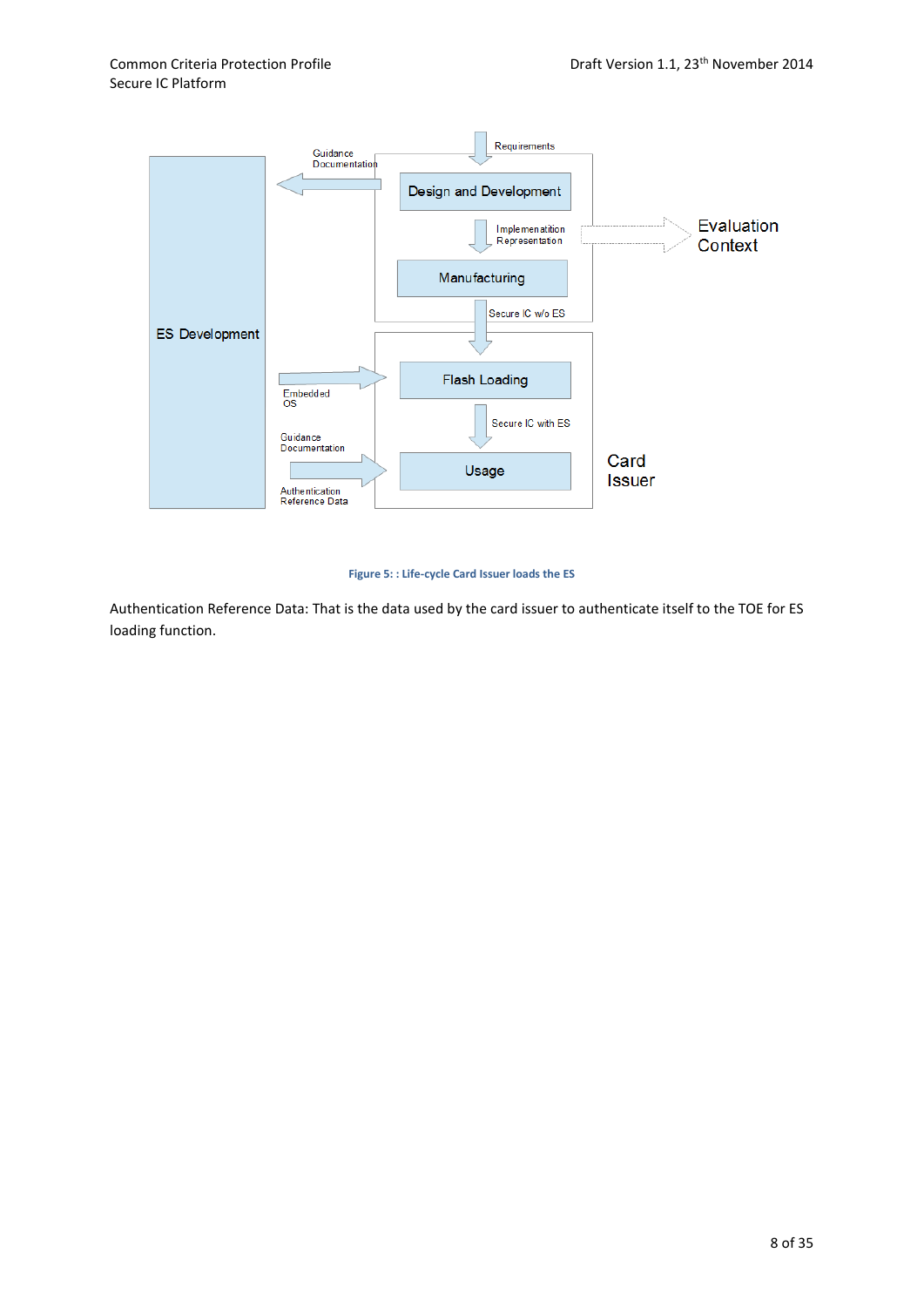# **2. CONFORMANCE CLAIMS**

# 2.1 CC CONFORMANCE CLAIM

This Protection Profile claims conformance to the

- Common Criteria for Information Technology Security Evaluation, Part 1: Introduction and General Model; CCMB-2012-09-001, Version 3.1, Revision 4, September 2012
- Common Criteria for Information Technology Security Evaluation, Part 2: Security Functional Requirements; CCMB-2012-09-002, Version 3.1, Revision 4, September 2012
- Common Criteria for Information Technology Security Evaluation, Part 3: Security Assurance Requirements; CCMB-2012-09-003, Version 3.1, Revision 4, September 2012

The

 Common Methodology for Information Technology Security Evaluation (CEM), Evaluation Methodology; CCMB-2012-09-004, Version 3.1, Revision 4, September 2012

has to be taken into account

## 2.2 PP CLAIM

This PP does not claim conformance to any other PP.

# 2.3 PACKAGE CLAIM

This PP is conforming to assurance package EAL5 augmented with ALC\_DVS.2 and AVA\_VAN.5 defined in CC Part 3.

### 2.4 CONFORMANCE STATEMENT

The Protection Profile requires **strict** conformance for the ST or PP claiming conformance to this PP.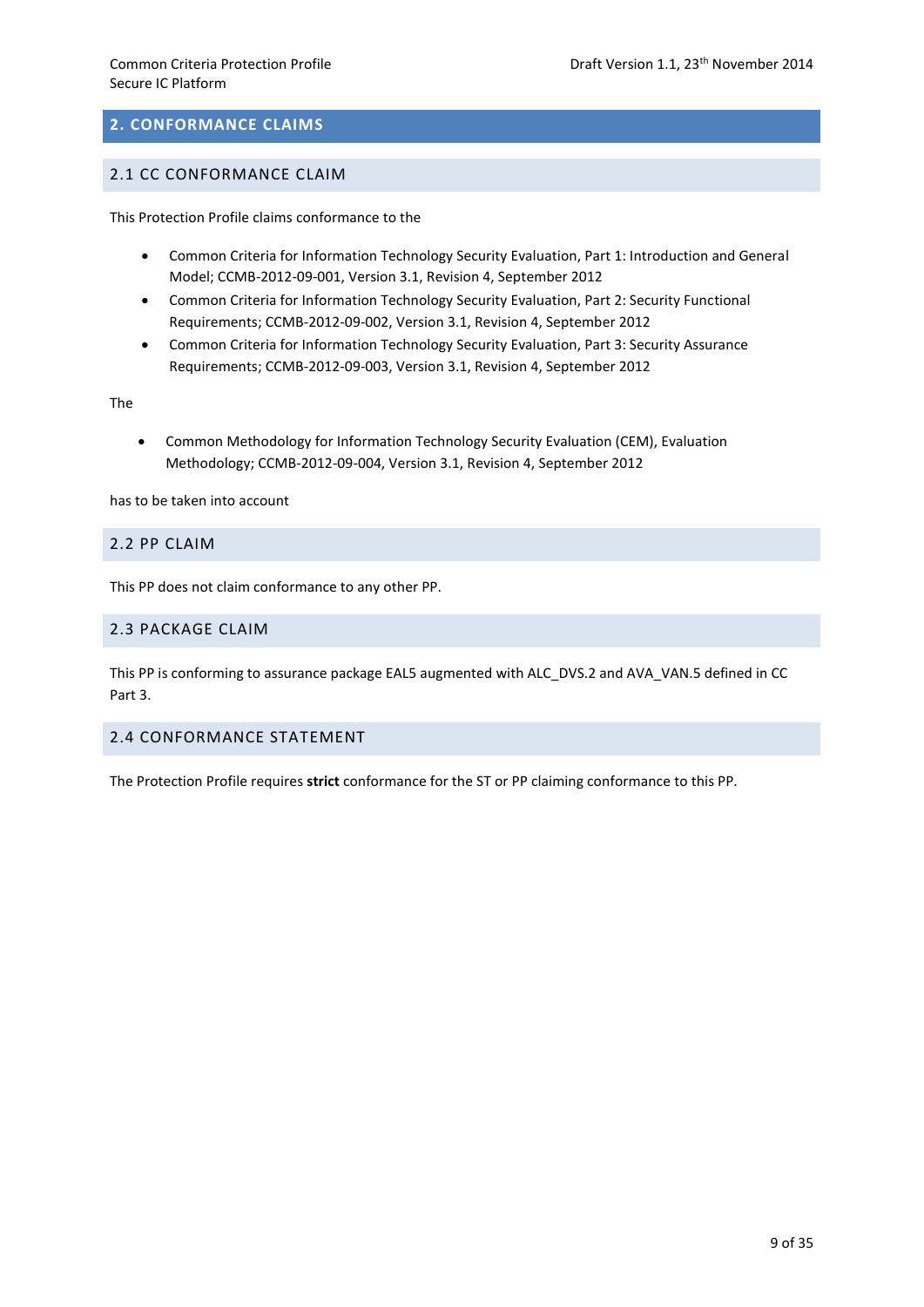# **3. SECURITY PROBLEM DEFINITION**

## 3.1 INTRODUCTION

## 3.1.1 ASSETS AND SECURITY SERVICES

The assets to be protected and the security services to be given and be protected are: **Application Data** (asset) and **Random Number Generation** (security service).

**Application Data:** Application data is the all data that belongs to ES and managed by ES. Application data can be used by the ES as TSF Data or User Data that depends on the usage context of the ES and Security IC might not distinguish the difference between so all are accepted as application data by the TOE.

**Random Number Generation:** The TOE provides to the users of it (here only the ES), the random number. Random numbers are essential for the security applications that ES serves for.

Besides the assets and the security services the TSF Data needs to be protected by the TOE which are **IC Unique Identification Data** and **the ES**. Unique identification of the ICs, that are manufactured and delivered to the Card Issuer, is a requirement that results from the organizational security policy: O.Unique\_Identification. ES stored on non-volatile memory also needs to be protected from disclosure or manipulation. Manipulation of ES results to incorrect functioning of the ES, which is a violation of one of the main security concerns of the TOE. Disclosure of ES gives opportunities to the attackers to reverse engineer ES and discover any weaknesses of it.

#### **Additional Items:**

Any security service and TSF data belonging to that security service may be added by ST author.

# 3.1.2 SUBJECTS AND EXTERNAL ENTITIES

**Manufacturer:** Manufacturer performs design, development and manufacturing of the TOE. Manufacturer also performs following administrative actions: disabling test functions, writing the IC unique identification Data, loading ES and disabling Flash Loader. Loading ES and disabling Flash Loader is only performed by the manufacturer if the TOE is flash based and ES loading is performed by manufacturer. For ROM based these activities do not exist and for card issuer loads the ES case these activities are performed by Card Issuer.

**ES:** ES is the only user of the TOE. The TOE serves to the ES by providing a secure execution environment and secure storage of its data. The TOE also provides unique identification of itself and random numbers.

**Card Issuer:** Card issuer is the legitimate owner of the TOE. It normally uses the TOE via embedded OS. Card Issuer trusts the TOE that the TOE provides secure execution environment and secure storage to ES. If the TOE is flash based and ES is loaded by the Card Issuer then it performs administrative actions: loading the ES and disabling the Flash Loader.

**Attacker:** The attacker is the entity who tries to undermine the security policies of the card issuer. Attacker is assumed to possess *high attack potential*.

# 3.2 THREATS

PROBING AND MANIPULATION THREATS: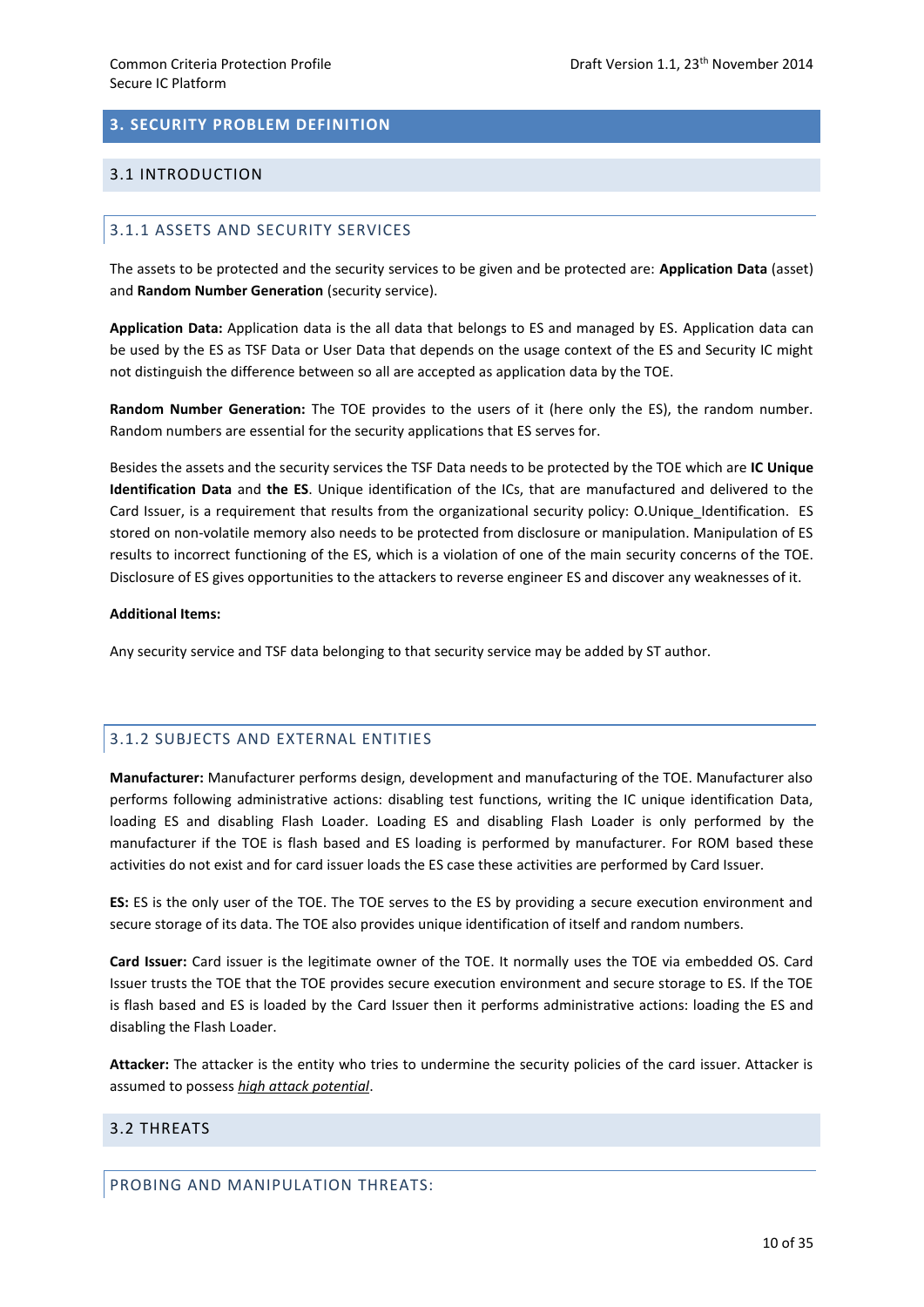**T.Probing\_on\_Data\_Storage:** An attacker may physically attack to the memories of the TOE to gain illicit access to the application data.

**T.Probing\_on\_Data\_Transfer:** An attacker may probe the internals of the TOE to gain illicit access to the application data.

**T.Manipulation\_on\_Data\_Storage:** An attacker may physically attack to the memories of the TOE to make changes to the application data.

**T.Manipulation\_on\_Data\_Transfer:** An attacker may physically attack to the internals of the TOE to make changes to the application that is transferred between internal parts of the TOE.

**T.Manipulation\_on\_Execution:** An attacker may physically attack to the CPU operations to alter the execution of the ES.

**T.Manipulation\_on\_RND:** An attacker may physically attack to the random number entropy source to cause the TOE to generate random numbers with insufficient quality.

# LEAKAGE AND EMISSION THREATS

**T.Information\_Leakage\_Surface:** An attacker may monitor and interpret the emissions emanated from the physical surface of the TOE to disclose the application data.

**T.Information\_Leakage\_Contacts:** An attacker may monitor the power consumption, timing of operation and other observables to interpret and get access to the application data.

## ENVIRONMENTAL STRESS THREATS

**T.Environmental\_Stress\_Application:** Attacker may apply temperature, frequency, voltage outside of the standard operating conditions to force the TOE to malfunction.

# FUNCTIONALITY ABUSE THREATS

**T.Abuse of the Test Functions:** Attacker may try to use the test functions to gain illicit access to the application data.

#### *THREAT FOR THE FLASH LOADER CONFIGURATION*

**T.Abuse\_of\_the\_Flash\_Loader:** Attacker may try to load an unauthentic ES to the ES by using the functionality of the Flash Loader. *(Applies to the Flash based TOEs)*

### 3.4 ORGANISATIONAL SECURITY POLICIES

**P.IC\_Unique\_Identification\_Data:** The TOE should be uniquely identified by ES.

**P.Random\_Number\_Generation:** The TOE should provide random numbers to the ES.

*ORGANISATIONAL SECURITY POLICY FOR THE FLASH LOADER CONFIGURATION*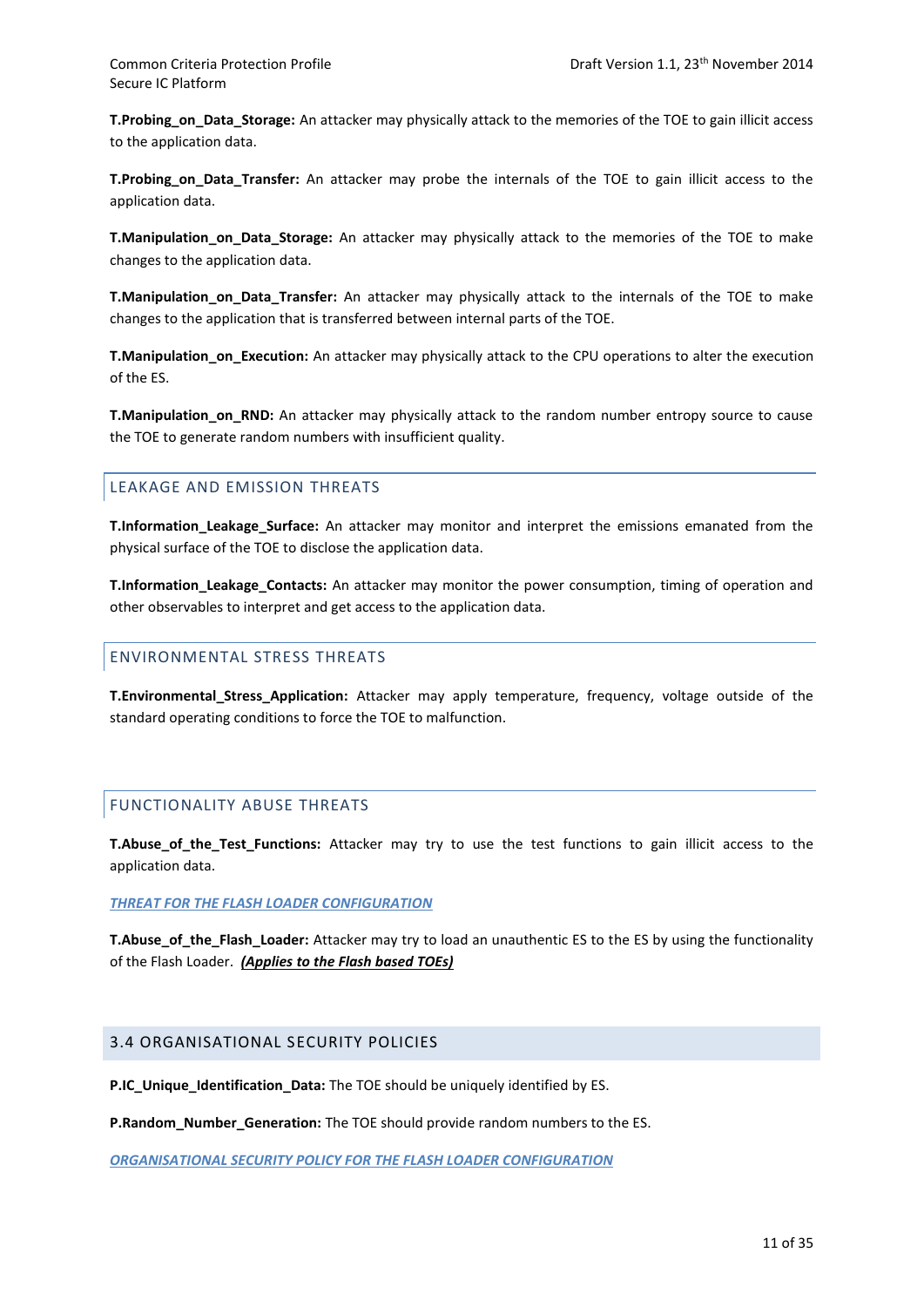**P.Embedded\_OS\_Load:** The TOE should provide ES loading capability to the Card Issuer or the Manufacturer.

# 3.5 ASSUMPTIONS

**A.Guidance\_Documents\_Compliance:** It is assumed that the ES complies with the security guidance of the TOE. The security of the TOE depends on the ES, and there may be security mechanisms which are affective if and only if the ES correctly uses them.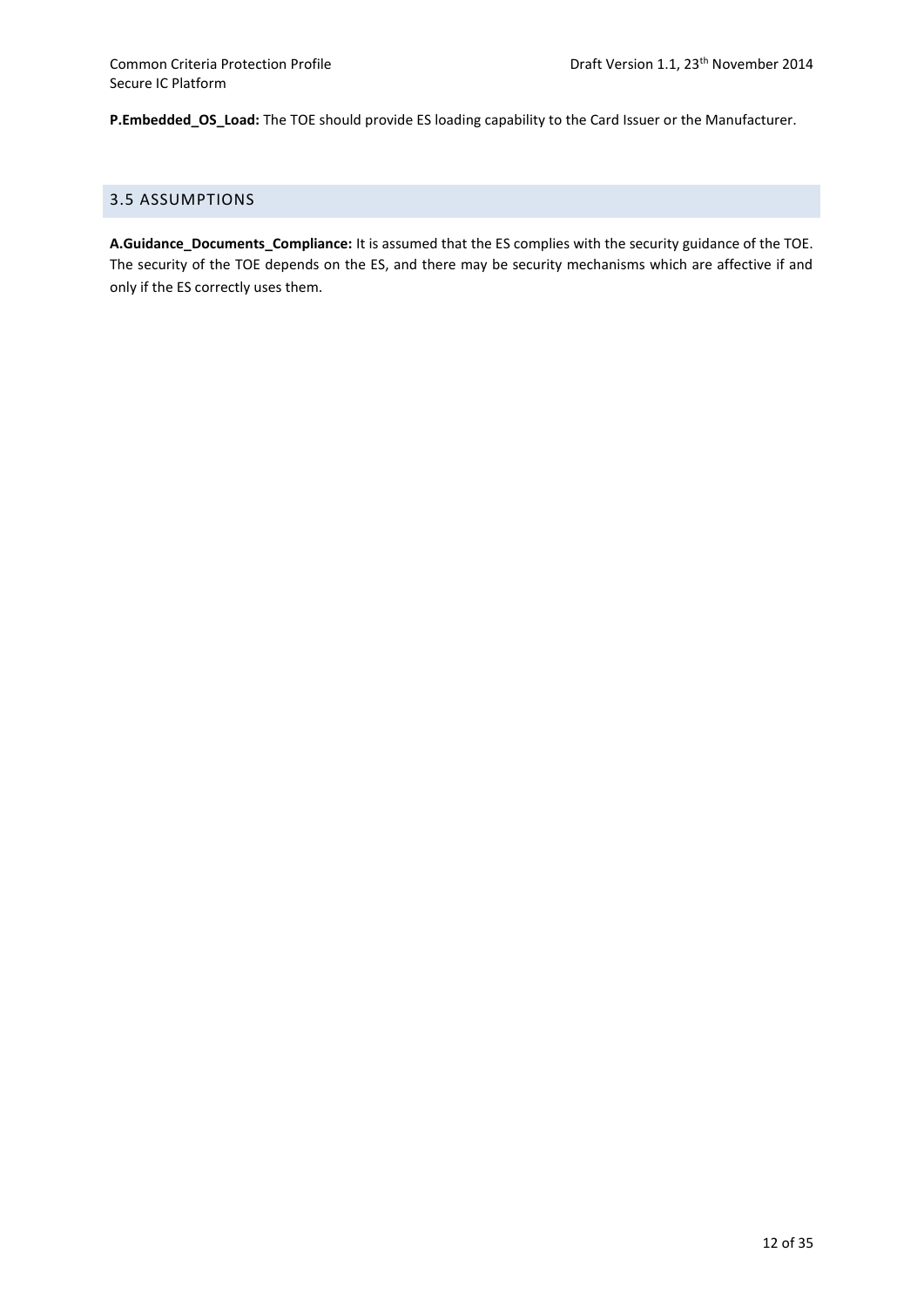# **4 SECURITY OBJECTIVES**

#### 4.1 SECURITY OBJECTIVES FOR THE TOE

**OT.Data Access Control:** The TOE must protect the data stored and processed on the TOE from unauthorized access through physical probing. Access to the memories should only be granted to the ES. Unauthorized access covers the physical probing which may be performed by an attacker.

**OT.Data\_Integrity:** The TOE must detect the manipulation of the data stored on the TOE.

**OT.Internal\_TOE\_Transfer\_Confidentiality\_Protection:** The TOE must protect the confidentiality of the data transferred between internal parts of the TOE from probing.

**OT.Internal TOE Transfer Integrity Protection:** The TOE must protect the integrity of the transferred data between internal parts of the TOE.

**OT.CPU Operation Protection:** The TOE must have functionality to protect against any manipulation to embedded OS execution.

**OT.Random\_Number\_Generation\_Protection:** The TOE must have functionality to protect the number random number generation functionality.

**OT.Environmental\_Stress\_Protection:** The TOE must have mechanism(s) to protect itself from environmental stress.

**OT.Side\_Channel\_Protection:** The TOE must have protection against T.Information\_Leakage\_Contacts. The TOE should not emit any useful information that might help the attacker to determine or guess the confidential data that is processed by the TOE. .

**OT.Test\_Functions\_Disable\_Mechanism:** The TOE must have mechanism allowing the manufacturer to irreversibly disable the test functionality.

**OT.Random\_Number\_Generation:** The TOE should have mechanisms to provide random numbers to the embedded operating system.

**OT.Unique\_ID\_Storage:** The TOE must have functionality to store Unique Identification Data. This data should only be writable by the manufacturer.

#### *ADDITIONAL OBJECTIVES FOR THE FLASH LOADER CONFIGURATION*

**OT.Flash\_Loader\_Functionality:** The TOE must have embedded operating system loading functionality.

**OT.Flash\_Loader\_Authorization:** The TOE must allow only authenticated entities to use the flash loader.

**OT.Flash\_Loader\_Disable\_Mechanism:** The TOE must have mechanism allowing the manufacturer and/or the card issuer to irreversibly disable the flash loader functionality.

### 4.2 SECURITY OBJECTIVES FOR THE ENVIRONMENT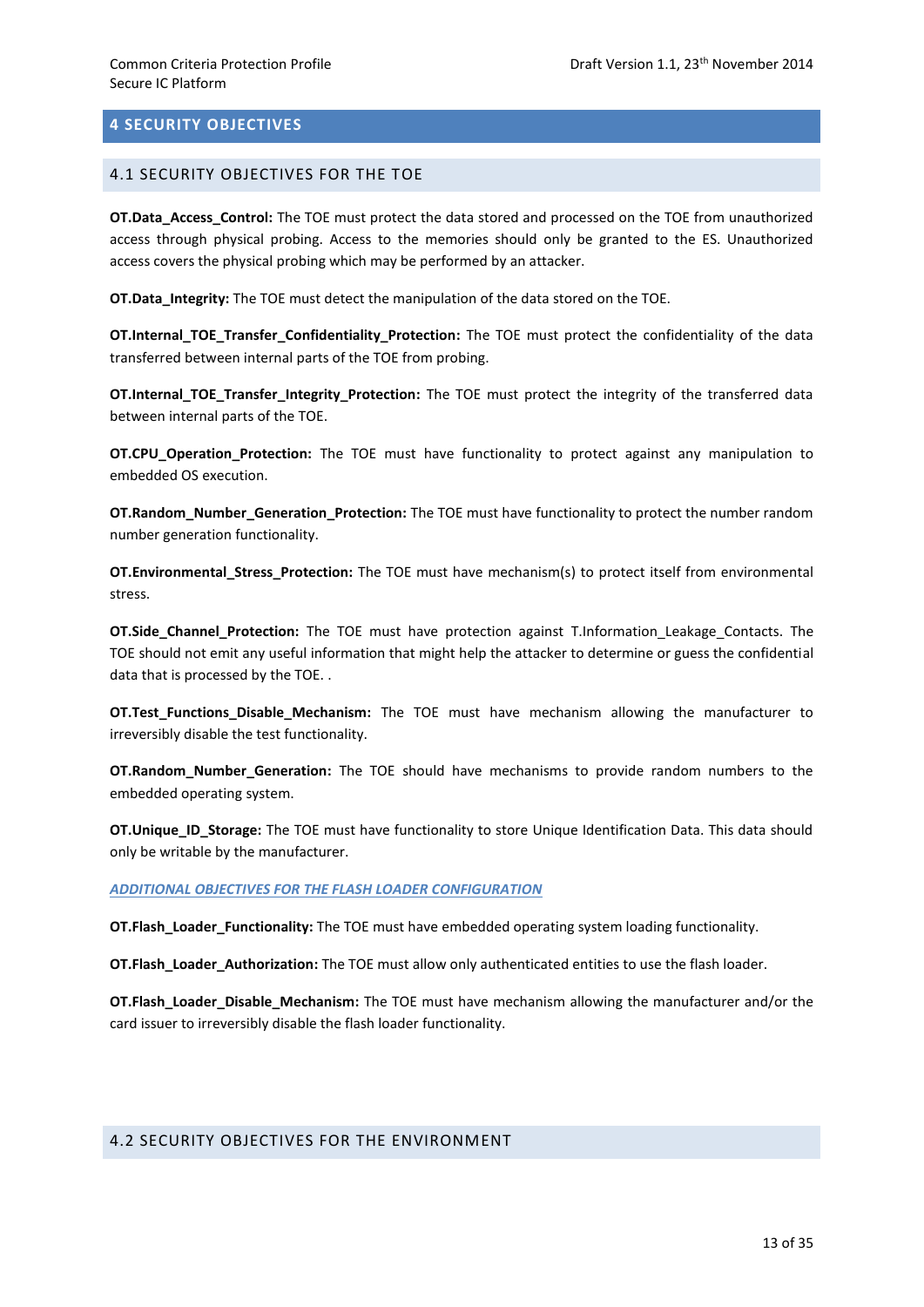**OE.Test\_Functions\_Disable:** The manufacturer must ensure that for every TOE before delivery, test functionality has been disabled.

**OE.Unique\_Identification:** The manufacturer must use the unique ID storage mechanism of the TOE properly. The manufacturer must ensure that IDs written to the TOEs are unique.

**OE.Embedded\_OS:** The embedded operating system must comply with the security guidance.

## *ADDITIONAL OBJECTIVES FOR THE FLASH LOADER CONFIGURATION*

**OE.Flash\_Loader\_Disable:** Depending on the life-cycle of the TOE, whether the manufacturer or the card issuer must ensure that any TOE that will be delivered, the flash loader functionality had been disabled.

# 4.3 SECURITY OBJECTIVES RATIONALE

# 4.3.1 SECURITY OBJECTIVES RATIONALE TABLE

The following table provides an overview for security objectives coverage.

| <b>No</b> | <b>SPD</b>                         | <b>SO</b>                                            |
|-----------|------------------------------------|------------------------------------------------------|
| 1.        | T.Probing_on_Data_Storage          | OT.Data_Access_Control                               |
| 2.        | T.Probing_on_Data_Transfer         | OT.Internal_TOE_Transfer_Confidentiality_Protection  |
| 3.        | T.Manipulation_on_Data_Storage     | OT.Data_Access_Control, OT.Data_Integrity            |
| 4.        | T.Manipulation_on_Data_Transfer    | OT.Internal_TOE_Transfer_Confidentiality_Protection, |
|           |                                    | OT.Internal_TOE_Transfer_Integrity_Protection        |
| 5.        | T.Manipulation_on_Execution        | OT.CPU_Operation_Protection                          |
| 6.        | T.Manipulation on RND              | OT.Random_Number_Generation_Protection               |
| 7.        | T.Information_Leakage_Surface      | OT.Internal_TOE_Transfer_Confidentiality_Protection  |
| 8.        | T.Information_Leakage_Contacts     | OT.Side_Channel_Protection                           |
| 9.        | T.Environmental_Stress_Application | OT.Environmental_Stress_Protection                   |
| 10.       | T.Abuse_of_the_Test_Functions      | OT.Test_Functions_Disable_Mechanism,                 |
|           |                                    | OE.Test_Functions_Disable                            |
| 11.       | P.IC_Unique_Identification_Data    | OT.Unique_ID_Storage, OE.Unique_Identification       |
| 12.       | P.Random_Number_Generation         | OT.Random_Number_Generation                          |
| 13.       | A.Guidance_Documents_Compliance    | OE.Embedded_OS                                       |

<span id="page-20-0"></span>**Table 1: Security Objectives Rationale**

### *ADDITIONAL RATIONALE FOR THE FLASH LOADER CONFIGURATION*

|      | 14. P.Embedded OS Load      | OT.Flash Loader Functionality      |
|------|-----------------------------|------------------------------------|
| 15.1 | T.Abuse of the Flash Loader | OT.Flash_Loader_Authorization,     |
|      |                             | OT.Flash Loader Disable Mechanism, |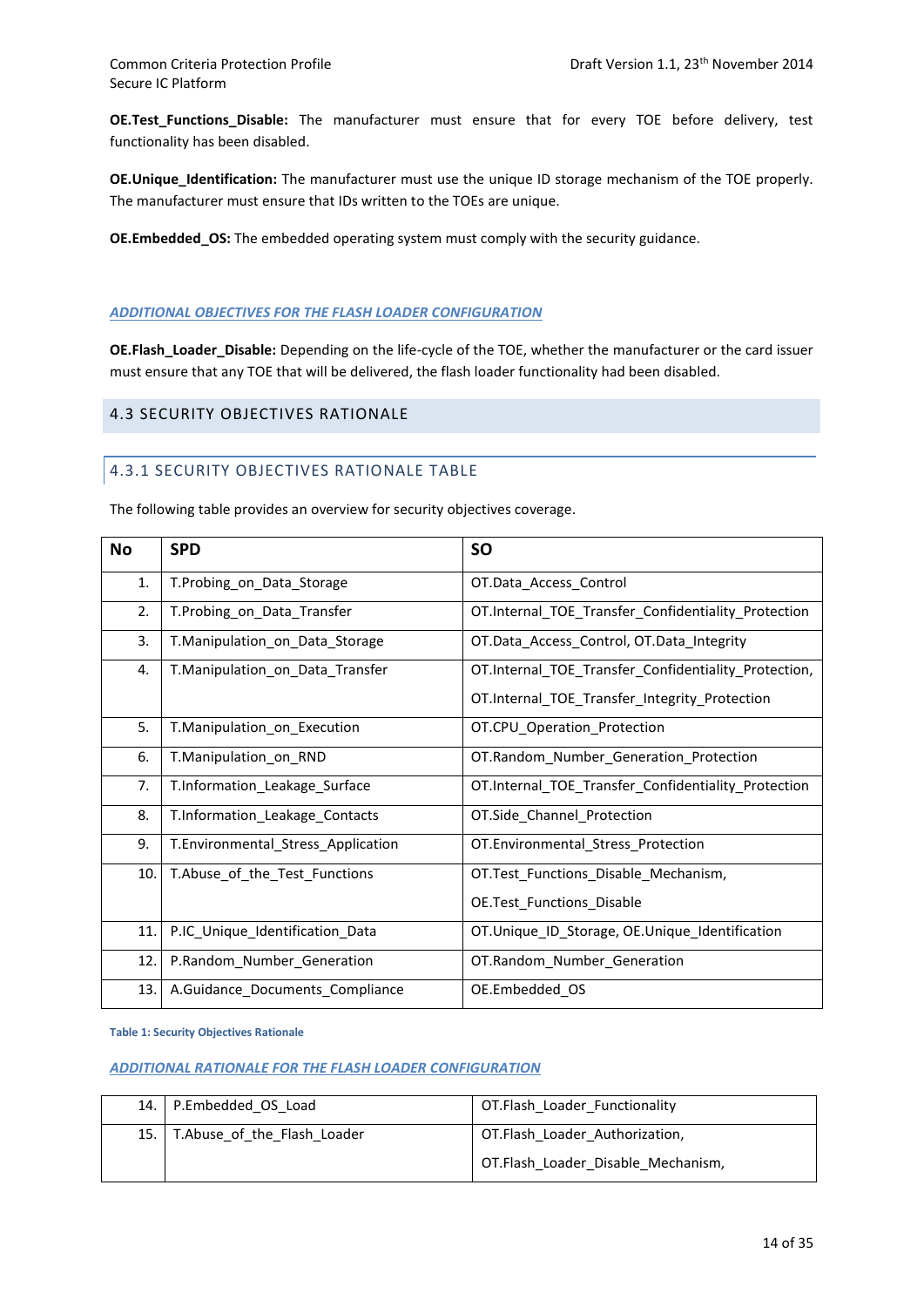OE.Flash\_Loader\_Disable

<span id="page-21-0"></span>**Table 2:Additional Rationale for the Flash Loader**

### 4.3.2 SECURITY PROBLEM JUSTIFICATION

In this section justification of security problem by security objectives is given.

#### **T.Probing\_On\_Data\_Storage**

OT.Data\_Access\_Control protects the data stored and processed on the TOE from physical probing; and so the objective OT.Data\_Access\_Control counters the threat T.Probing\_On\_Data\_Storage.

#### **T.Probing\_on\_Data\_Transfer**

OT.Internal\_TOE\_Transfer\_Confidentiality\_Protection protects the confidentiality of the transferred data between internals of the TOE; and so it covers the threat T.Probing\_on\_Data\_Transfer.

#### **T.Manipulation\_on\_Data\_Storage**

OT.Data Integrity protects the integrity of the data stored and processed on the TOE from physical manipulation. And the OT.Data Access Control protects against reading the data, prevents the attacker knowing the physical location and content of the data. So with OT.Data\_Access\_Control, even if OT.Data Integrity does not exist; an attacker may manipulate the data and can not foresee the changes he or she makes. OT.Data Integrity and OT.Data Access Control covers this threat.

#### **T.Manipulation\_on\_Data\_Transfer**

OT.Internal\_TOE\_Transfer\_Integrity\_Protection protects the integrity of the data transferred between internal parts of the TOE from physical manipulation. And the OT.Internal\_TOE\_Transfer\_Confidentiality\_Protection prevents the attacker from compromising the data in transfer so making reasonable changes is not possible. So with OT.Data Access Control, even if OT.Data Integrity does not exist; an attacker may manipulate the data and can not foresee the changes he or she makes. OT.Internal TOE\_Transfer\_Confidentiality\_Protection and OT.Internal\_TOE\_Transfer\_Integrity\_Protection covers this threat.

#### **T.Manipulation\_on\_Execution**

OT.CPU Operation Protection protects the CPU operations from manipulation. So the objective OT.CPU Operation Protection covers T.Manipulation on Execution.

#### **T.Manipulation\_on\_RND**

OT.Random Number Generation Protection protects the Random Number Generation functionality from manipulation. So the objective OT.Random\_Number\_Generation\_Protection covers T.Manipulation\_on\_RND.

#### **T.Information\_Leakage\_Surface**

OT.Internal\_TOE\_Transfer\_Confidentiality\_Protection, protects the confidentiality of the transferred data, so interpretation of the emissions is not possible. OT.Internal\_TOE\_Transfer\_Confidentiality\_Protection covers this threat.

#### **T.Information\_Leakage\_Contacts**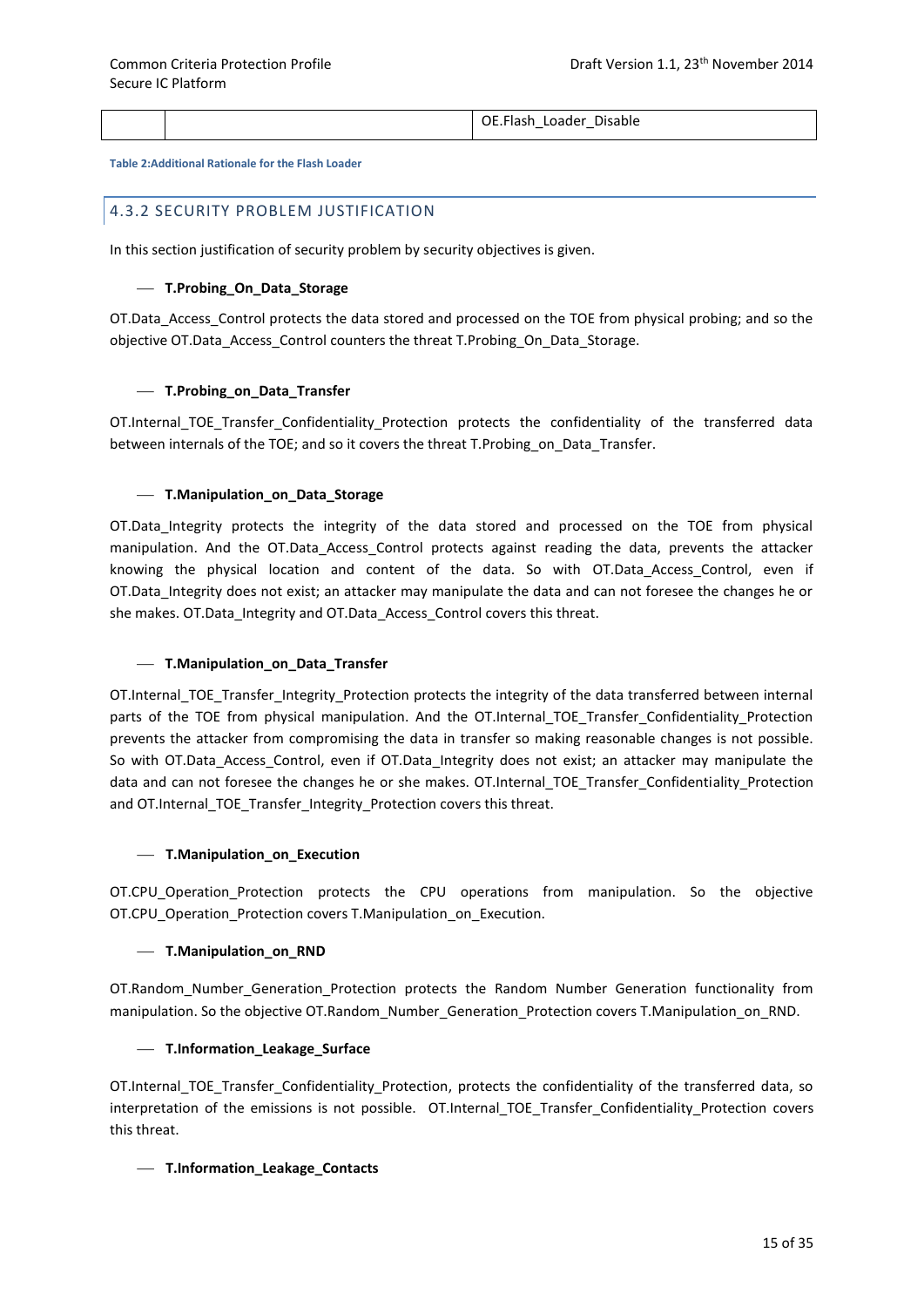OT.Side\_Channel\_Protection covers the threat T.Information\_Leakage\_Contacts.

#### **T.Environmental\_Stress\_Application**

OT.Environmental\_Stress\_Protection covers the T.Environmental\_Stress\_Application

#### **T.Abuse\_of\_the\_Test\_Functions**

OT.Test Functions Disable Mechanism and OE.Test Functions Disable cover the T.Abuse of the Test Functions.

#### **T.Abuse\_of\_the\_Flash\_Loader**

OT.Flash\_Loader\_Authorization prevents the usage of Flash Loader by unauthorized entities, so even if during delivery or within the card issuer facility attacker accesses to the TOE, he or she will not be able to use the flash loader to load an unauthentic embedded operating system. OT. Flash\_Loader\_Disable\_Mechanism enables the manufacturer or the card issuer to disable the flash loader functionality irreversebly. OE.Flash\_Loader\_Disable declares that the manufacturer or the card issuer (depending on the life-cycle model) to disable the flash loader before delivery from their facility. So the objectives OT.Flash\_Loader\_Authorization, OT.Flash\_Loader\_Disable\_Mechanism, and OE.Flash\_Loader\_Disable together covers this threat.

#### **P.IC\_Unique\_Identification\_Data**

OT.Unique ID Storage enables the TOE to have ID storage capability and OE.Unique Identification requires that manufacturer creates a unique identification data for the TOE and writes it to the TOE before delivery to the card issuer. So OT.Unique ID Storage and OE.Unique\_Identification covers the P.IC Unique Identification Data

### **P.Random\_Number\_Generation**

OT.Random\_Number\_Generation covers the policy P.Random\_Number\_Generation.

### **P.Embedded\_OS\_Load**

OT.Flash\_Loader\_Functionality covers the policy P.Embedded\_OS\_Load.

#### **A.Guidance\_Documents\_Compliance**

A.Guidance Documents Compliance assumes that the embedded operating system complies with the security guidance documentation, OE.Embedded\_OS fulfills this assumption.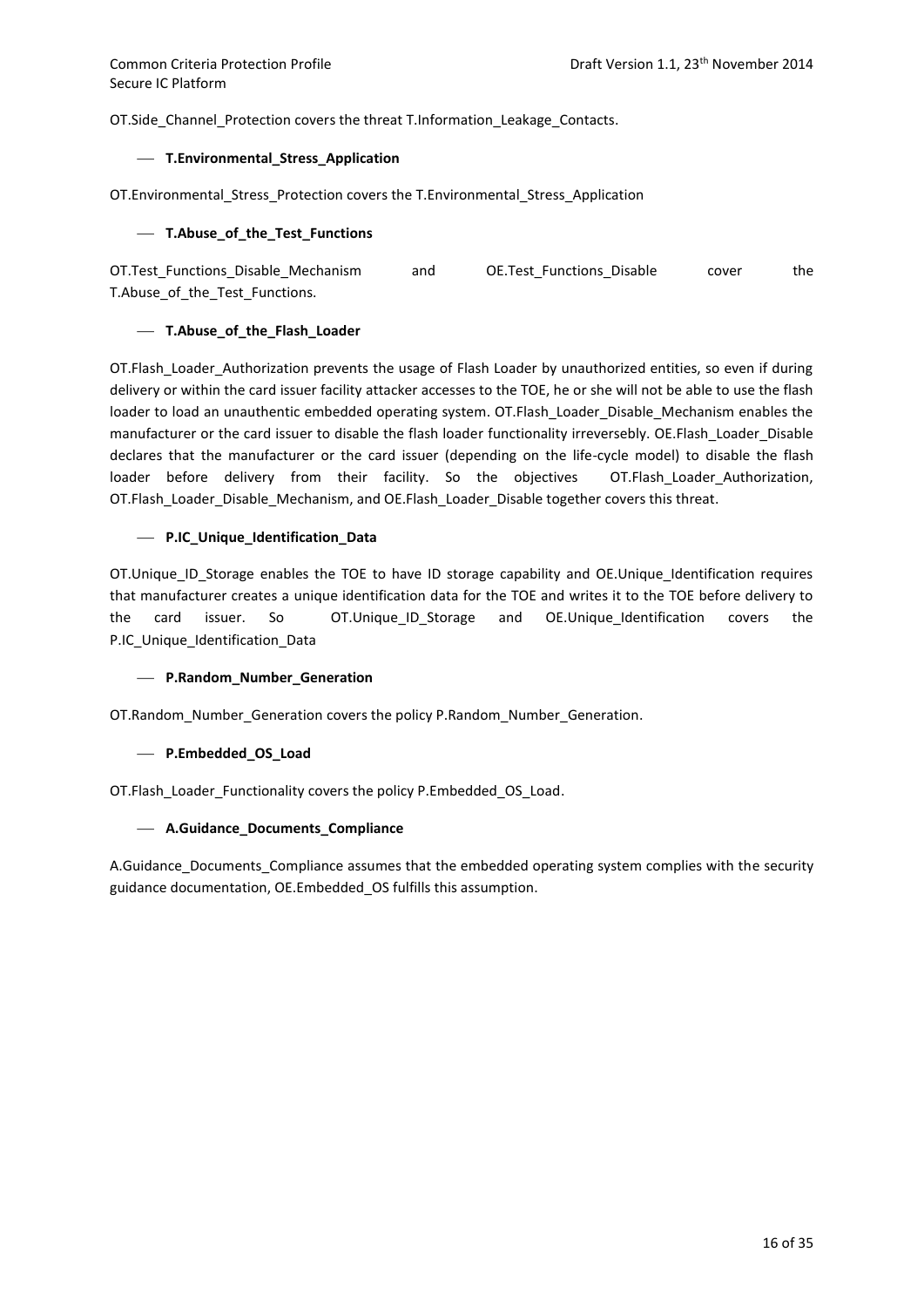1

# **5. EXTENDED COMPONENTS**

Following components are added:

- FCS\_RND.1
- FPT\_SCP.1

## 5.1 CLASS FCS CRYPTOGRAPHIC SUPPORT

# FAMILY FCS RND GENERATION OF RANDOM NUMBERS

Family behavior

This family defines quality requirements for the generation of random numbers which are intended to be used for cryptographic purposes.

Component leveling:

FCS RND Generation of random numbers

FCS\_RND.1 Generation of random numbers requires that random numbers meet a defined quality metric.

Management: FCS\_RND.1

There are no management activities foreseen.

Audit: FCS\_RND.1

There are no actions defined to be auditable.

**FCS\_RND.1 Quality metric for random numbers**

Hierarchical to: No other components.

Dependencies: No dependencies.

FCS\_RND.1.1 The TSF shall provide a mechanism to generate random numbers that meet [assignment: a defined quality metric].

### 5.2 CLASS FPT PROTECTION OF THE TSF

## FAMILY FPT\_SCP SIDE CHANNEL PROTECTION

The TOE shall prevent attacks against the TOE and other secret data where the attack is based on external observable physical phenomena of the TOE. Examples of such attacks are evaluation of TOE's simple power analysis (SPA), differential power analysis (DPA), timing attacks, etc. This family describes the functional requirements for the limitation of intelligible emanations which are not directly addressed by any other component of CC part 2.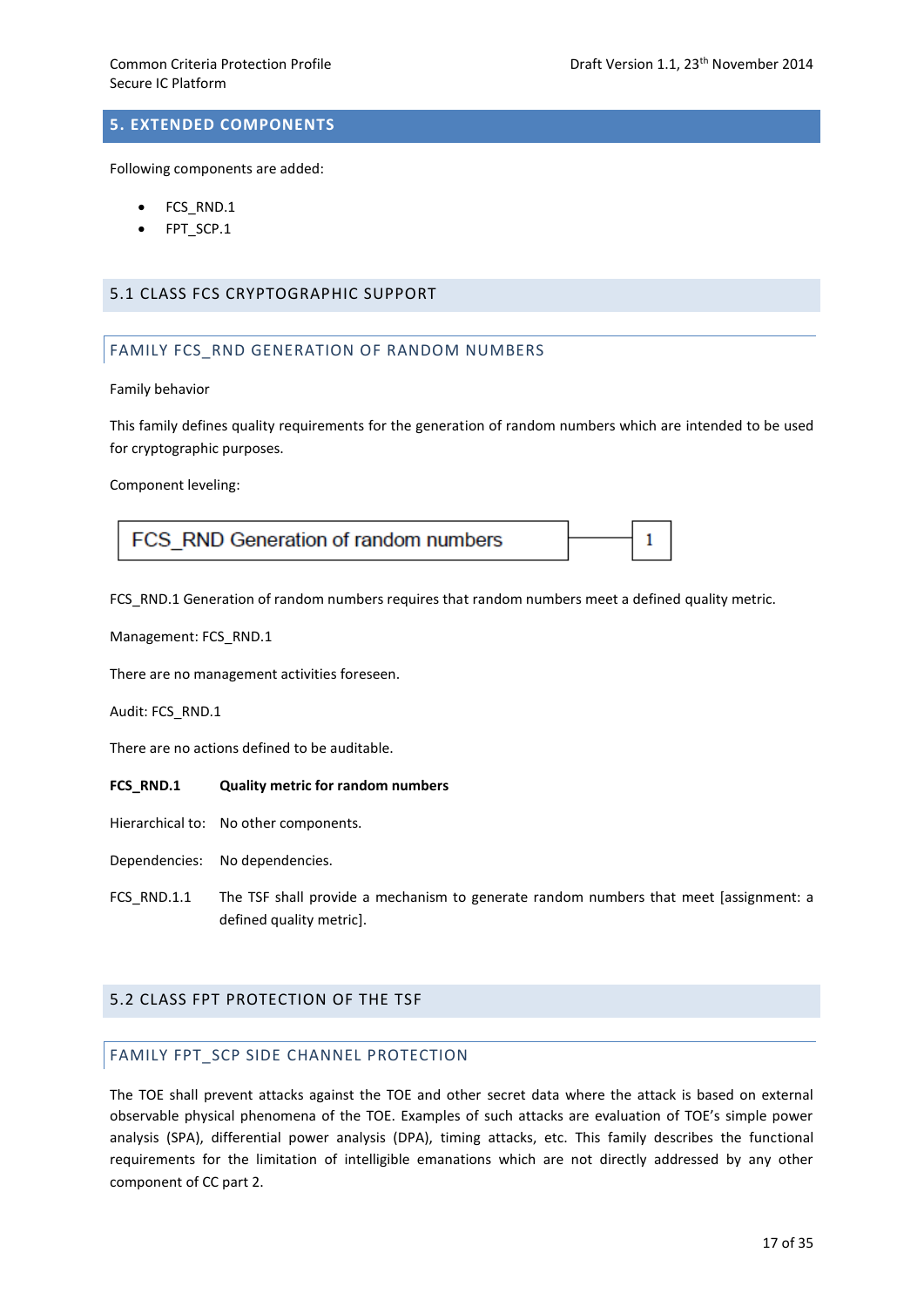The family "Side Channel Protection (FPT\_SCP)" is specified as follows.

Family behavior:

This family defines requirements to mitigate information leakage through time and power analysis.

Component leveling:

| FPT SCP: Side Channel Protection |  |  |
|----------------------------------|--|--|
|----------------------------------|--|--|

FPT SCP.1 Side channel protection requires to not emit interface emanation enabling access to TSF data or user data.

Management: FPT\_SCP.1

There are no management activities foreseen.

Audit: FPT\_SCP.1

There are no actions defined to be auditable.

#### **FPT\_SCP.1 Side Channel Protection**

Hierarchical to: No other components.

Dependencies: No dependencies.

FPT SCP.1 The TSF shall ensure [assignment: type of users] are unable to use the following interface [assignment: type of connection] to gain access to [assignment: list of types of TSF data] and [assignment: list of types of user data].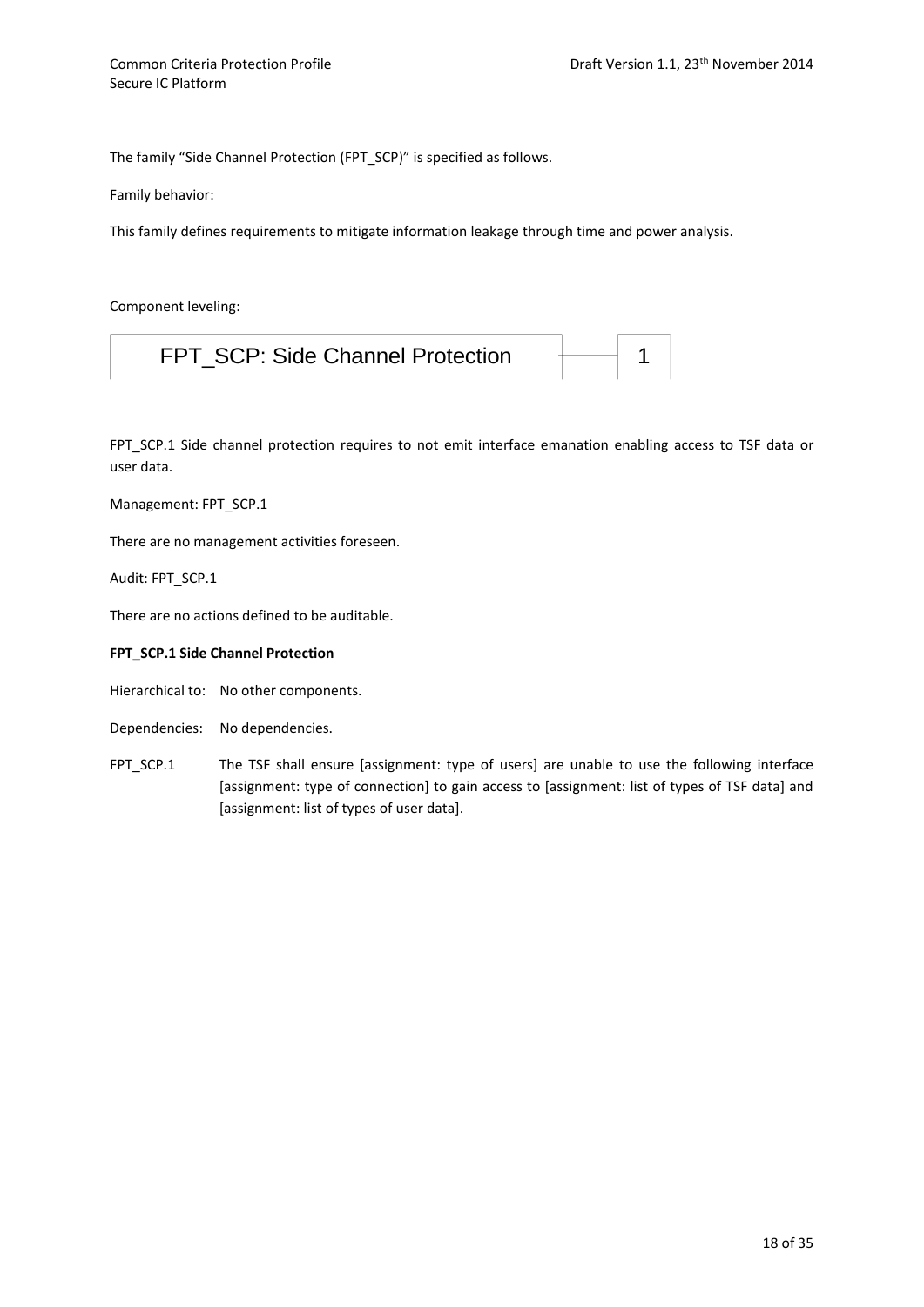# **6. SECURITY REQUIREMENTS**

## 6.1 SECURITY FUNCTIONAL REQUIREMENTS

### 6.1.1 DATA ACCESS CONTROL AND TRANSFER PROTECTION

Probing threat can be modelled as the attacker tries to access to the physical memories and/or tries to monitor data traffic between the internal parts of the TOE. The security objectives "Data Access Control", and "Internal TOE Transfer Confidentiality Protection" states that the TOE should provide protection against this kind of threat. These objectives can be achieved by the enforcement of the *Internal Data Access Policy* which briefly states: "The TSF shall allow only the Embedded OS (the only legitimate user) to access all data stored on memories and transmitted between internal parts of the TOE".

Internal Data Access Policy is enforced by the three SFRs: FDP\_ACC.2, FDP\_ACF.1 and FDP\_ITT.1. Both FDP\_ACF.1 and FDP\_ITT.1 are performing the denial of access to the attacker by encrypting the data and allowing access to the embedded operating system by decrypting it. So they depend on the cryptographic operations (key generation, encryption and decryption, key destruction). FCS\_CKM.1, FCS\_CKM.4 and FCS\_COP.1 is also added to the Protection against Probing SFRs. FPT\_SCP.1 protects the cryptographic operations from side channel attacks.

#### **FDP\_ACC.2 Complete access control**

**Hierarchical to**: FDP\_ACC.1 Subset access control

**Dependencies**: FDP\_ACF.1 Security attribute based access control fulfilled by FDP\_ACF.1

- **FDP\_ACC.2.1** The TSF shall enforce the *Internal Data Access Policy*<sup>3</sup> on *Attacker, Embedded OS and Application Data*<sup>4</sup> and all operations among subjects and objects covered by the SFP.
- **FDP\_ACC.2.2** The TSF shall ensure that all operations between any subject controlled by the TSF and any object controlled by the TSF are covered by an access control SFP.

#### **FDP\_ACF.1 Security attribute based access control**

- **Hierarchical to:** No other components.
- **Dependencies:** FDP\_ACC.1 Subset access control fulfilled by FDP\_ACC.2

FMT\_MSA.3 Static attribute initialisation not fulfilled but justified

FDP\_ACF.1.1 The TSF shall enforce the *Internal Data Access Policy*<sup>5</sup> to objects based on the following: *Attacker, Embedded OS and Application Data*, *type of user*] 6 .

<sup>3</sup> [assignment: access control SFP]

<sup>4</sup> [assignment: list of subjects and objects]

<sup>5</sup> [assignment: access control SFP]

<sup>6</sup> [assignment: list of subjects and objects controlled under the indicated SFP, and for each, the SFP-relevant security attributes, or named groups of SFP-relevant security attributes]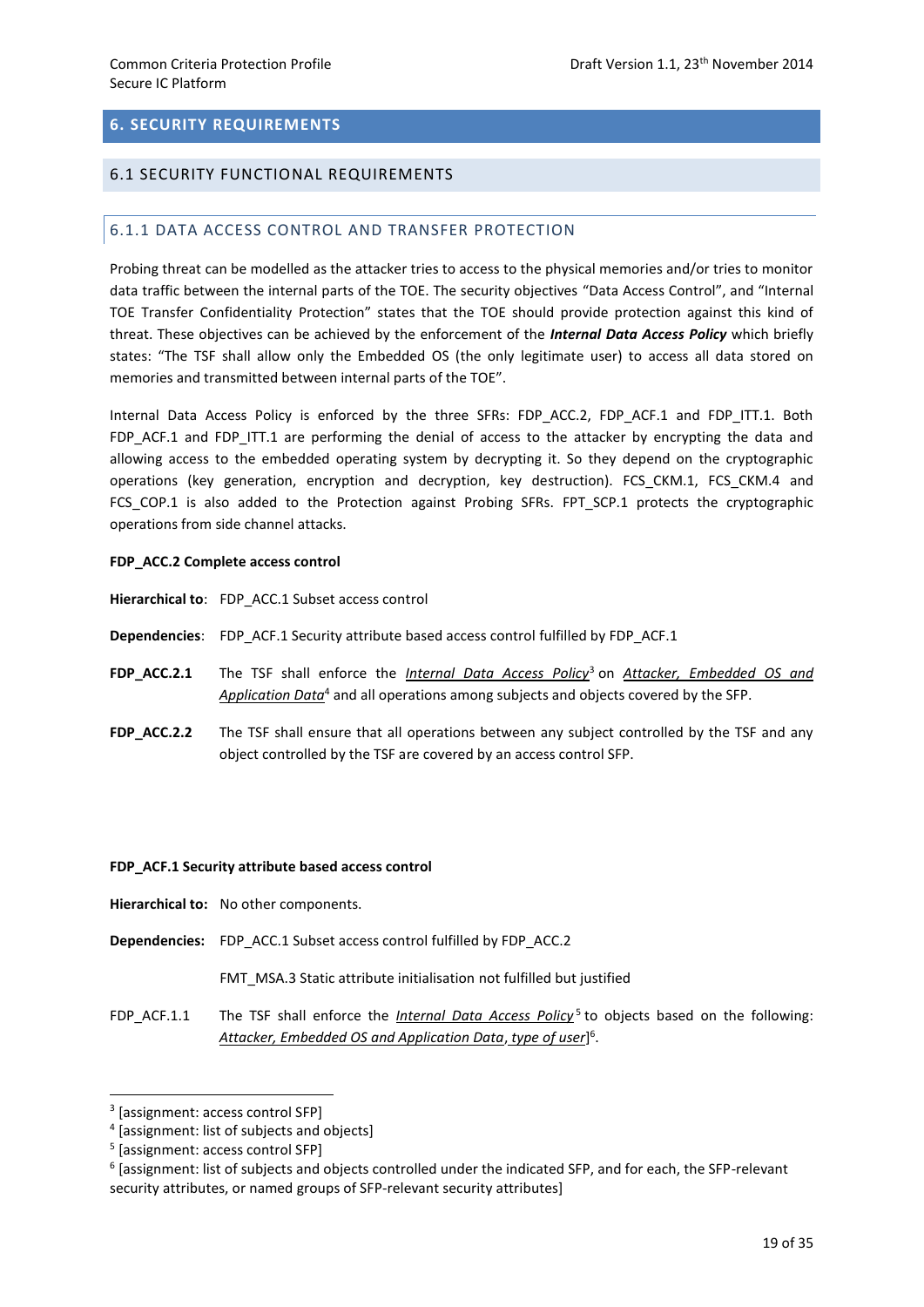- FDP\_ACF.1.2 The TSF shall enforce the following rules to determine if an operation among controlled subjects and controlled objects is allowed:
	- *If the subject is Embedded OS access is allowed*
	- *If the subject is Attacker access is not allowed*
- FDP ACF.1.3 The TSF shall explicitly authorise access of subjects to objects based on the following additional rules: *none*<sup>7</sup> .
- FDP\_ACF.1.4 The TSF shall explicitly deny access of subjects to objects based on the following additional rules: <u>none</u><sup>8</sup>.

#### **FDP\_ITT.1 Basic internal transfer protection**

Hierarchical to: No other components.

- Dependencies: [FDP\_ACC.1 Subset access control, or FDP\_IFC.1 Subset information flow control] fulfilled by FDP\_ACC.1
- FDP\_ITT.1.1 The TSF shall enforce the *Internal Data Access Policy*<sup>9</sup> to prevent the *disclosure, and modification*<sup>10</sup> of user data when it is transmitted between physically-separated parts of the TOE.

# FDP ITT.1 also prevents any confidential data leak through emanations through the physical **surface of the IC.**

# 6.1.1.1 CRYPTOGRAPHIC SUPPORT TO DATA ACCESS CONTROL AND TRANSFER PROTECTION

**FCS\_CKM.1/SP Cryptographic key generation – Storage Protection**

- Hierarchical to: No other components.
- Dependencies: [FCS\_CKM.2 Cryptographic key distribution, or

FCS\_COP.1 Cryptographic operation] fulfilled by FCS\_COP.1/SP

FCS\_CKM.4 Cryptographic key destruction fulfilled by FCS\_CKM.4

FCS\_CKM.1.1 The TSF shall generate cryptographic keys in accordance with a specified cryptographic key generation algorithm [assignment: cryptographic key generation algorithm] $<sup>11</sup>$  and specified</sup>

 $^7$  [assignment: rules, based on security attributes, that explicitly authorise access of subjects to objects]

 $^8$  [assignment: rules, based on security attributes, that explicitly deny access of subjects to objects].

 $9$  [assignment: access control SFP(s) and/or information flow control SFP(s)]

<sup>&</sup>lt;sup>10</sup> [selection: disclosure, modification, loss of use]

<sup>&</sup>lt;sup>11</sup> [assignment: cryptographic key generation algorithm]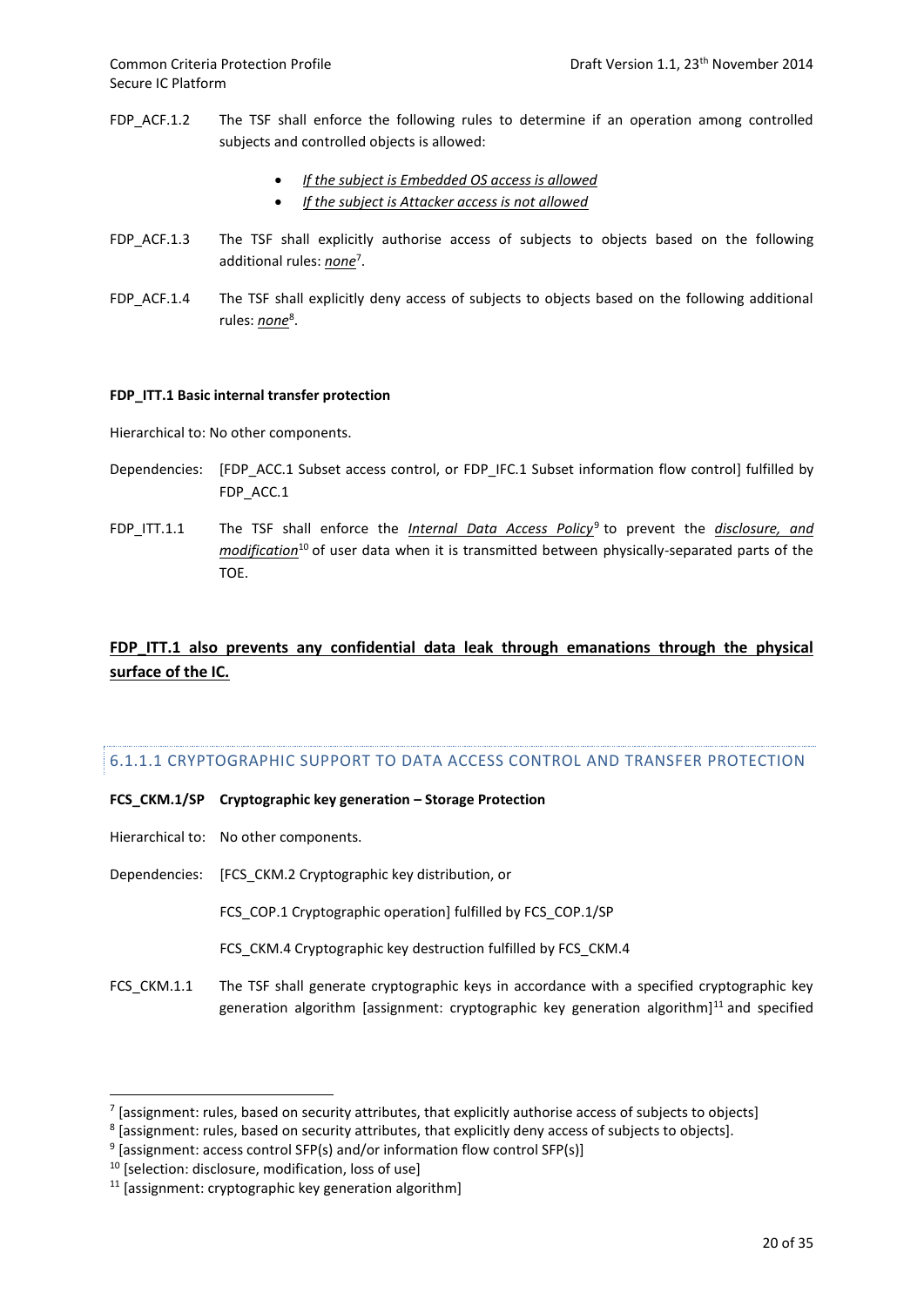cryptographic key sizes [assignment: cryptographic key sizes]<sup>12</sup> that meet the following: [assignment: list of standards]<sup>13</sup>.

#### **FCS\_CKM.1/TP Cryptographic key generation – Transfer Protection**

- Hierarchical to: No other components.
- Dependencies: [FCS\_CKM.2 Cryptographic key distribution, or

FCS COP.1 Cryptographic operation] fulfilled by FCS COP.1/TP

FCS\_CKM.4 Cryptographic key destruction fulfilled by FCS\_CKM.4

FCS CKM.1.1 The TSF shall generate cryptographic keys in accordance with a specified cryptographic key generation algorithm [assignment: cryptographic key generation algorithm]<sup>14</sup> and specified cryptographic key sizes [assignment: cryptographic key sizes]<sup>15</sup> that meet the following: [assignment: list of standards]<sup>16</sup>.

#### **FCS\_CKM.4 Cryptographic key destruction**

Hierarchical to: No other components.

Dependencies: [FDP ITC.1 Import of user data without security attributes, or

FDP ITC.2 Import of user data with security attributes, or

FCS\_CKM.1 Cryptographic key generation] fulfilled by FCS\_CKM.1

FCS CKM.4.1 The TSF shall destroy cryptographic keys in accordance with a specified cryptographic key destruction method [assignment: cryptographic key destruction method] $17$  that meets the following: [assignment: list of standards] $^{18}$ .

#### **FCS\_COP.1/SP Cryptographic operation – Storage Protection**

- Hierarchical to: No other components.
- Dependencies: [FDP ITC.1 Import of user data without security attributes, or

FDP ITC.2 Import of user data with security attributes, or

FCS\_CKM.1 Cryptographic key generation] fulfilled by FCS\_CKM.1/SP

FCS\_CKM.4 Cryptographic key destruction fulfilled by FCS\_CKM.4

<sup>12</sup> [assignment: cryptographic key sizes]

<sup>13</sup> [assignment: list of standards]

 $14$  [assignment: cryptographic key generation algorithm]

<sup>15</sup> [assignment: cryptographic key sizes]

<sup>&</sup>lt;sup>16</sup> [assignment: list of standards]

<sup>17</sup> [assignment: cryptographic key destruction method]

<sup>18</sup> [assignment: list of standards]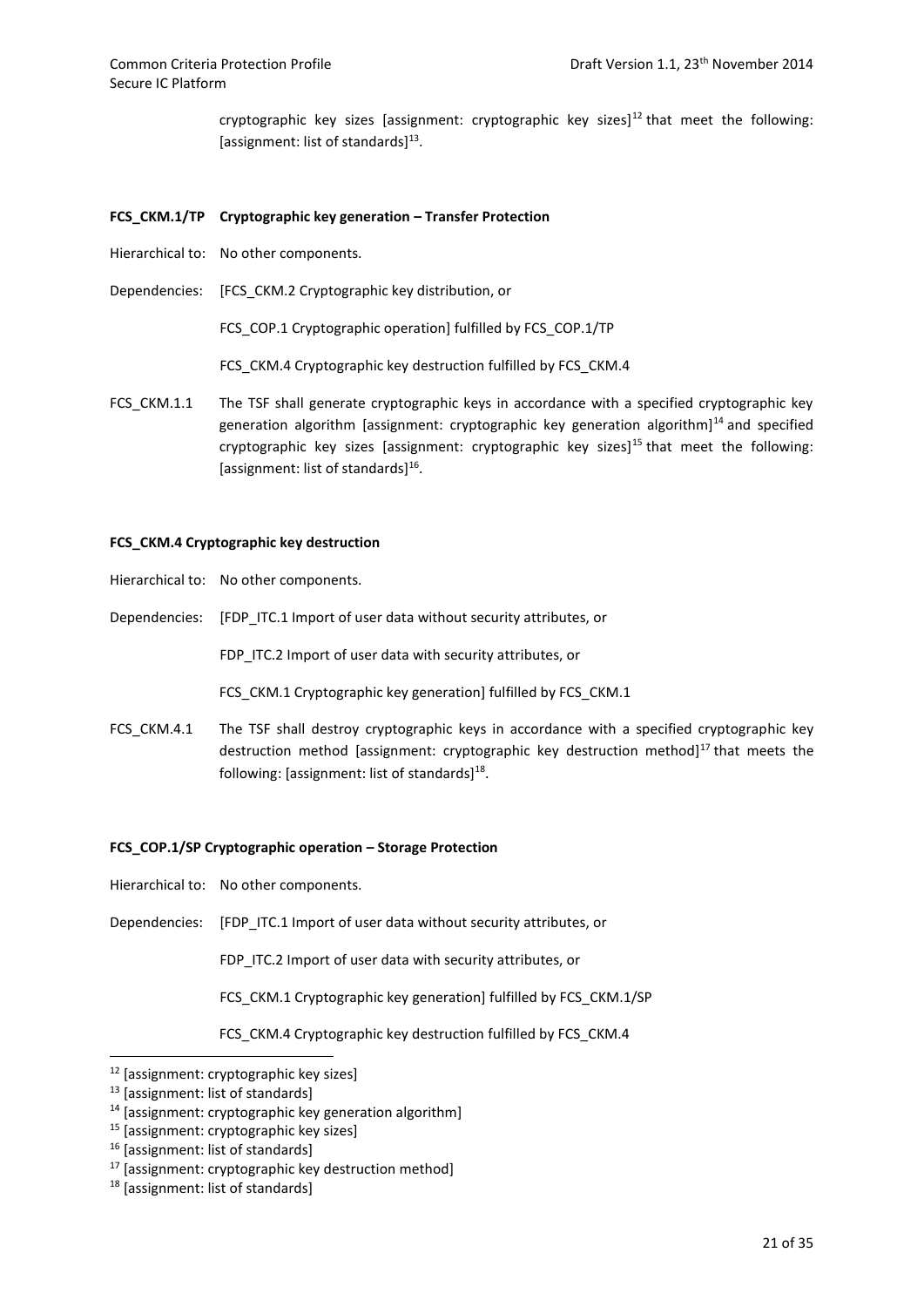FCS\_COP.1.1 The TSF shall perform *encryption and decryption* <sup>19</sup> in accordance with a specified cryptographic algorithm [assignment: cryptographic algorithm] $^{20}$  and cryptographic key sizes [assignment: cryptographic key sizes]<sup>21</sup> that meet the following: [assignment: list of standards]<sup>22</sup>.

#### **FCS\_COP.1/TP Cryptographic operation – Transfer Protection**

- Hierarchical to: No other components.
- Dependencies: [FDP ITC.1 Import of user data without security attributes, or

FDP ITC.2 Import of user data with security attributes, or

FCS CKM.1 Cryptographic key generation] fulfilled by FCS CKM.1/TP

FCS\_CKM.4 Cryptographic key destruction fulfilled by FCS\_CKM.4

FCS\_COP.1.1 The TSF shall perform *encryption and decryptio*<sup>23</sup> in accordance with a specified cryptographic algorithm [assignment: cryptographic algorithm] $^{24}$  and cryptographic key sizes [assignment: cryptographic key sizes]<sup>25</sup> that meet the following: [assignment: list of standards]<sup>26</sup>.

#### **FPT\_SCP.1 Side Channel Protection**

- Hierarchical to: No other components.
- Dependencies: No dependencies.
- FPT\_SCP.1 The TSF shall ensure *attackers*<sup>27</sup> are unable to use the following interface *physical contacts*<sup>28</sup> to gain access to *Data Storage Protection keys, Data Transfer Protection keys*<sup>29</sup> and *Stored Data and Transferred Data*<sup>30</sup> .

# 6.1.2 PROTECTION AGAINST MANIPULATION

The SFRS listed under the 6.1.2 Protection Against Manipulation protect Application Data, TSF Data and ES Execution, Random Number Generator from manipulation. FDI\_SDI.2 protects the stored Application Data from

- <sup>28</sup> [assignment: type of connection]
- <sup>29</sup> [assignment: list of types of TSF data]

<sup>19</sup> [assignment: list of cryptographic operations]

<sup>20</sup> [assignment: cryptographic algorithm]

<sup>21</sup> [assignment: cryptographic key sizes]

<sup>22</sup> [assignment: list of standards]

<sup>&</sup>lt;sup>23</sup> [assignment: list of cryptographic operations]

<sup>24</sup> [assignment: cryptographic algorithm]

<sup>25</sup> [assignment: cryptographic key sizes]

<sup>&</sup>lt;sup>26</sup> [assignment: list of standards]

<sup>27</sup> [assignment: type of users]

<sup>&</sup>lt;sup>30</sup> [assignment: list of types of user data]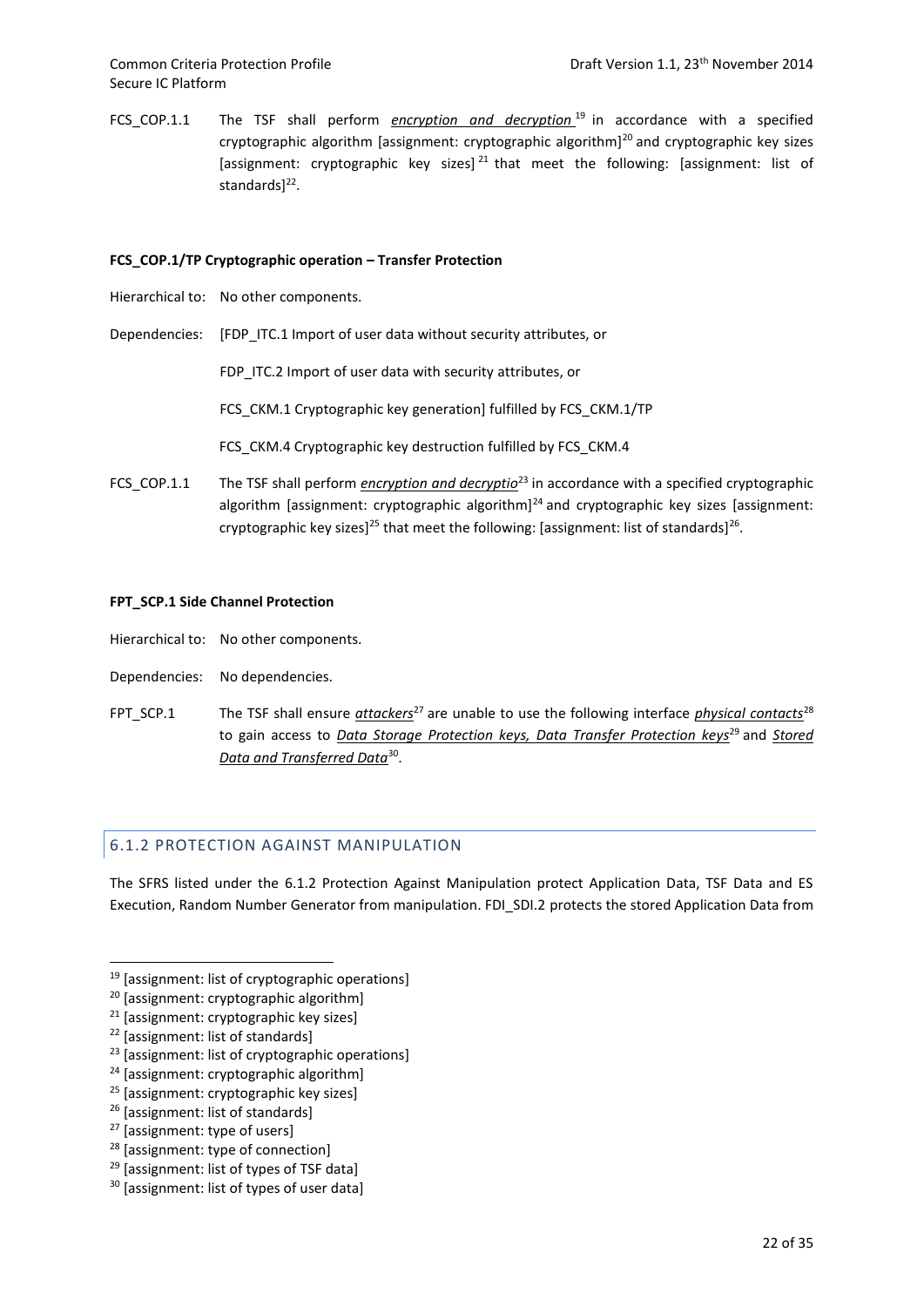manipulation. FDP\_ITT.3 protects the internally transferred Application Data. And finally, FPT\_TST.1 protects the ES Data, ES Execution and Random Number Generator.

# **FDP\_SDI.2 Stored data integrity monitoring and action**

- Hierarchical to: FDP\_SDI.1 Stored data integrity monitoring
- Dependencies: No dependencies.
- FDP\_SDI.2.1 The TSF shall monitor user data stored in containers controlled by the TSF for [assignment: integrity errors]<sup>31</sup> on all objects, based on the following attributes: <u>for all application data</u><sup>32</sup>.
- FDP\_SDI.2.2 Upon detection of a data integrity error, the TSF shall [assignment: action to be taken]<sup>33</sup>.

#### **FDP\_ITT.3 Integrity monitoring**

- Hierarchical to: No other components.
- Dependencies: [FDP\_ACC.1 Subset access control, or

FDP\_IFC.1 Subset information flow control] fulfilled by FDP\_ACC.1/PAP

FDP\_ITT.1 Basic internal transfer protection fulfilled by FDP\_ITT.1

- FDP\_ITT.3.1 The TSF shall enforce the *Internal Data Access Policy*<sup>34</sup> to monitor user data transmitted between physically-separated parts of the TOE for the following errors: [assignment: integrity errors]<sup>35</sup>.
- FDP ITT.3.2 Upon detection of a data integrity error, the TSF shall [assignment: specify the action to be taken upon integrity error]<sup>36</sup>.

### **FPT\_TST.1 TSF testing**

- Hierarchical to: No other components.
- Dependencies: No dependencies.
- FPT\_TST.1.1 The TSF shall run a suite of self tests [selection: during initial start-up, periodically during normal operation, at the request of the authorised user, at the conditions [assignment:

<sup>&</sup>lt;sup>31</sup> [assignment: integrity errors]

<sup>&</sup>lt;sup>32</sup> [assignment: user data attributes].

<sup>&</sup>lt;sup>33</sup> [assignment: action to be taken]

<sup>34</sup> [assignment: access control SFP(s) and/or information flow control SFP(s)]

<sup>&</sup>lt;sup>35</sup> [assignment: integrity errors]

<sup>&</sup>lt;sup>36</sup> [assignment: specify the action to be taken upon integrity error]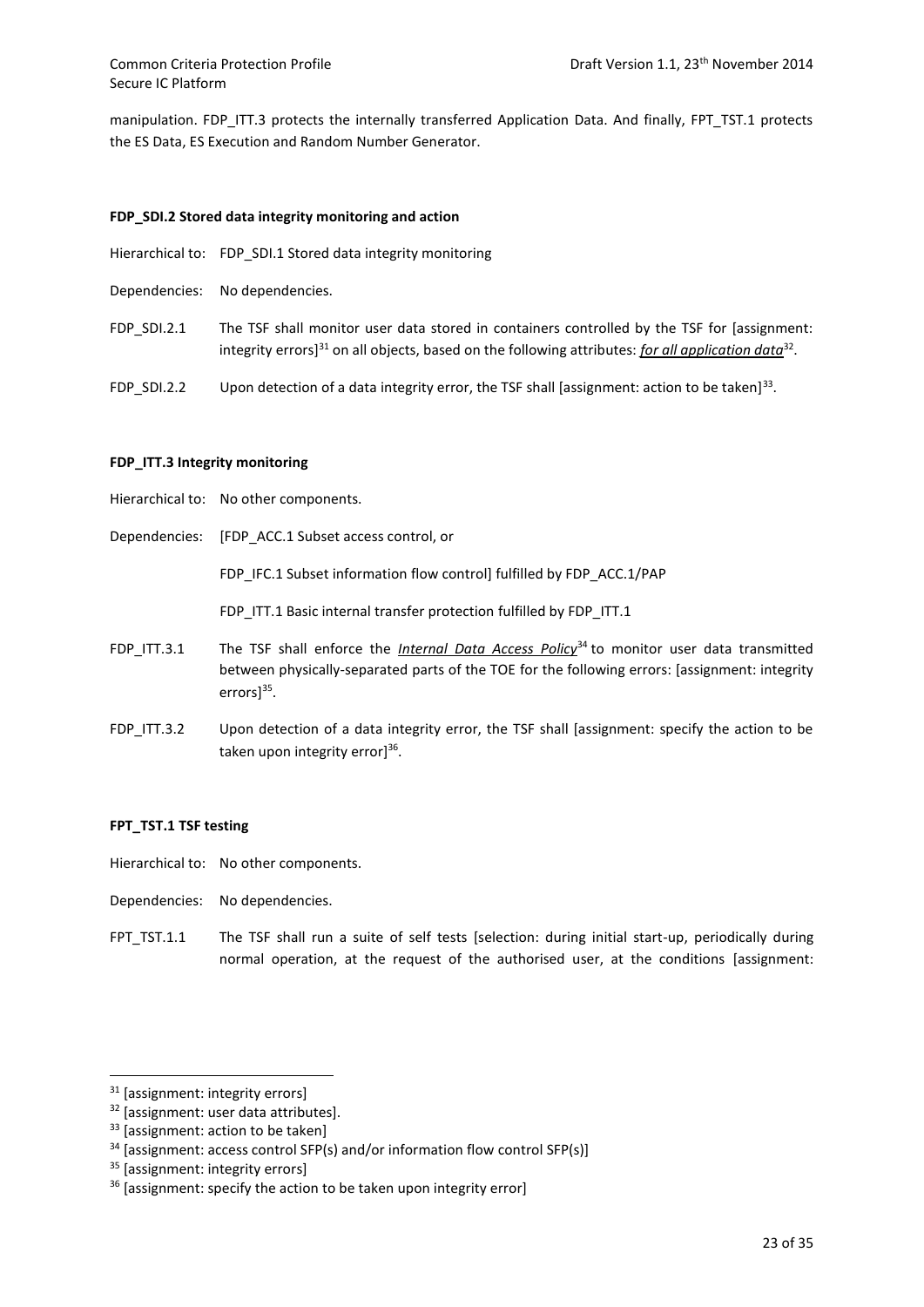conditions under which self test should occur]]<sup>37</sup> to demonstrate the correct operation of *CPU Operation and Random Number Generator*<sup>38</sup> .

FPT\_TST.1.2 The TSF shall provide authorised users with the capability to verify the integrity of *TSF data*<sup>39</sup>.

FPT\_TST.1.3 The TSF shall provide authorised users with the capability to verify the integrity of *TSE*<sup>40</sup>.

# 6.1.3 ADDITIONAL PROTECTION AGAINST PHYSICAL ATTACKS

Memory and bus encryption and also error detection is not sufficient against physical attacks since still attacker may attack to these encryption and error detection mechanisms so additional physical protection is necessary.

First of all FPT\_PHP.3 is necessary for the protection of the TSF.

#### **FPT\_PHP.3 Resistance to physical attack**

- Hierarchical to: No other components.
- Dependencies: No dependencies.
- FPT\_PHP.3.1 The TSF shall resist *physical probing and manipulation*<sup>41</sup> to the [assignment: list of TSF devices/elements]<sup>42</sup> by responding automatically such that the SFRs are always enforced.

After deployment of FPT\_PHP.3, FPT\_PHP.2 requires the TOE to notify Embedded OS from physical attacks.

#### **FPT\_PHP.2 Notification of physical attack**

- Hierarchical to: FPT\_PHP.1 Passive detection of physical attack
- Dependencies: FMT\_MOF.1 Management of security functions behaviour not fulfilled but justified
- FPT PHP.2.1 The TSF shall provide unambiguous detection of physical tampering that might compromise the TSF.
- FPT\_PHP.2.2 The TSF shall provide the capability to determine whether physical tampering with the TSF's devices or TSF's elements has occurred.
- FPT PHP.2.3 For [assignment: list of TSF devices/elements for which active detection is required]<sup>43</sup>, the TSF shall monitor the devices and elements and notify *Embedded OS*<sup>44</sup> when physical tampering with the TSF's devices or TSF's elements has occurred.

 $37$  [selection: during initial start-up, periodically during normal operation, at the request of the authorised user, at the conditions[assignment: conditions under which self test should occur]]

<sup>&</sup>lt;sup>38</sup> [selection: [assignment: parts of TSF], the TSF]

<sup>39</sup> [selection: [assignment: parts of TSF data], TSF data]

<sup>40</sup> [selection: [assignment: parts of TSF], TSF]

<sup>41</sup> [assignment: physical tampering scenarios]

<sup>42</sup> [assignment: list of TSF devices/elements]

<sup>43</sup> [assignment: list of TSF devices/elements for which active detection is required]

<sup>44</sup> [assignment: a designated user or role]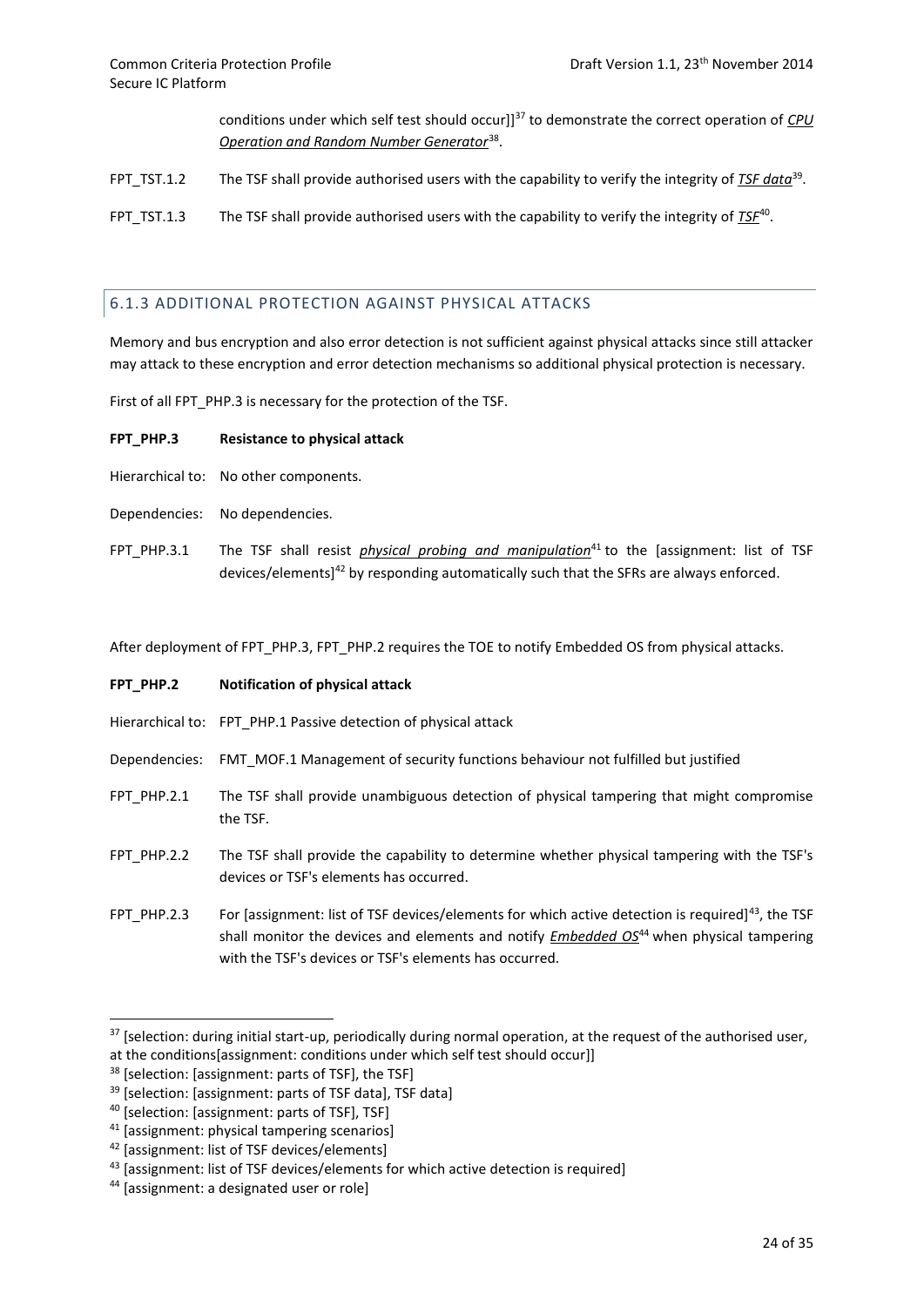**Refinement:** The management detection functionality scope (the devices /elements) is not necessary since if any device or element is selected within FPT\_PHP.2.3 then its detection will be active for the entire life of the TOE. And also the notified entity will be the Embedded OS for the entire life of the TOE and there will be no other notified entity.

# 6.1.4 PROTECTION FROM ENVIRONMENTAL STRESS

FPT\_FLS.1 protects the TOE from environmental stress.

#### **FPT\_FLS.1 Failure with preservation of secure state**

Hierarchical to: No other components.

Dependencies: No dependencies.

FPT FLS.1.1 The TSF shall preserve a secure state when the following types of failures occur: *exposure to operating conditions which may not be tolerated* <sup>45</sup> .

# 6.1.5 ABUSE OF THE TEST FUNCTIONS

FMT\_MOF.1/Test requires the TOE to offer the manufacturer to test functions disabling mechanism.

| FMT MOF.1/Test | Management of security functions behaviour                                                                                                                             |
|----------------|------------------------------------------------------------------------------------------------------------------------------------------------------------------------|
|                | Hierarchical to: No other components.                                                                                                                                  |
|                | Dependencies: FMT SMR.1 Security roles fulfilled by FMT SMR.1                                                                                                          |
|                | <b>FMT SMF.1 Specification of Management Functions fulfilled by FMT SMF.1</b>                                                                                          |
| FMT MOF.1.1    | The TSF shall restrict the ability to <i>disable</i> <sup>46</sup> the functions the manufacturing test functions <sup>47</sup><br>to the Manufacturer <sup>48</sup> . |

**Refinement: Once test functions are disabled, the TSF should irreversibly and permanently disable the test functions, so that their abuse during the usage of the TOE by embedded OS is not possible.**

# 6.1.6 IC UNIQUE IDENTIFICATION DATA

The policy of IC Identification Data requires the TOE to be uniquely identified, FMT\_MTD.1/ID requires the TOE to have Identification Data management function which enables to the TOE be uniquely identified. And also FMT\_MTD.1/ID enables the protection of Identification Number from unauthorized manipulation.

#### **FMT\_MTD.1/ID Management of TSF data - Identification**

Hierarchical to: No other components.

Dependencies: FMT\_SMR.1 Security roles fulfilled by FMT\_SMR.1

<sup>45</sup> [assignment: list of types of failures in the TSF]

<sup>&</sup>lt;sup>46</sup> [selection: determine the behaviour of, disable, enable, modify the behaviour of]

<sup>47</sup> [assignment: list of functions]

<sup>48 [</sup>assignment: the authorised identified roles]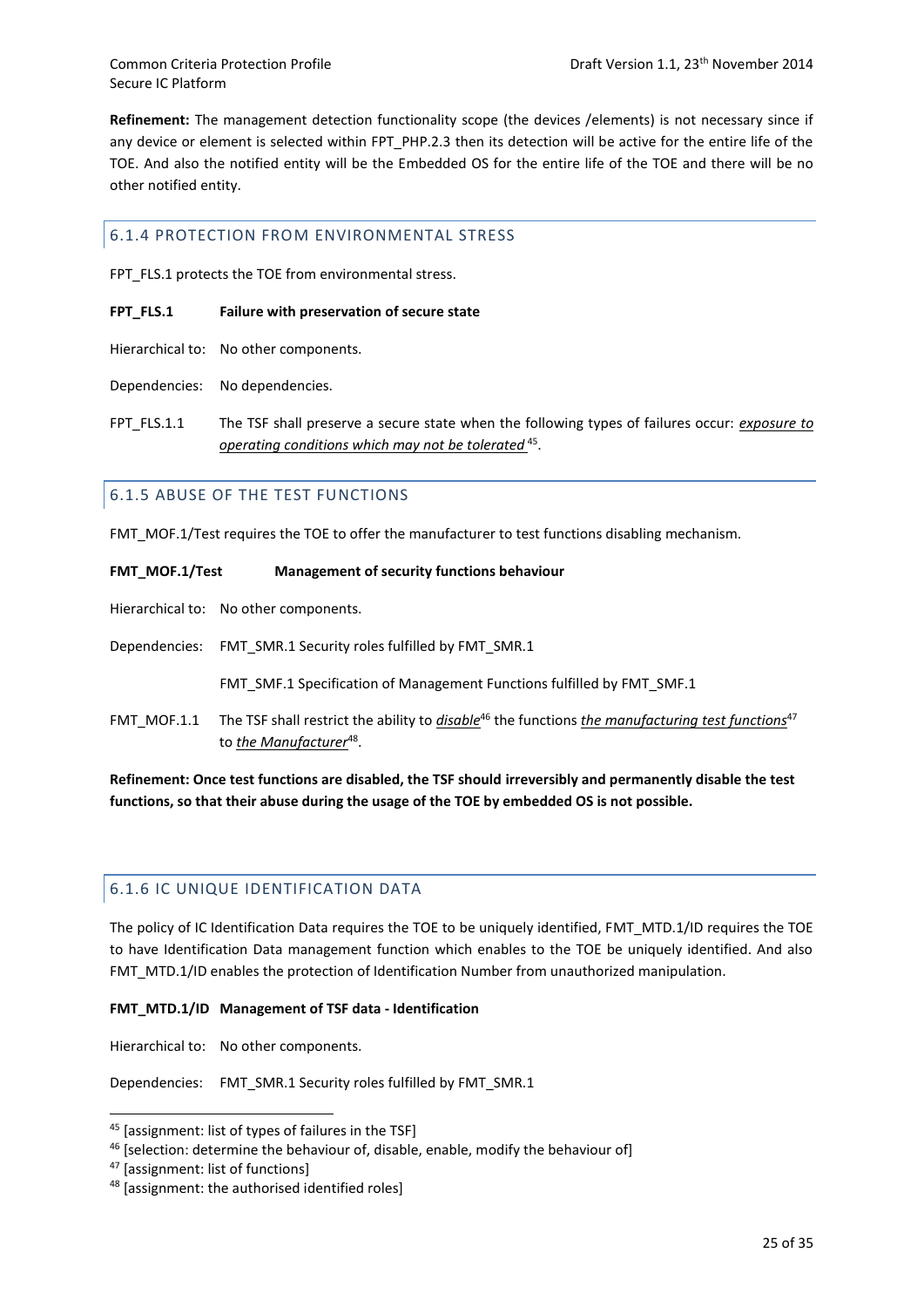FMT\_SMF.1 Specification of Management Functions fulfilled by FMT\_SMF.1

FMT\_MTD.1.1 The TSF shall restrict the ability to *write once* <sup>49</sup> the *IC Identification Data* <sup>50</sup> to the *Manufacturer*<sup>51</sup> .

# 6.1.7 RANDOM NUMBER GENERATION

FCS RND.1 fulfills the Random Number Generation Policy.

#### **FCS\_RND.1 Quality metric for random numbers**

- Hierarchical to: No other components.
- Dependencies: No dependencies.
- FCS RND.1.1 The TSF shall provide a mechanism to generate random numbers that meet [assignment: a defined quality metric]<sup>52</sup>.

# 6.1.8 ADDITIONAL SFRS FOR THE FLASH LOADER CONFIGURATION

FIA\_AFL.1 protects the flash loader authentication mechanism from attacks.

#### **FIA\_AFL.1 Authentication failure handling**

Hierarchical to: No other components.

Dependencies: FIA\_UAU.1 Timing of authentication fulfilled by FIA\_UAU.1

FIA AFL.1.1 The TSF shall detect when [selection: [assignment: positive integer number], an administrator configurable positive integer within [assignment: range of acceptable values]]<sup>53</sup> unsuccessful authentication attempts occur related to *Flash Loader Authentication*<sup>54</sup> .

FIA\_AFL.1.2 When the defined number of unsuccessful authentication attempts has been [selection: met, surpassed]<sup>55</sup>, the TSF shall [assignment: list of actions]<sup>56</sup>.

FIA\_UAU.1 disables all functions except the ones that can be performed only once. Since IC Identification Data writing and Test Functions disabling can be performed only once, their operation can be performed without any user authentication.

<sup>49 [</sup>selection: change\_default, query, modify, delete, clear, [assignment: other operations]]

<sup>50</sup> [assignment: list of TSF data]

<sup>51</sup> [assignment: the authorised identified roles]

<sup>52</sup> [assignment: a defined quality metric]

<sup>&</sup>lt;sup>53</sup> [selection: [assignment: positive integer number], an administrator configurable positive integer within [assignment: range of acceptable values]]

<sup>54</sup> [assignment: list of authentication events]

<sup>&</sup>lt;sup>55</sup> [selection: met, surpassed]

<sup>56</sup> [assignment: list of actions]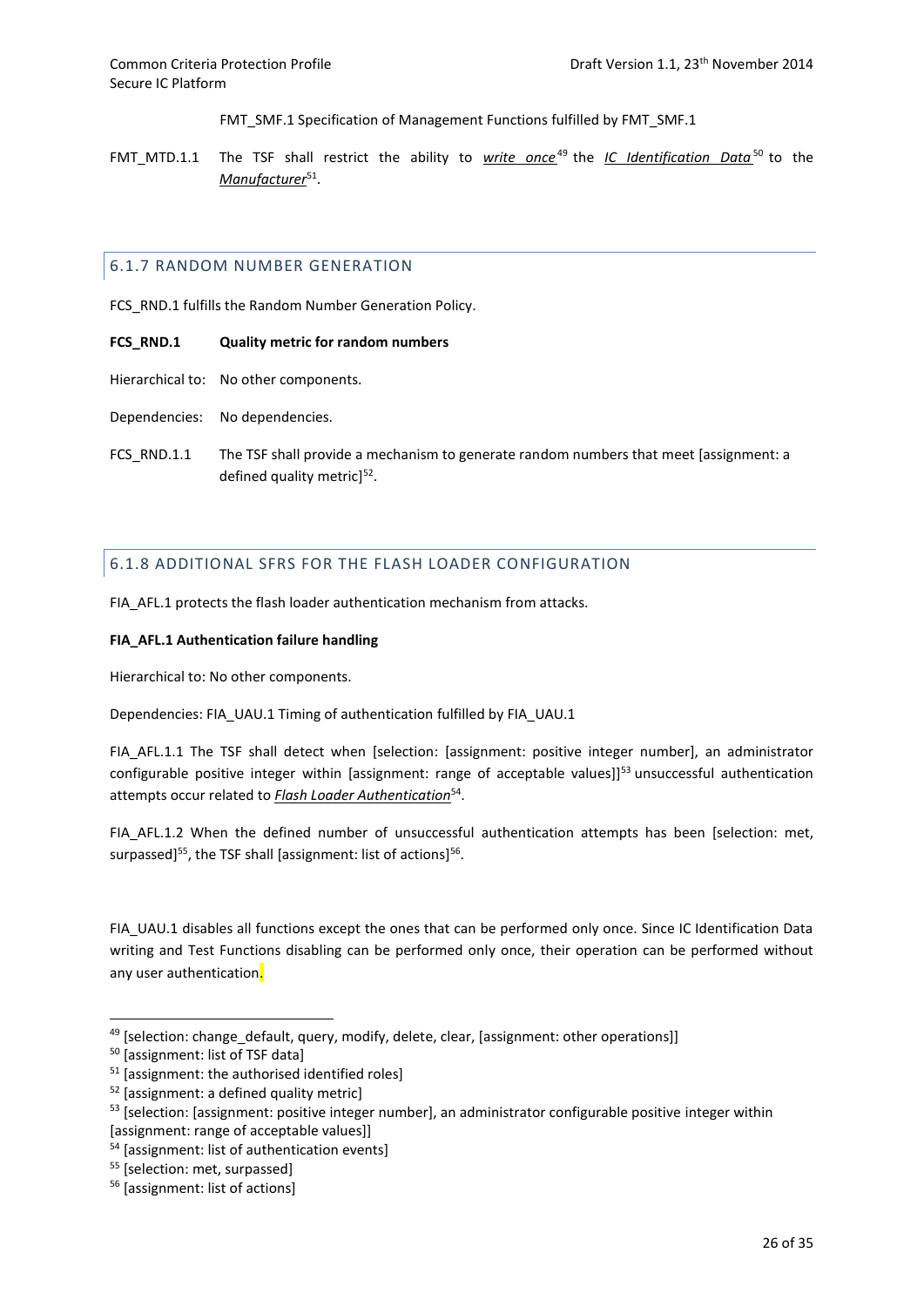## **FIA\_UAU.1 Timing of authentication**

Hierarchical to: No other components.

Dependencies: FIA\_UID.1 Timing of identification fulfilled by FIA\_UID.1

FIA\_UAU.1.1 The TSF shall allow *IC Identification data write and Test Functions disable*<sup>57</sup> on behalf of the user to be performed before the user is authenticated.

FIA\_UAU.1.2 The TSF shall require each user to be successfully authenticated before allowing any other TSFmediated actions on behalf of that user.

FIA UAU.5 requires the TOE to have user authentication mechanism to use the flash loader mechanism.

#### **FIA\_UAU.5 Multiple authentication mechanisms**

Hierarchical to: No other components.

Dependencies: No dependencies.

FIA\_UAU.5.1 The TSF shall provide *Flash Loader Authentication Mechanism*<sup>58</sup> to support user authentication.

FIA\_UAU.5.2 The TSF shall authenticate any user's claimed identity according to the *Flash Loader Authentication Mechanism authenticates the Card Issuer or the Manufacturer*<sup>59</sup> .

FIA\_UID.1 performs similar to FIA\_UAU.1.

### **FIA\_UID.1 Timing of identification**

Hierarchical to: No other components.

Dependencies: No dependencies.

FIA\_UID.1.1 The TSF shall allow *IC Identification data write and Test Functions disable*<sup>60</sup> on behalf of the user to be performed before the user is identified.

FIA UID.1.2 The TSF shall require each user to be successfully identified before allowing any other TSFmediated actions on behalf of that user.

### **FMT\_MTD.1/ES Management of TSF data – Embedded OS**

Hierarchical to: No other components.

**.** 

Dependencies: FMT\_SMR.1 Security roles fulfilled by FMT\_SMR.1

<sup>57</sup> [assignment: list of TSF mediated actions]

<sup>&</sup>lt;sup>58</sup> [assignment: list of multiple authentication mechanisms]

 $59$  assignment: rules describing how the multiple authentication mechanisms provide authentication]

<sup>60</sup> [assignment: list of TSF-mediated actions]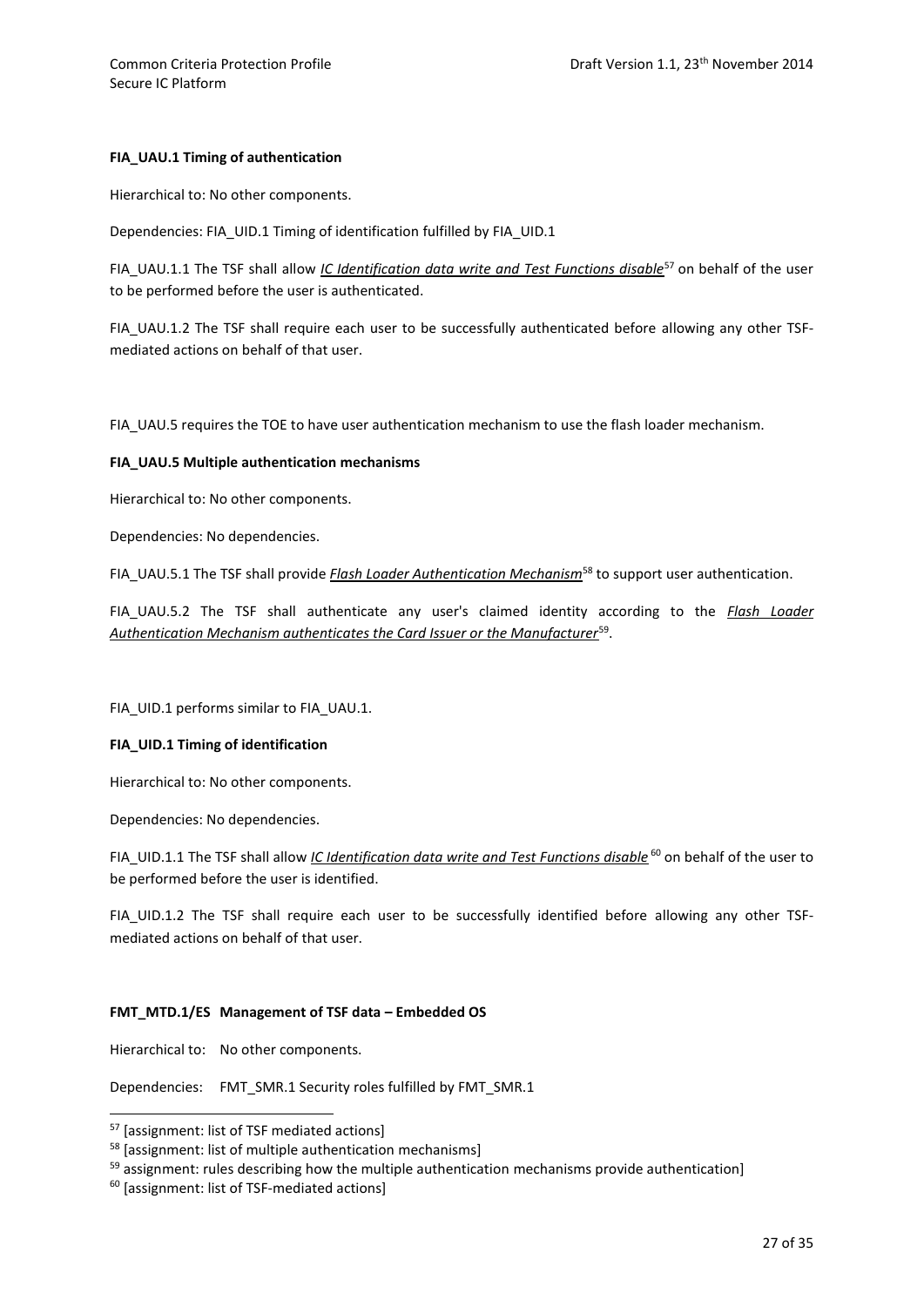FMT\_SMF.1 Specification of Management Functions fulfilled by FMT\_SMF.1

FMT\_MTD.1.1 The TSF shall restrict the ability to *write*<sup>61</sup> the *Embedded OS*<sup>62</sup> to the *Manufacturer and the Card Issuer*<sup>63</sup> .

#### **FMT\_MOF.1/FL Management of security functions behavior – Flash Loader**

- Hierarchical to: No other components.
- Dependencies: FMT\_SMR.1 Security roles fulfilled by FMT\_SMR.1

FMT\_SMF.1 Specification of Management Functions fulfilled by FMT\_SMF.1

FMT\_MOF.1.1 The TSF shall restrict the ability to *disable*<sup>64</sup> the functions *Embedded OS Loading*<sup>65</sup> to Manufacturer and the Card Issuer<sup>66</sup>.

The first one of above two SFRs enable the writing of ES Data and the second one enable the disabling of the ES writing function since it might be abused by the attackers.

# 6.1.9 SECURITY MANAGEMENT FUNCTIONS AND ROLES

#### **FMT\_SMF.1 Specification of Management Functions**

Hierarchical to: No other components.

Dependencies: No dependencies.

FMT\_SMF.1.1 The TSF shall be capable of performing the following management functions:

- *Disabling the manufacturing test functions*
- *Write once the IC Identification data*
- *Embedded OS Loading*
- *Embedded OS Loading Locking*
- [assignment: list of management functions to be provided by the TSF] $67$ .

#### **Application Note:**

1

Embedded OS Loading, Embedded OS Loading Locking is valid for Flash Loader Configuration For the ROM based configuration they do not exist.

#### **FMT\_SMR.1 Security roles**

 $61$  [selection: change default, query, modify, delete, clear, [assignment: other operations]]

<sup>62</sup> [assignment: list of TSF data]

 $63$  [assignment: the authorised identified roles]

 $64$  [selection: determine the behaviour of, disable, enable, modify the behaviour of]

<sup>&</sup>lt;sup>65</sup> [assignment: list of functions]

<sup>&</sup>lt;sup>66</sup> [assignment: the authorised identified roles]

 $67$  [assignment: list of management functions to be provided by the TSF]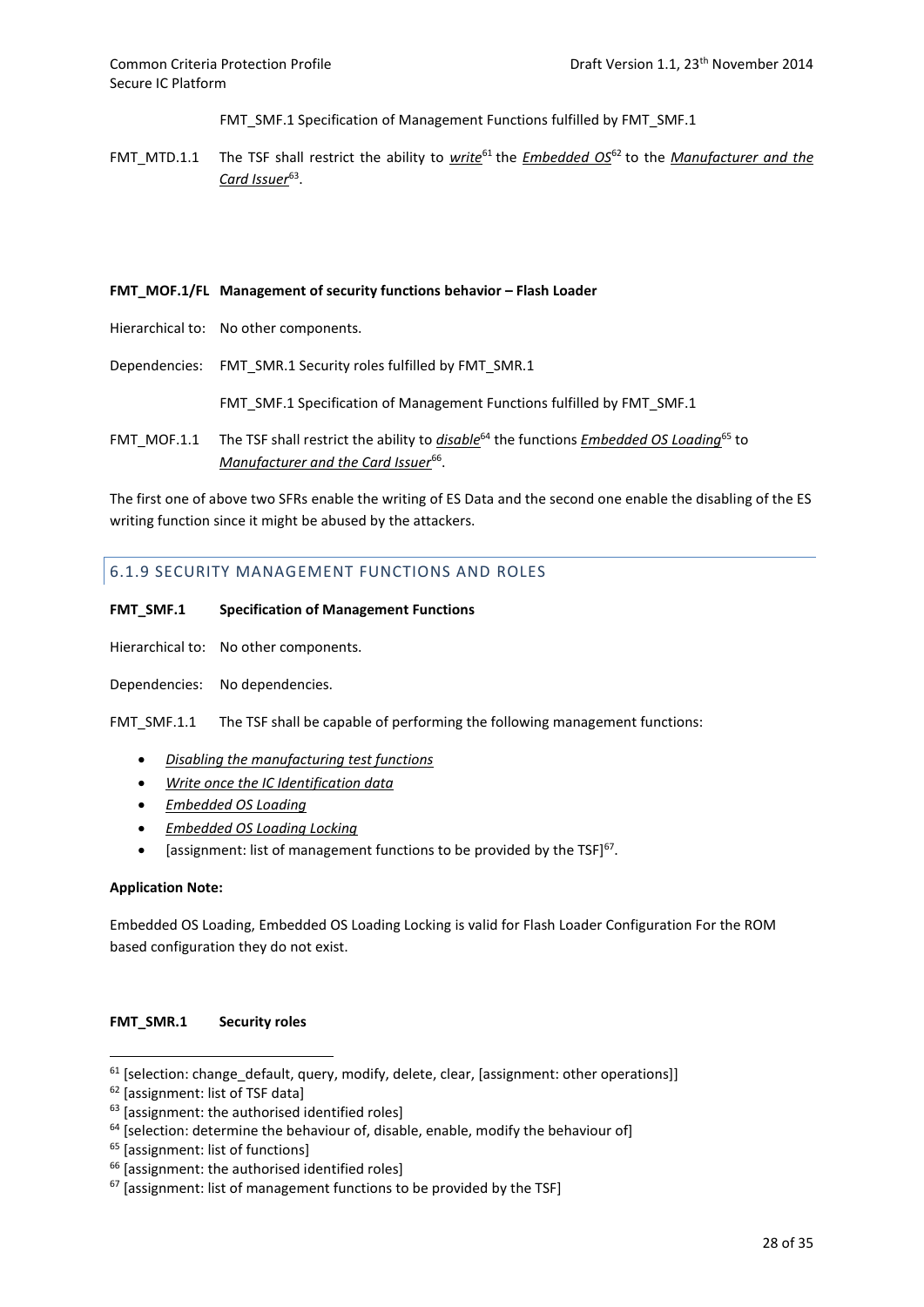Hierarchical to: No other components.

Dependencies: FIA\_UID.1 Timing of identification not fulfilled but justified

FMT\_SMR.1.1 The TSF shall maintain the roles

- *Manufacturer*
- *Card Issuer*
- *Embedded OS*
- $\bullet$  [assignment: the authorised identified roles]<sup>68</sup>.

FMT\_SMR.1.2 The TSF shall be able to associate users with roles.

#### **Application Note:**

Card Issuer role exists only for Flash Loader configuration if the embedded OS is loaded by the Card Issuer, otherwise this role does not exist.

The above two SFRs define the management functions and management roles needed for the TOE.

#### 6.2 ASSURANCE REQUIREMENTS

Security Assurance Requirements for the TOE for the evaluation of the TOE are those taken from the Evaluation Assurance Level 5 (EAL5) and augmented by taking the following components:

- ALC DVS.2 Sufficiency of security measures
- AVA\_VAN.5. Advanced methodical vulnerability analysis

# 6.3 SECURITY REQUIREMENTS RATIONALE

#### 6.3.1 RATIONALE FOR THE SECURITY FUNCTIONAL REQUIREMENTS

The following table provides an overview for security functional requirements coverage.

| No: | <b>Security Objective</b>                            | <b>Security Functional Requirements</b>      |
|-----|------------------------------------------------------|----------------------------------------------|
| 1.  | OT.Data Access Control                               | FDP ACC.2, FDP ACF.1,                        |
|     |                                                      | FCS CKM.1/DP, FCS CKM.4, FCS COP.1/DP,       |
|     |                                                      | FPT PHP.3, FPT PHP.2                         |
| 2.  | OT.Data Integrity                                    | FDP SDI.2, FPT TST.1,                        |
|     |                                                      | FPT PHP.3, FPT PHP.2                         |
|     |                                                      | Plus the SFRs for the OT.Data Access Control |
|     |                                                      | FDP ACC.2, FDP ACF.1,                        |
|     |                                                      | FCS CKM.1/DP, FCS CKM.4, FCS COP.1/DP        |
| 3.  | OT. Internal TOE Transfer Confidentiality Protection | FDP ITT.1                                    |

<sup>68</sup> [assignment: the authorised identified roles]

<u>.</u>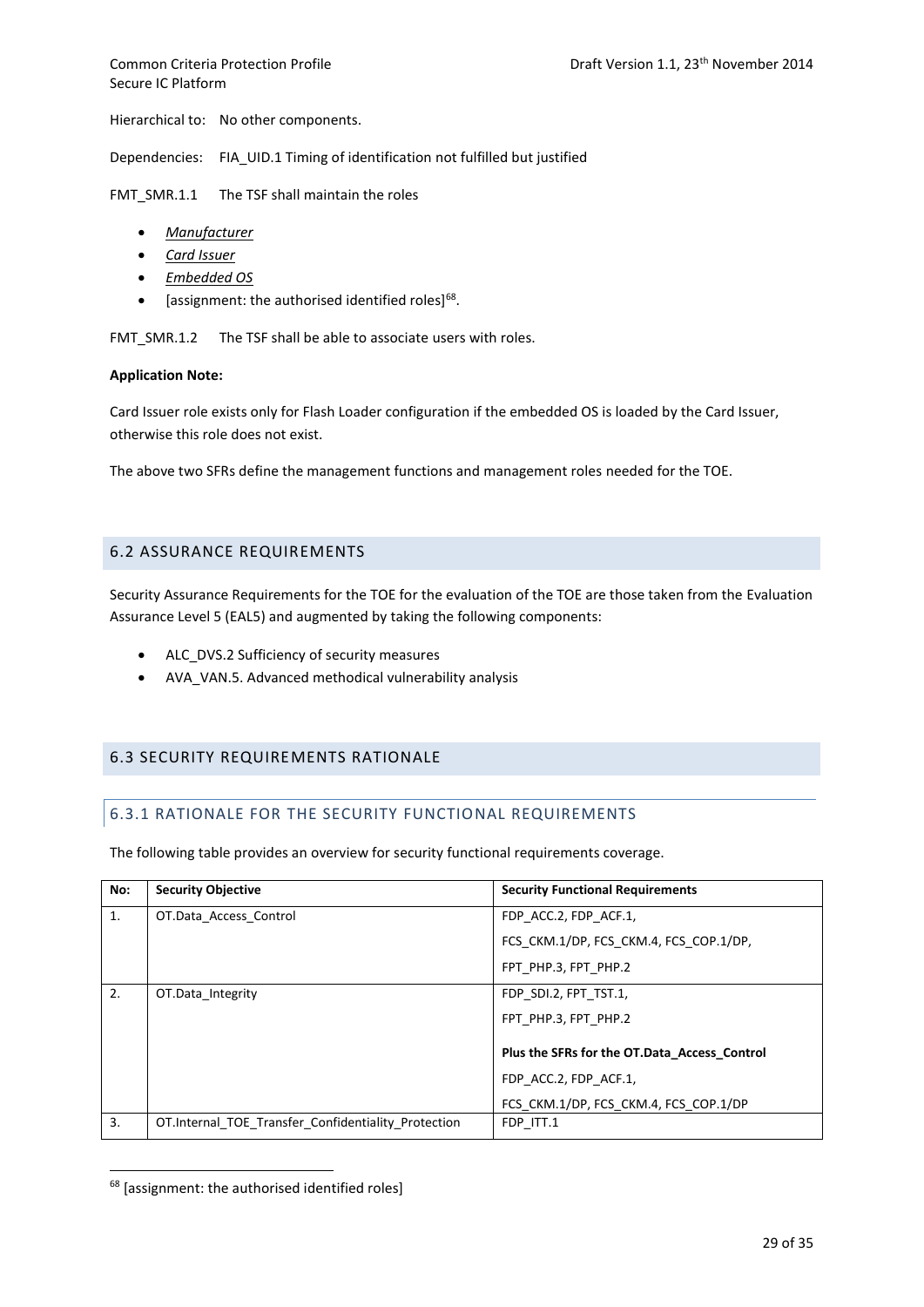|     |                                               | FCS_CKM.1/TP, FCS_CKM.4, FCS_COP.1/TP               |
|-----|-----------------------------------------------|-----------------------------------------------------|
|     |                                               | FPT PHP.3, FPT PHP.2                                |
| 4.  | OT.Internal_TOE_Transfer_Integrity_Protection | FDP_ITT.3                                           |
|     |                                               | FPT PHP.3, FPT PHP.2                                |
|     |                                               |                                                     |
|     |                                               | <b>Plus</b><br>the<br><b>SFRs</b><br>for<br>the     |
|     |                                               | OT.Internal_TOE_Transfer_Confidentiality_Protection |
|     |                                               | FDP ITT.1                                           |
|     |                                               | FCS_CKM.1/TP, FCS_CKM.4, FCS_COP.1/TP               |
| 5.  | OT.CPU Operation Protection                   | FPT TST.1                                           |
| 6.  | OT.Random Number Generation Protection        | FPT TST.1                                           |
| 7.  | OT.Side_Channel_Protection                    | FPT_SCP.1                                           |
| 8.  | OT.Environmental_Stress_Protection            | FPT FLS.1                                           |
| 9.  | OT. Test Functions Disable Mechanism,         | FPT MOF.1/Test, FMT SMF.1, FMT SMR.1                |
| 10. | OT.Unique ID Storage                          | FMT_MTD.1/ID, FMT_SMF.1, FMT_SMR.1                  |
| 11. | OT.Random_Number_Generation                   | FCS_RND.1                                           |

<span id="page-36-0"></span>**Table 3: Security Functional Requirements Rationale**

#### *ADDITIONAL RATIONALE FOR THE FLASH LOADER CONFIGURATION*

| 12. | OT.Flash Loader Functionality     | FPT MTD.1/ES, FMT SMF.1, FMT SMR.1         |
|-----|-----------------------------------|--------------------------------------------|
| 13. | OT.Flash Loader Authorization,    | FIA AFL.1, FIA UAU.1, FIA UAU.5, FIA UID.1 |
| 14. | OT.Flash Loader Disable Mechanism | FPT MOF.1/FL, FMT_SMF.1, FMT_SMR.1         |

<span id="page-36-1"></span>**Table 4: Security Functional Requirements Rationale**

#### **OT.Data\_Access\_Control**

FDP\_ACC.2 and FDP\_ACF.1 provides access to the embedded OS while prevents the attacker. This is performed by storing the data encrypted and decrypting it with support of FCS CKM.1/DP, FCS CKM.4 and FCS COP.1/DP. FPT PHP.3 and FPT\_PHP.2 provides additional protection against physical attacks.

#### **OT.Data\_Integrity**

FDP\_SDI.2 and FPT\_TST.1 monitors the integrity of the data and performs the actions determined by the ST writer. FPT\_PHP.3 and FPT\_PHP.2 provides additional protection against physical attacks. The SFRs covering OT.Data\_Access\_Control is also valid for this objective, making reasonable changes to the encrypted data is not possible.

#### **OT.Internal\_TOE\_Transfer\_Confidentiality\_Protection**

FDP\_ITT.1 provides protection while the data is in transmit between internal parts of the TOE. Protection is performed by encrypting the internal data traffic; encryption and decryption operations are performed by FCS\_CKM.1/TP, FCS\_CKM.4, FCS\_COP.1/TP requirements. FPT\_PHP.3 and FPT\_PHP.2 provides additional protection against physical attacks.

#### **OT.Internal\_TOE\_Transfer\_Integrity\_Protection**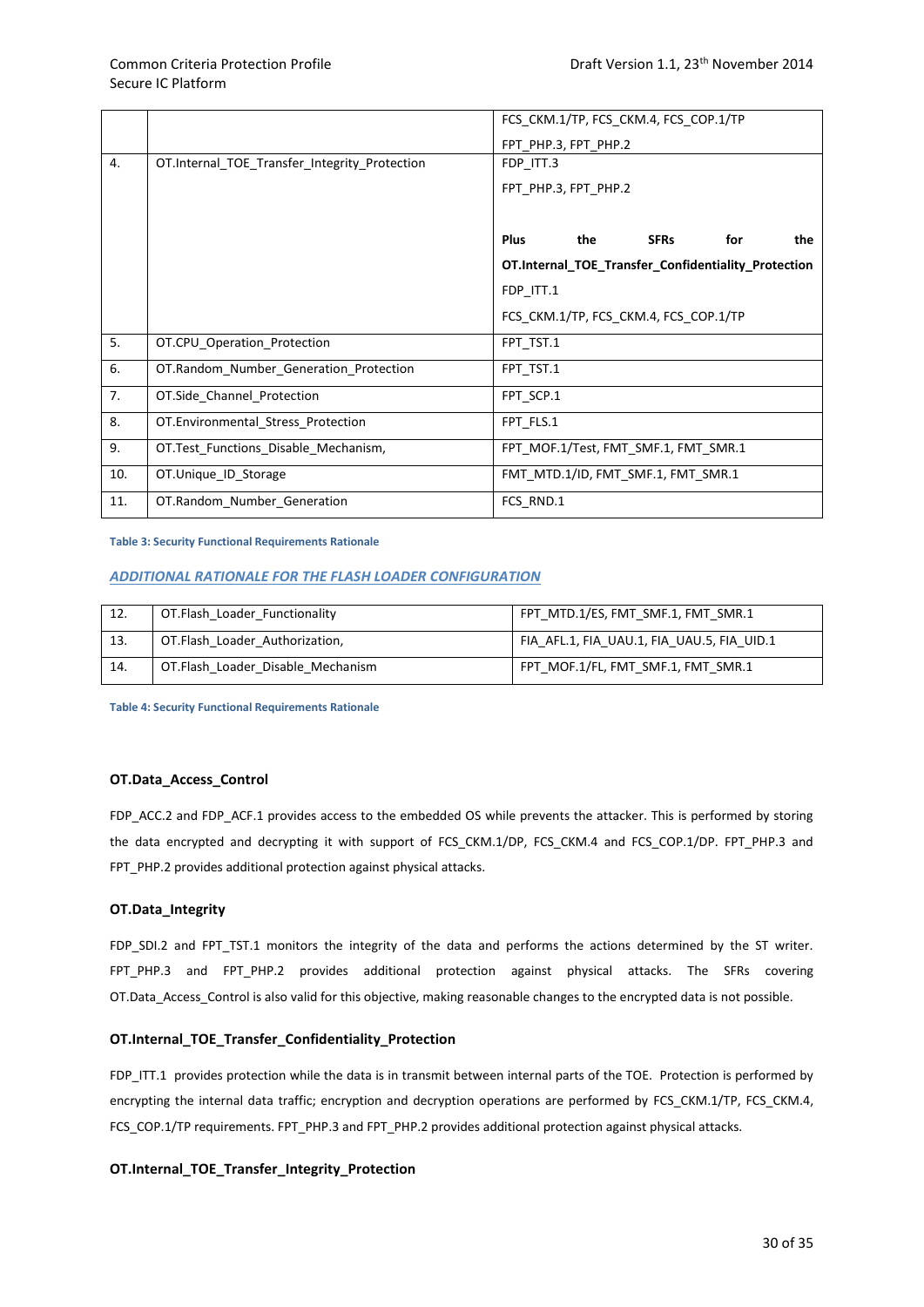FDP ITT.3 monitors the integrity of the data transferred and performs the actions determined by the ST writer. FPT PHP.3 and FPT\_PHP.2 provides additional protection against physical attacks. The SFRs covering OT.Internal TOE Transfer Confidentiality Protection is also valid for this objective, making reasonable changes to the encrypted data is not possible.

#### **OT.CPU\_Operation\_Protection**

FPT\_TST.1 includes the test of correct operation of CPU, so covers the OT.CPU\_Operation\_Protection.

#### **OT.Random\_Number\_Generation\_Protection**

FPT\_TST.1 includes the test of correct operation of the Random Number Generation Functionality. So it covers the OT.Random\_Number\_Generation\_Protection.

#### **OT.Side\_Channel\_Protection**

FPT\_SCP.1 protects the TOE from side channel attacks.

#### **OT.Environmental\_Stress\_Protection**

FPT\_FLS.1 require that if the TOE encounters environmental stress that it may not handle, it will preserve the secure state.

#### **OT.Unique\_ID\_Storage**

FMT MTD.1 provides the functionality to the manufacturer to write the IC Identification data. So OT.Unique ID Storage is covered.

#### **OT.Random\_Number\_Generation**

FCS\_RND.1 provides the random number generation functionality that OT.Random\_Number\_Generation states.

#### **OT.Test\_Functions\_Disable\_Mechanism**

FMT\_MOF.1/FL enables the functionality to irreversebly disable the test functionality. FMT\_SMF.1 and FMT\_SMR.1 defines this functionality and related roles.

#### *ADDITIONAL RATIONALE FOR THE FLASH LOADER CONFIGURATION*

#### **OT.Flash\_Loader\_Functionality**

FPT\_MTD.1/ES enables the embedded operating system loading function. FMT\_SMF.1 and FMT\_SMR.1 defines this functionality and related roles.

### **OT.Flash\_Loader\_Authorization**

FIA\_UAU.5 requires a Flash Loader Authentication mechanism exist and FIA\_UAU.1 and FIA\_UID.1 require that Flash Loader operation can be performed before identification and authentication of the user. Finally FIA\_AFL.1 protect the Flash Loader authentication mechanisms from false authentication attempts.

#### **OT.Flash\_Loader\_Disable\_Mechanism**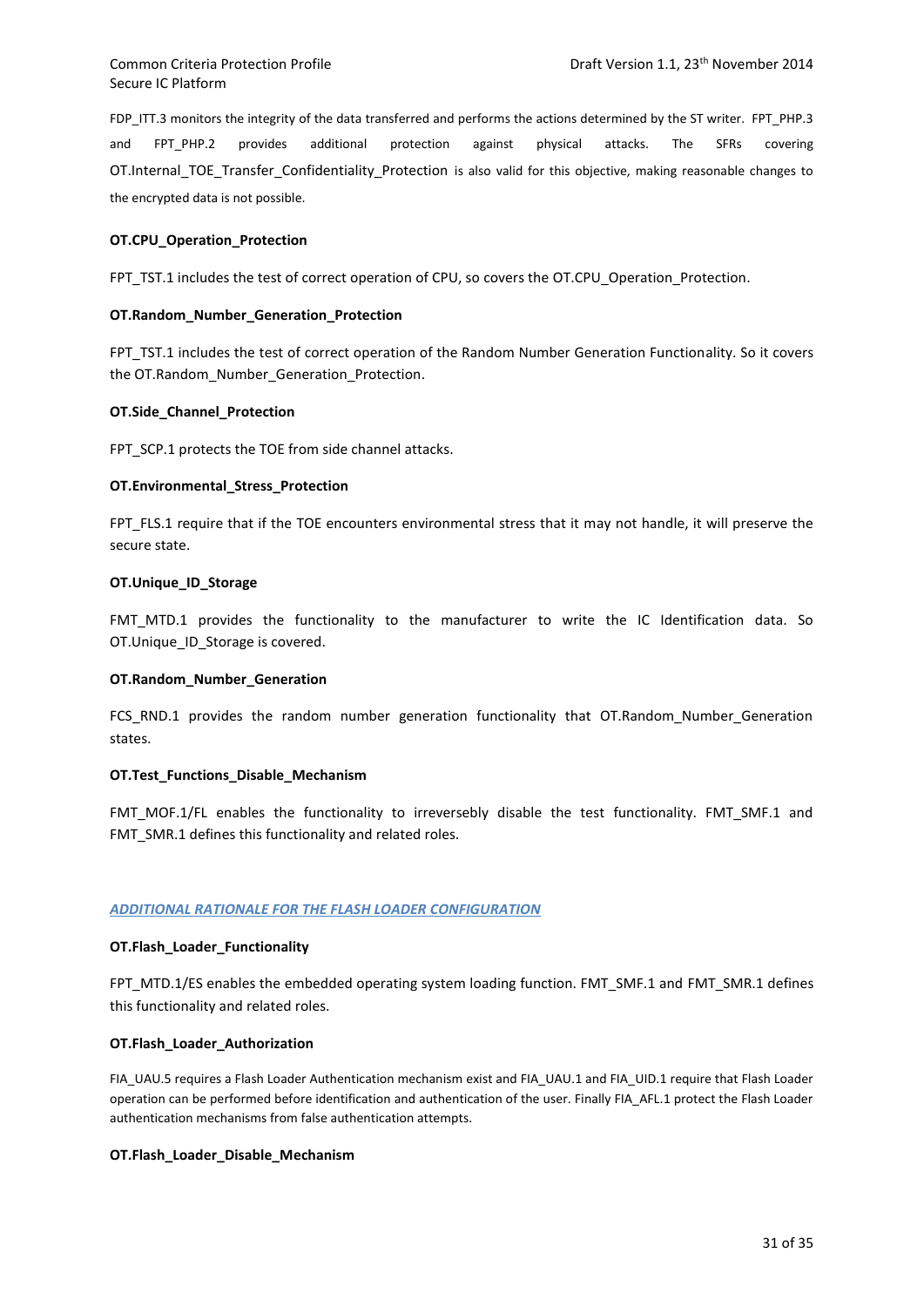FMT\_MOF.1/FL enables the functionality to irreversebly disable the flash loader mechanism. FMT\_SMF.1 and FMT\_SMR.1 defines this functionality and related roles.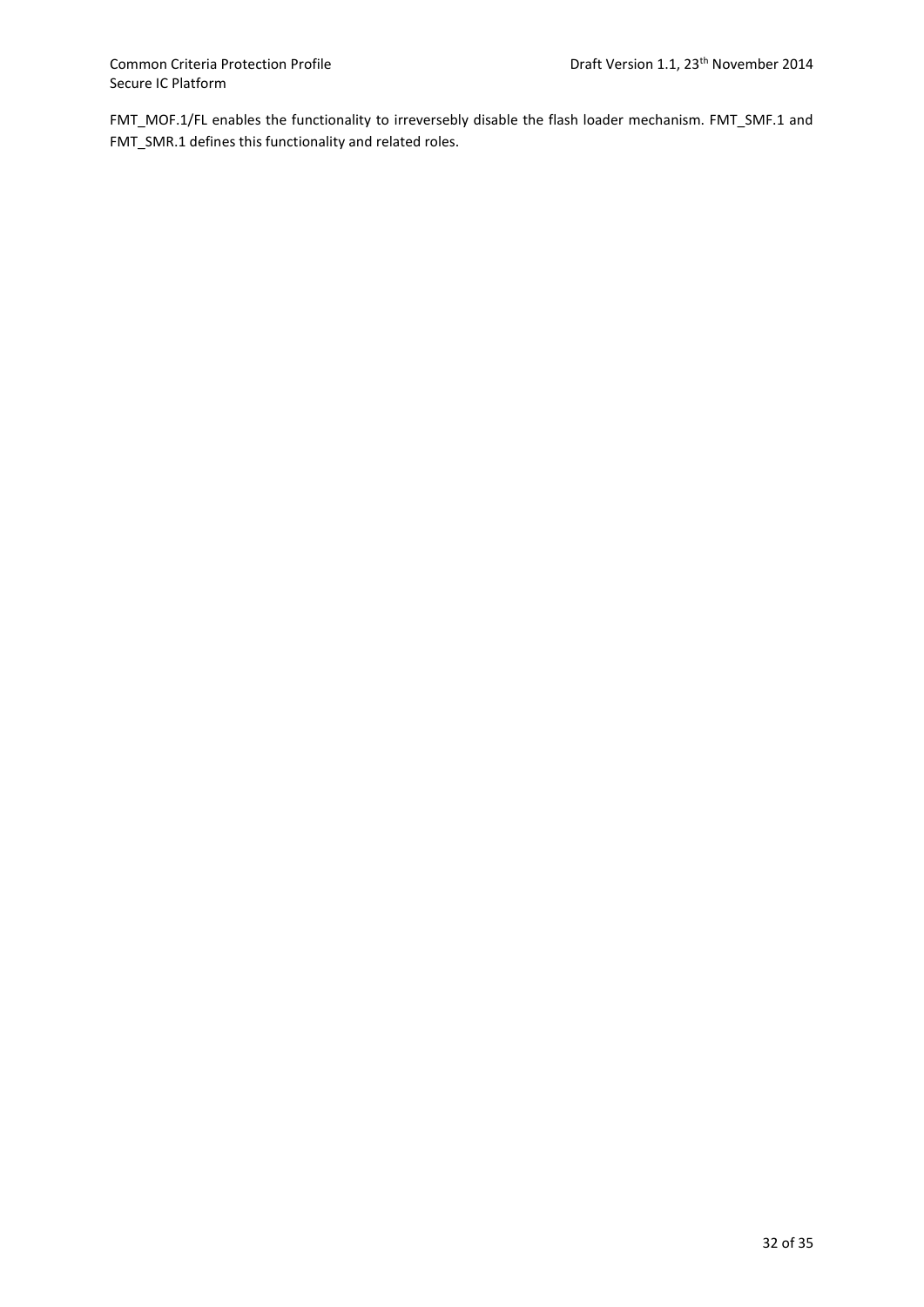# 6.3.2 DEPENDENCIES FOR THE SECURITY FUNCTIONAL REQUIREMENTS

| <b>SFR</b>     | <b>Dependencies</b>                          | <b>Support of the Dependencies</b> |  |
|----------------|----------------------------------------------|------------------------------------|--|
| FDP ACC.2      | FDP_ACF.1                                    | fulfilled by FDP ACF.1/PAP         |  |
|                | FDP ACC.1                                    | fulfilled by FDP ACC.2/PAP         |  |
| FDP_ACF.1      | FMT_MSA.3                                    | justified (see justification 1)    |  |
| FDP_ITT.1      | FDP_ACC.1 Subset access control,             | fulfilled by FDP_ACC.1/PAP         |  |
|                | or FDP_IFC.1 Subset information flow control |                                    |  |
|                | [FCS CKM.2 Cryptographic key distribution,   | fulfilled by FCS_COP.1             |  |
| FCS_CKM.1/PAP  | or FCS_COP.1 Cryptographic operation]        |                                    |  |
|                | FCS_CKM.4 Cryptographic key destruction      | fulfilled by FCS_CKM.4             |  |
|                | [FDP_ITC.1 Import of user data without       |                                    |  |
| FCS_CKM.4      | security attributes, or FDP_ITC.2 Import of  | fulfilled by FCS_CKM.1             |  |
|                | user data with security attributes, or       |                                    |  |
|                | FCS_CKM.1 Cryptographic key generation]      |                                    |  |
|                | [FDP ITC.1 Import of user data without       |                                    |  |
|                | security attributes, or FDP_ITC.2 Import of  |                                    |  |
|                | user data with security attributes, or       | fulfilled by FCS CKM.1             |  |
| FCS_COP.1/PAP  | FCS_CKM.1 Cryptographic key generation]      |                                    |  |
|                | FCS_CKM.4 Cryptographic key destruction      | fulfilled by FCS_CKM.4             |  |
| FDP_SDI.2      | None                                         | ---                                |  |
|                | [FDP_ACC.1 Subset access control, or         |                                    |  |
|                | FDP_IFC.1 Subset information flow control]   | fulfilled by FDP_ACC.1/PAP         |  |
| FDP_ITT.3      |                                              |                                    |  |
|                | FDP ITT.1 Basic internal transfer protection | fulfilled by FDP_ITT.1             |  |
|                |                                              |                                    |  |
| FPT_TST.1      | None                                         | ---                                |  |
| FPT PHP.3      | None                                         |                                    |  |
| FPT_PHP.2      | FMT MOF.1 Management of security             |                                    |  |
|                | functions behaviour                          | not fulfilled but justified        |  |
| FPT_FLS.1      | None                                         | ---                                |  |
|                | FMT_SMR.1 Security roles                     | fulfilled by FMT_SMR.1             |  |
|                |                                              |                                    |  |
| FMT_MOF.1/Test | FMT_SMF.1 Specification of Management        |                                    |  |
|                | Functions                                    | fulfilled by FMT_SMF.1             |  |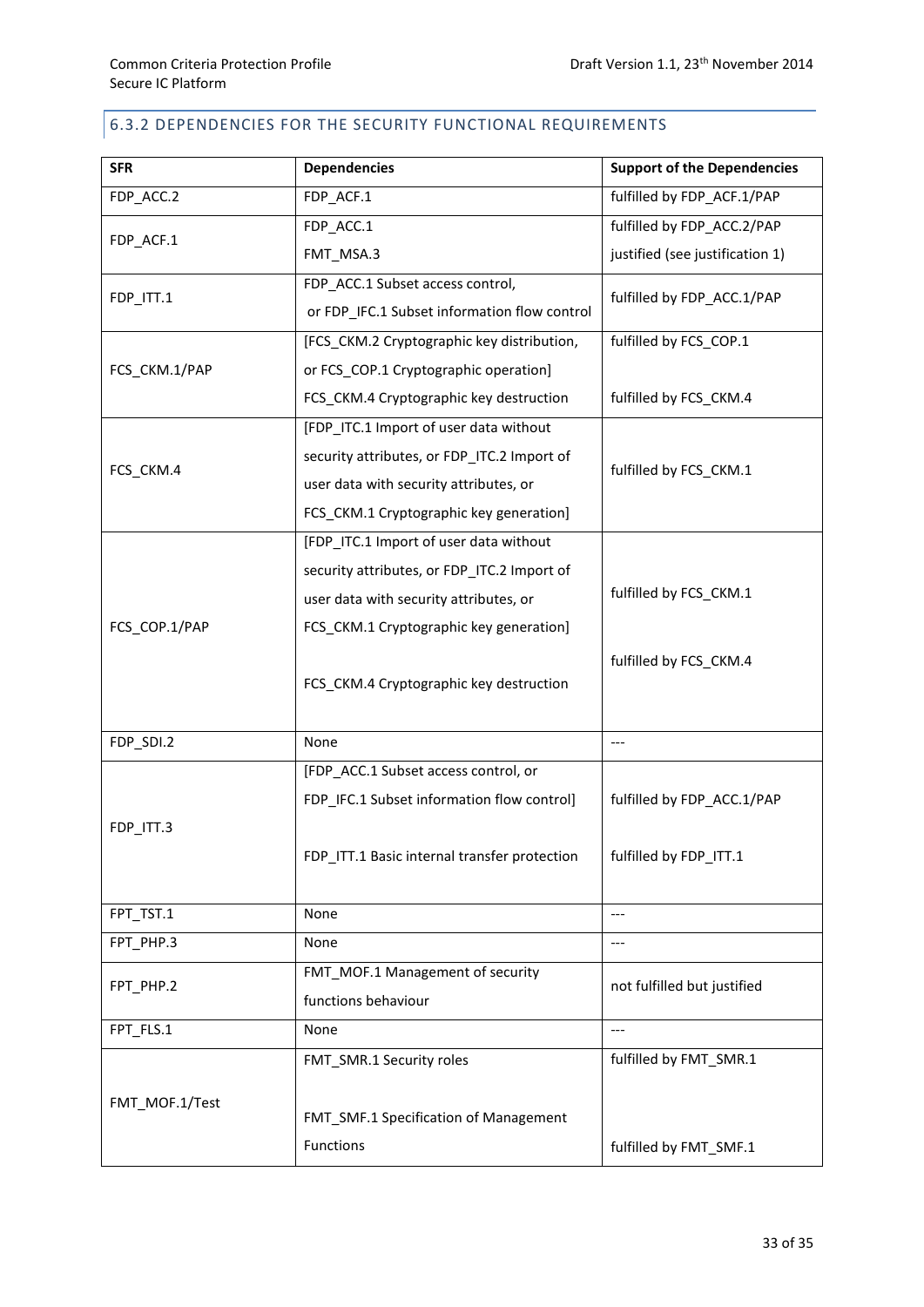|                          | FMT SMR.1 Security roles                     | fulfilled by FMT SMR.1 |
|--------------------------|----------------------------------------------|------------------------|
| FMT_MTD.1/Identification | <b>FMT SMF.1 Specification of Management</b> |                        |
|                          | <b>Functions</b>                             | fulfilled by FMT_SMF.1 |
| FCS RND.1                | None                                         | ---                    |
| FPT_SCP.1                | None                                         |                        |
| FMT SMF.1                | None                                         | ---                    |
| FMT_SMR.1                | FIA UID.1                                    | fulfilled by FIA_UID.1 |

#### <span id="page-40-0"></span>**Table 5: Dependencies for the SFRs**

Justification 1: The FPT\_ACF.1 applies to the all data. So security attribute management is not necessary.

Justification 2: The management detection functionality scope (the devices /elements) is not necessary since if any device or element is selected within FPT\_PHP.2.3 then its detection will be active for the entire life of the TOE. And also the notified entity will be the Embedded OS for the entire life of the TOE and there will be no other notified entity.

### *ADDITIONAL FOR FLASH LOADER*

| <b>SFR</b>   | <b>Dependencies</b>                                              | <b>Support of the Dependencies</b> |
|--------------|------------------------------------------------------------------|------------------------------------|
| FIA_AFL.1    | FIA UAU.1 Timing of Authentication                               | fulfilled by FIA UAU.1             |
| FIA UAU.1    | FIA UID.1 Timing of identification                               | fulfilled by FIA UID.1             |
| FIA UAU.5    | None                                                             |                                    |
| FIA UID.1    | None                                                             |                                    |
|              | FMT SMR.1 Security roles                                         | fulfilled by FMT SMR.1             |
| FMT MTD.1/ES | <b>FMT SMF.1 Specification of Management</b><br><b>Functions</b> | fulfilled by FMT SMF.1             |
|              | <b>FMT SMR.1 Security roles</b>                                  | fulfilled by FMT SMR.1             |
| FMT MOF.1/FL | <b>FMT SMF.1 Specification of Management</b><br><b>Functions</b> | fulfilled by FMT SMF.1             |

<span id="page-40-1"></span>**Table 6: Dependencies for the Additional SFRs of the Flash Loader**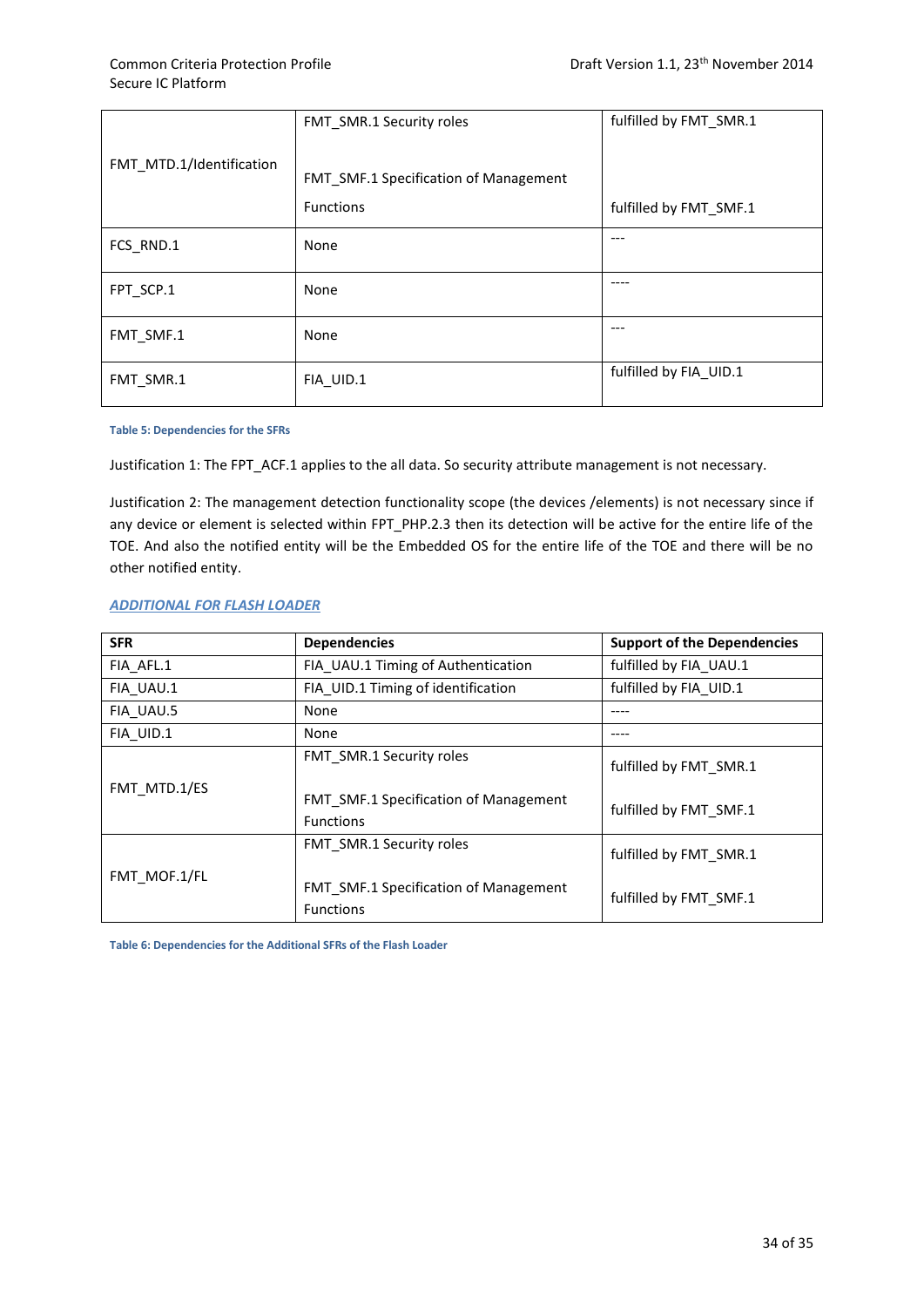# 6.3.3 RATIONALE AND DEPENDENCIES FOR THE SARS

The TOE within this PP aims to withstand attackers with attack potential of HIGH; so besides the functional requirements, the assurance requirements: architectural soundness and well defined and tested internals are important. EAL5 package requires semiformal design descriptions, a more structured (and hence analyzable) architecture, internal focused testing which EAL4 does not require. So assurance requirements for the TOE and EAL5 match. Since reverse engineering is also an important treat for the TOE and the required assurance from Development Environment is high; ALC\_DVS.2 is added. Finally to meet withstand attackers with HIGH attack potential AVA\_VAN.5 added.

#### EAL5 to EAL4 Differences

| EAL4      | EAL5      |
|-----------|-----------|
| ADV_FSP.4 | ADV_FSP.5 |
|           | ADV_INT.2 |
| ADV_TDS.3 | ADV_TDS.4 |
| ALC_CMS.4 | ALC_CMS.5 |
| ALC_TAT.1 | ALC_TAT.2 |
| ATE DPT.1 | ATE DPT.3 |
| AVA_VAN.3 | AVA_VAN.4 |

#### <span id="page-41-0"></span>**Table 7: Differences between EAL4 and EAL5**

#### **The dependencies for augmented SARs:**

| <b>SAR</b> | <b>Dependencies</b>                         | <b>Support of the Dependencies</b> |
|------------|---------------------------------------------|------------------------------------|
| ALC DVS.2  | None                                        | ---                                |
| AVA VAN.5  | ADV ARC.1 Security architecture description | Included in EAL5                   |
|            | ADV FSP.4 Complete functional specification |                                    |
|            | ADV TDS.3 Basic modular design              |                                    |
|            | ADV IMP.1 Implementation representation     |                                    |
|            | of the TSF                                  |                                    |
|            | AGD OPE.1 Operational user guidance         |                                    |
|            | AGD PRE.1 Preparative procedures            |                                    |
|            | ATE DPT.1 Testing: basic design             |                                    |

<span id="page-41-1"></span>**Table 8: The Dependencies for augmented SARs**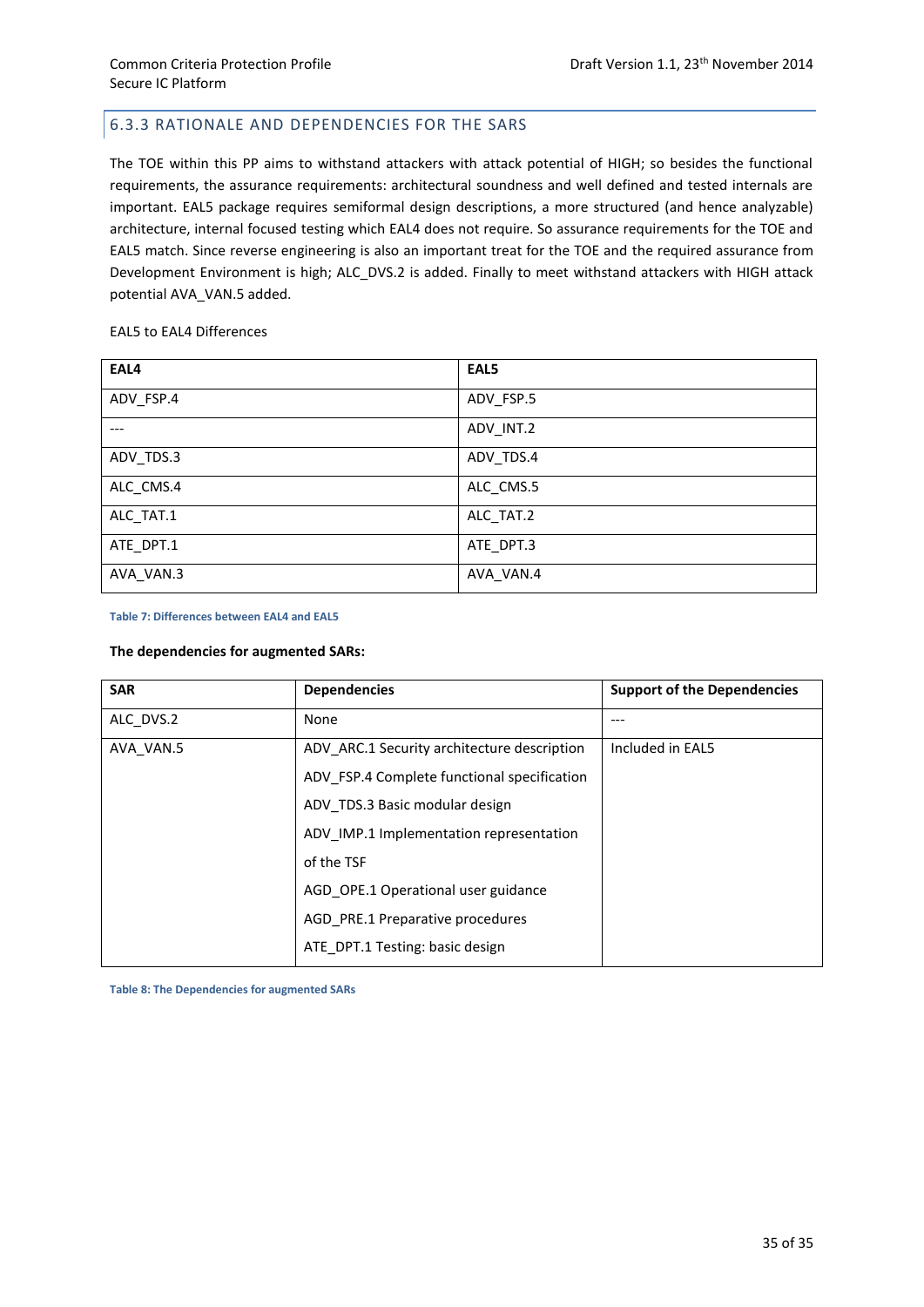# 6.3.4 SECURITY REQUIREMENTS – MUTUAL SUPPORT AND INTERNAL CONSISTENCY

Current PP aims to withstand against attacker of HIGH attack potential. Both the SFRs and the SARs are selected to reach this goal. The rationale of both requirement types (functional requirements and assurance requirements are given and dependency analysis of them are made; no inconsistency exists. The SFRs and SARs internally support each other.

The support for the SFRs and SFRs of each other is such that SARs are sufficient to give enough assurance for the required functionality.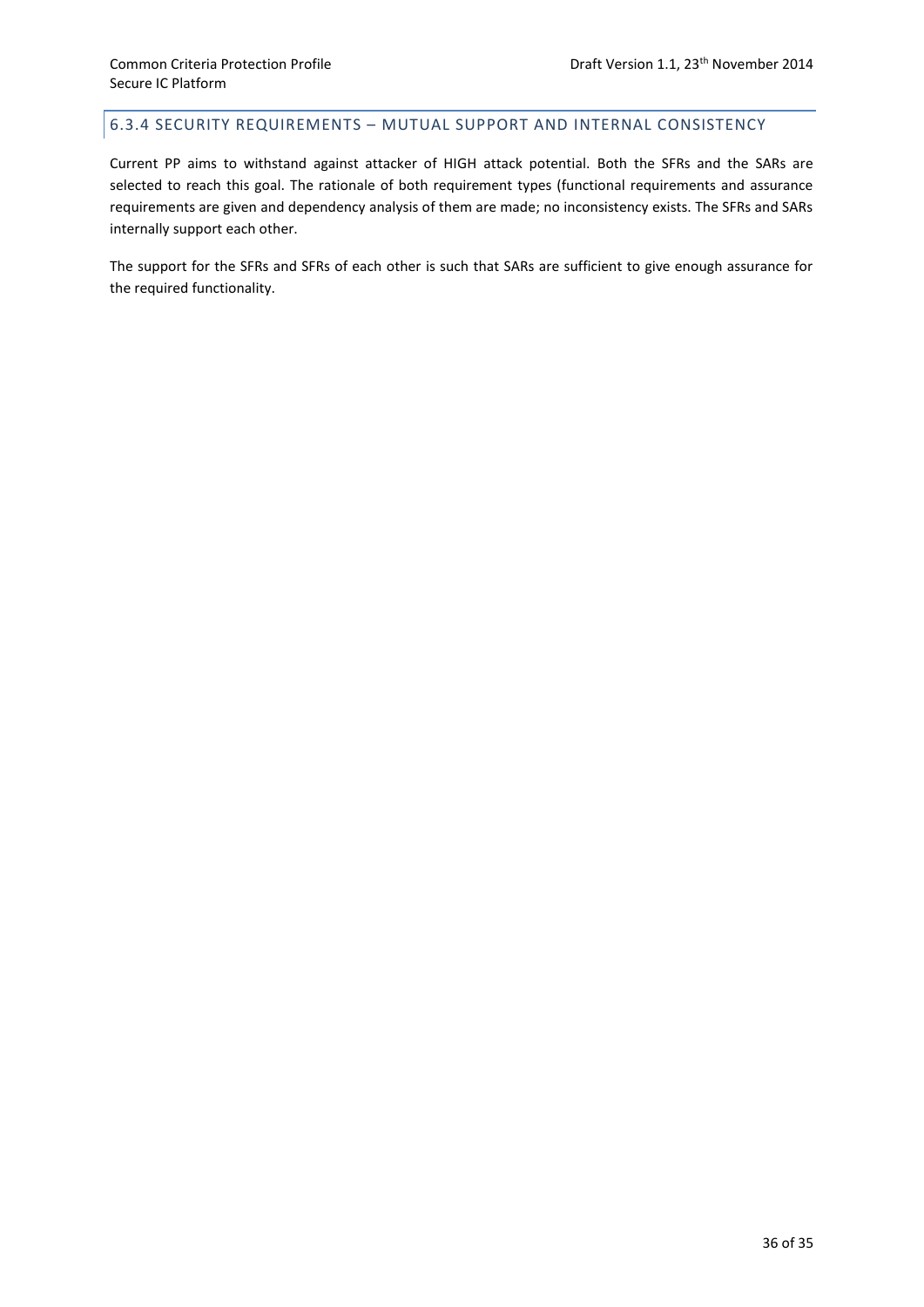# **7. GLOSSARY AND ACRONYMS**

- CPU: Central Processing Unit
- ES: Embedded Operating System
- I/O: Input Output
- OS: Operating System
- ROM: Read only memory
- RAM: Random Access Memory
- SAR: Security Assurance Requirement
- SFR: Security Functional Requirement
- TOE: Target of Evaluation
- TSF: TOE Security Functionality